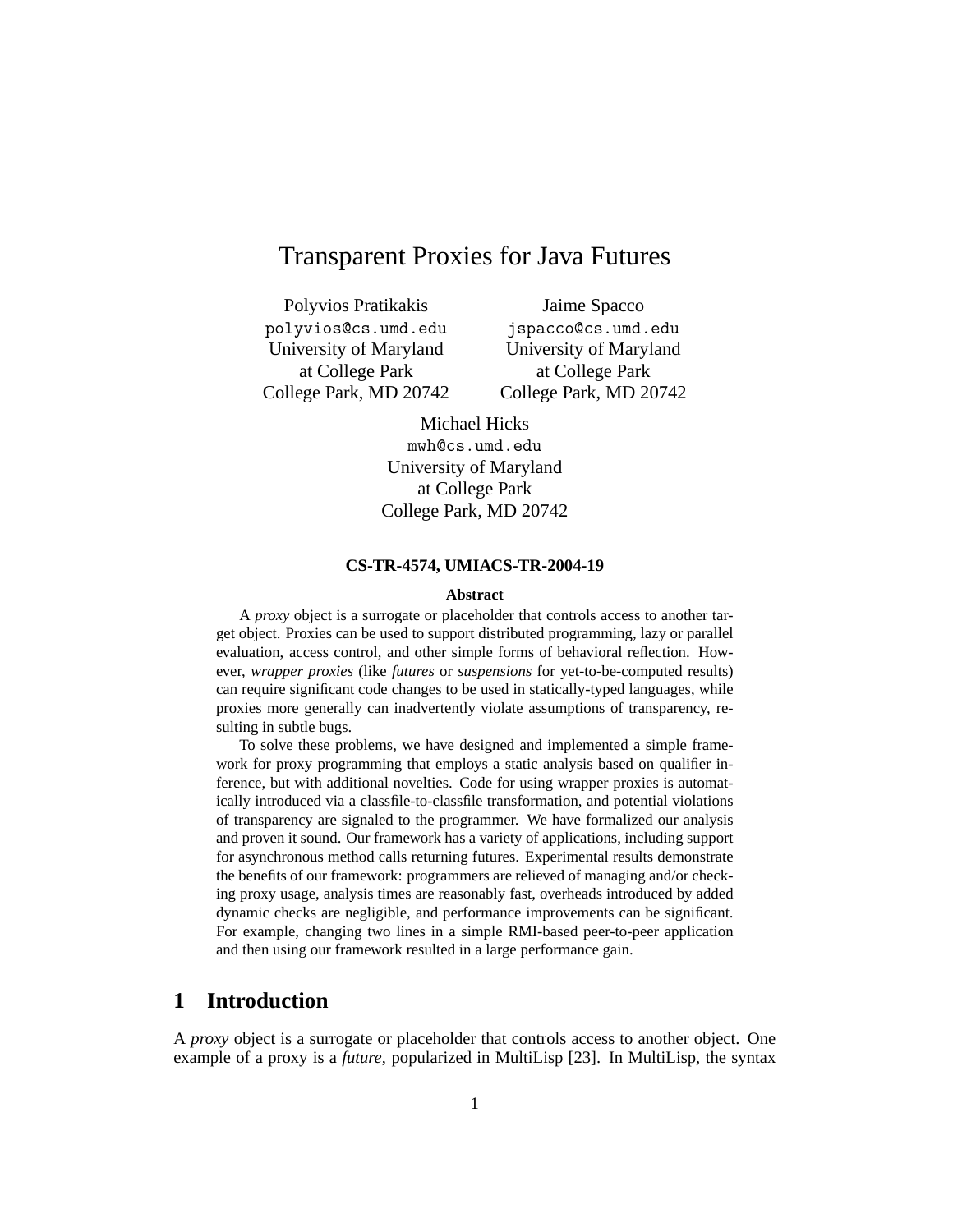(future *e*) designates that expression *e* should be evaluated concurrently. A future for it is returned, and some time later the program *claims* the future, possibly blocking until the result of evaluating  $e$  is available. For example, in the following code, the two lists  $x$ and y are sorted in parallel, the former in a new thread, and the latter in the parent thread:

(merge (future (mergesort x)) (mergesort y))

The results of both mergesort computations are passed to the merge routine; the first argument will be a future while the second argument will be a sorted list.

In MultiLisp, claims are performed transparently by the interpreter. In our example, this allows the programmer to write merge as if it takes two sorted lists as arguments, and the interpreter will perform claims as necessary. In general, the programmer simply inserts future annotations in the program and the runtime transparently takes care of the rest.<sup>1</sup> This makes the use of futures simple and lightweight.

A future is an example of a *wrapper proxy* in that it wraps the actual result; whenever the actual result is needed, the future must be unwrapped to retrieve it. Other examples of wrapper proxies include *suspensions*, which are wrappers for lazy computations, and *capabilities*, which are wrappers for controlled resources.

We would like to support wrapper proxies in Java with the same kind of transparency afforded by MultiLisp. To add futures, we would provide *asynchronous* method calls to return a future for a non-void result. Existing proposals to do this [28, 24, 33] fall short of our goal because they make futures manifest to the programmer. For example, Java 1.5's util.concurrent library [24] defines a future with the following Java interface:

```
public interface Future<V> {
  V get();
  V get(long timeout, TimeUnit unit);
  ...
}
```
Introducing util.concurrent futures into a Java program thus imposes two programming tasks. First, whenever a Future $\langle V \rangle$  value could be passed to a function, the function's type must be changed. In our example, we would have to change the type of merge to take a Future<List> as its first argument (or Object if merge could also be called with normal List objects).

Second, all futures must be claimed manually by calling get. For example, the merge function would claim the Future<List> to store its values in the merged list. We might also claim a future  $o$  to avoid revealing its identity, e.g., in the expression  $o=-o'$ . Not doing so could lead to subtle bugs which we call *transparency violations.* For example, when *o* is the future wrapping  $o'$ , then  $o == o'$  would be false, which could result in unexpected behavior, such as storing a future and its value in the same container. Changing types and adding claims can require considerable programming effort, whether to add futures or to later remove them.

To solve these problems, we have developed a framework for proxy programming. At the core of the framework is a static analysis that tracks how a proxy might flow through

<sup>&</sup>lt;sup>1</sup>There is the possible need for added synchronization due to side-effects in futurized computations.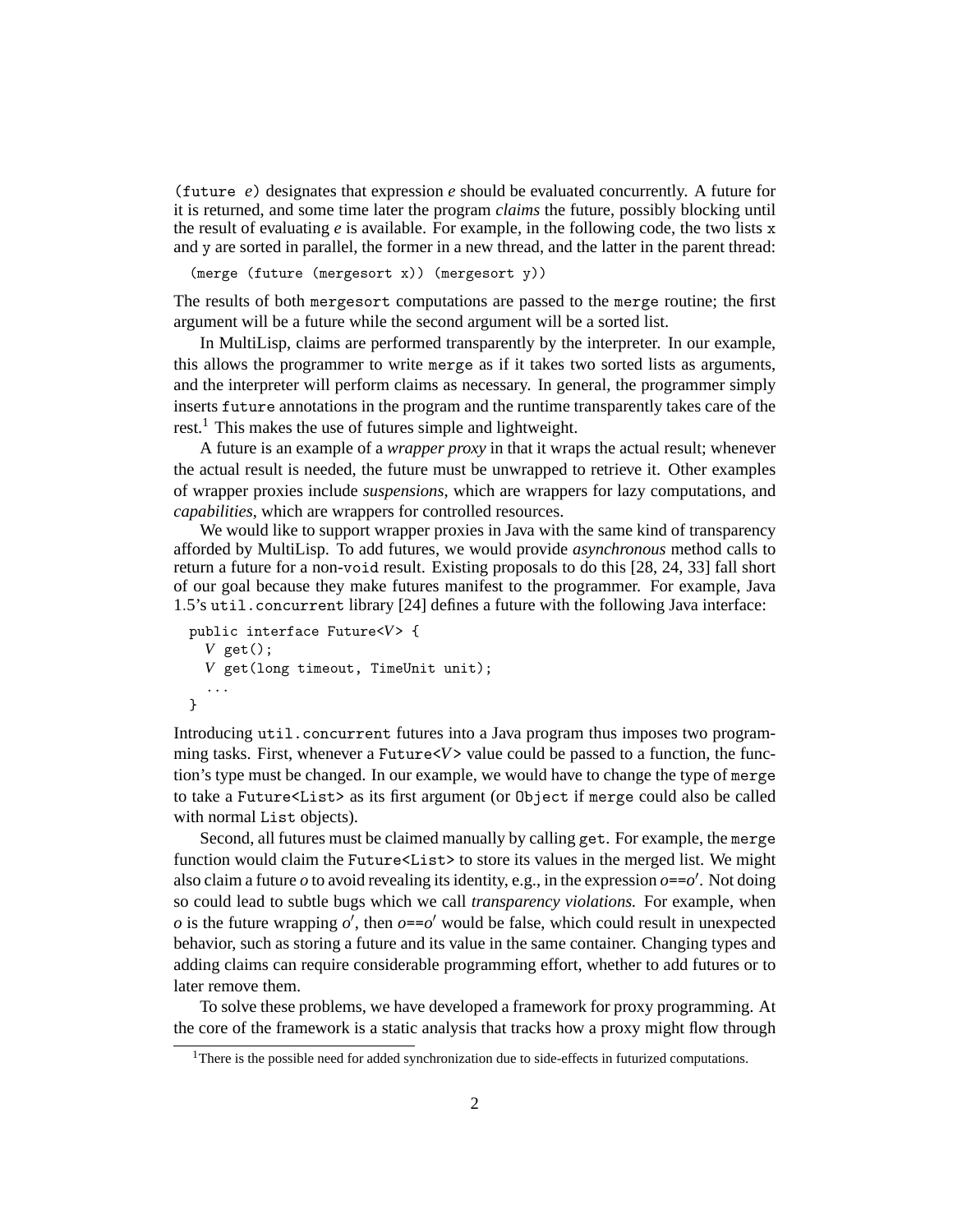the program, coupled with a transformation to implement proxy manipulations at runtime. To customize the framework, a programmer specifies the syntactic points where a proxy is introduced (e.g., by specifying a method call is asynchronous), and the expression forms that require a claim (e.g., when a proxy is an argument to  $==$ ). The programmer also provides the code that implements the claim. We have used our framework for a variety of applications:

- We have implemented support for transparent futures. The programmer indicates when a method call should be asynchronous, and specifies a *thread manager* for handling the call. Thread managers include global thread pools, per-object thread pools, and others. Programmers can also influence where futures are claimed. In essence, the framework drastically simplifies programming with Futures in util.concurrent, which is timely given the recent release of Java 1.5.
- We have implemented support for transparent suspensions. The programmer annotates when a method call should be performed lazily, and the call is delayed until its suspension is claimed.
- We have implemented an analysis to discover possible transparency violations due to the introduction of *interface proxies* in large programs. An interface proxy shares an interface with its target object, as specified by the proxy design pattern [18]. As with wrapper proxies, incorrect usage of these proxies could result in transparency violations.

Our static analysis is based on *qualifier inference* [15], but improves on it in two ways. First, we support dynamic coercions, needed to claim futures and other wrapper proxies. Second, we use a simple form of flow-sensitivity to avoid claiming the same expression more than once. While our framework was developed for proxy programming, these advances apply to qualifier systems in general. As described in Section 3.8, they enable a number of new or improved applications, including tracking security-sensitive data in a program [35], and supporting stack allocation and non-null types [13].

## **1.1 Contributions**

This paper describes the design, theory, implementation, and evaluation of a framework for proxy programming. We make the following contributions:

• We formalize the problem of transparent proxy programming as one of qualifier inference, extending existing algorithms to support dynamic coercions and a form of flow-sensitivity. We have formalized our analysis as an extension of Featherweight Java (FJ) [21], and proven it sound (Section 3). We are the first to consider qualifier inference in an object-oriented setting, and our approach enables new or improved applications of qualifier systems (Section 3.8).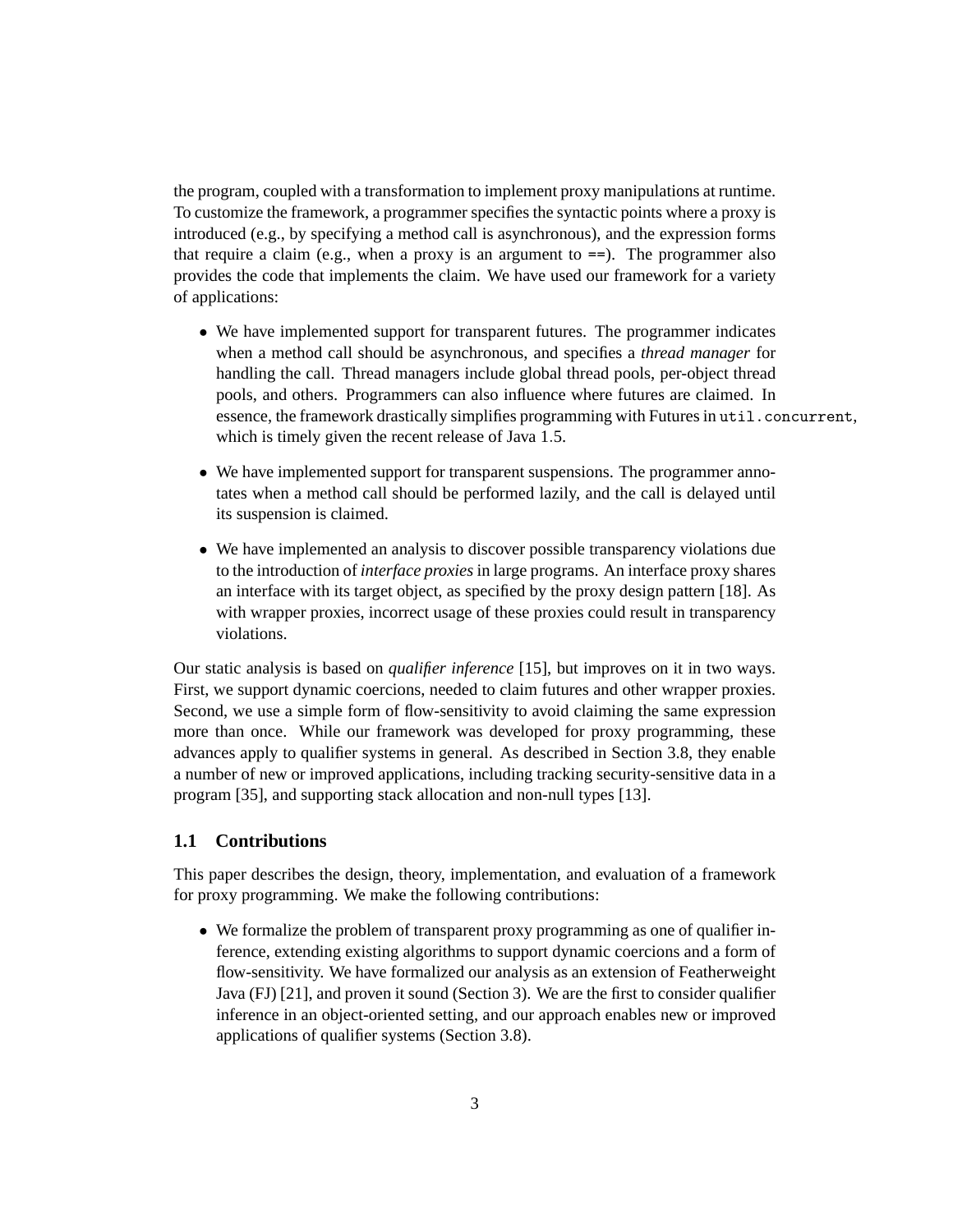- We present the design and implementation of three applications of our framework (described above): programming with transparent futures and suspensions (Section 4), and discovering transparency violations (Section 5.4).
- We evaluate the framework's performance on our three applications (Section 5). Analysis times are comparable to those of similar static analyses, and overheads due to inserted claims are negligible. Section 5.3 describes how we profitably used futures and suspensions together in an RMI-based peer-to-peer application: changing two lines resulted in a large performance gain. Section 5.4 describes how our transparency analysis discovered a number of potential transparency violations arising from the introduction of interface proxies in large programs.

## **2 Overview**

In this section, we present an overview of our framework, including the API seen by the user, and the basic flavor of our static analysis.

### **2.1 User API**

As inputs, our framework takes application and library classfiles to analyze, and a proxy *policy* and *implementation* specification (a *pspec* and *ispec*, respectively). As outputs, the framework produces modified application and library classfiles which form the new application. The *pspec* and *ispec* allow the user to customize the framework to support different kinds of proxies. In particular, the *pspec* defines syntactic patterns in the program that indicate where proxies should be introduced and coerced, while the *ispec* indicates how proxy introduction and coercion are implemented at runtime.

The framework itself consists of two parts: a static analysis (which uses the *pspec*) and a program transformation (which uses the *ispec*). The static analysis discovers where proxies are introduced in the program and then tracks their flow. The analysis observes when a proxy could flow to a location requiring a non-proxy, thus requiring a *coercion* to convert the proxy to a non-proxy. Based on the results of static analysis, the program transformation generates a modified program. In particular, the code at each proxy introduction site is modified to actually create the proxy at runtime, and code is inserted at each coercion site to implement the proxy-to-non-proxy coercion.

As an example, consider how we implement asynchronous method calls in Java using this API (more details are in Section 4). The proxy *pspec* and *ispec* are as follows:

**Policy Spec** Proxies are introduced by method calls marked by the user as being asynchronous. All expressions that are identity-revealing, e.g., dynamic downcasts or subexpressions of instanceof, must operate on non-proxies (thus necessitating a possible coercion). Moreover, any concrete usage of an object, such as invocations of its methods or extractions of its fields, requires that it be a non-proxy.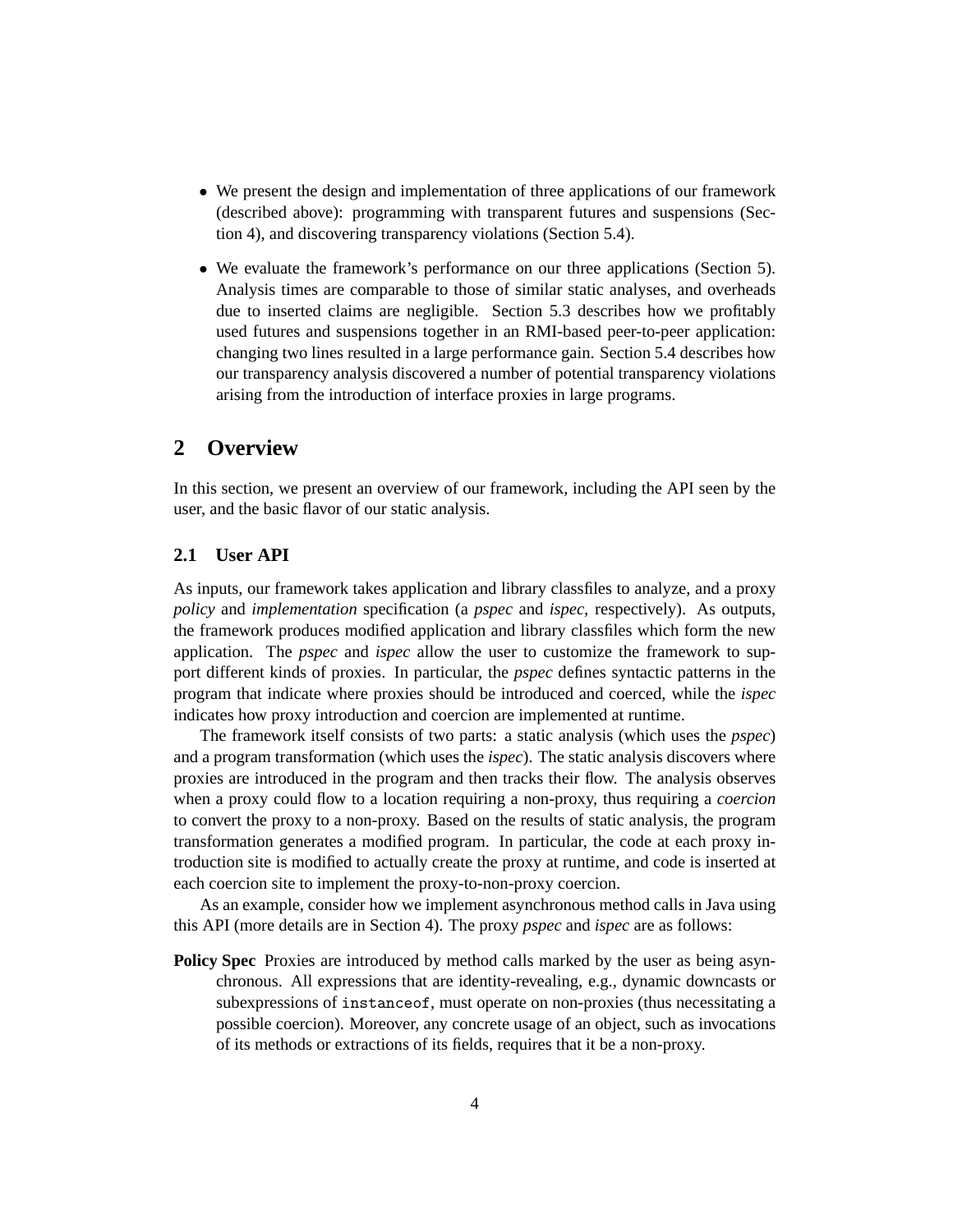**Implementation Spec** Calls marked as asynchronous are replaced by code that (1) executes the original call in a separate thread, and (2) returns a Future as a placeholder for the eventual result. Coercing a possible future requires checking that it is indeed a Future (the analysis may have been imprecise), and if so, calling its get method to extract the underlying object. This may entail waiting until the result is available.

Lazy method calls are supported similarly, and other applications are described in Section 3.8 and 5.4. Further implementation details are presented in Section 4.1.

Our goal is for the framework to be used during normal software development: the programmer develops the annotated files, and the framework generates the final bytecode. Alternatively, the framework could be used to add needed features to a Java program; the annotated files would simply direct the transformation, and development would proceed with the modified files. This would allow programmers to manually optimize the compiled code, but would eliminate the benefits of the lighter-weight, specification-based use of proxies during development.

We now turn to an overview of our analysis.

### **2.2 Proxies as Qualifiers**

Conceptually, whether or not a particular program variable refers to a proxy is independent of that variable's type. As such, we can think about proxies using *type qualifiers*, which refine the meaning of a particular type. A qualified type is written  $Q \tau$ , where  $Q$  is a qualifier and  $\tau$  is a type. A familiar use of a type qualifier is final: a variable with this qualifier must be immutable, whatever the variable's actual type may be. Proxies can be annotated in the same way. A variable with qualifier nonproxy is definitely *not* a proxy, while one with qualifier proxy may or may not be a proxy. Qualified types admit a natural subtyping relationship. In particular, nonproxy  $\tau <$  proxy  $\tau$ . That is, a  $\tau$  object that is definitely not a proxy can be used where a  $\tau$  that may or may not be a proxy is expected.

The problem solved by our framework is akin to *qualifier inference* [15]. When using qualifier inference, the programmer annotates expressions that introduce values with a particular qualified type. The inference algorithm determines how these values flow through the program to ensure they are used correctly. Existing qualifier inference systems are not sufficient to model wrapper proxies like futures because they treat qualifiers as having no runtime effect. Creating a future requires spawning a thread and creating a placeholder for its result. Moreover, using a wrapper proxy in a context expecting a nonproxy should not signal an error, but rather should induce a runtime *claim* to acquire the underlying result.

Our analysis augments qualifier inference to support *coercions*. In particular, our formal target language (Section 3) includes an expression form **coerce** *e*, whose type is the same as that of *e* but has qualifier nonproxy. During qualifier inference, expression forms in the user's *pspec* drive where coercions are inserted. At runtime, the coercions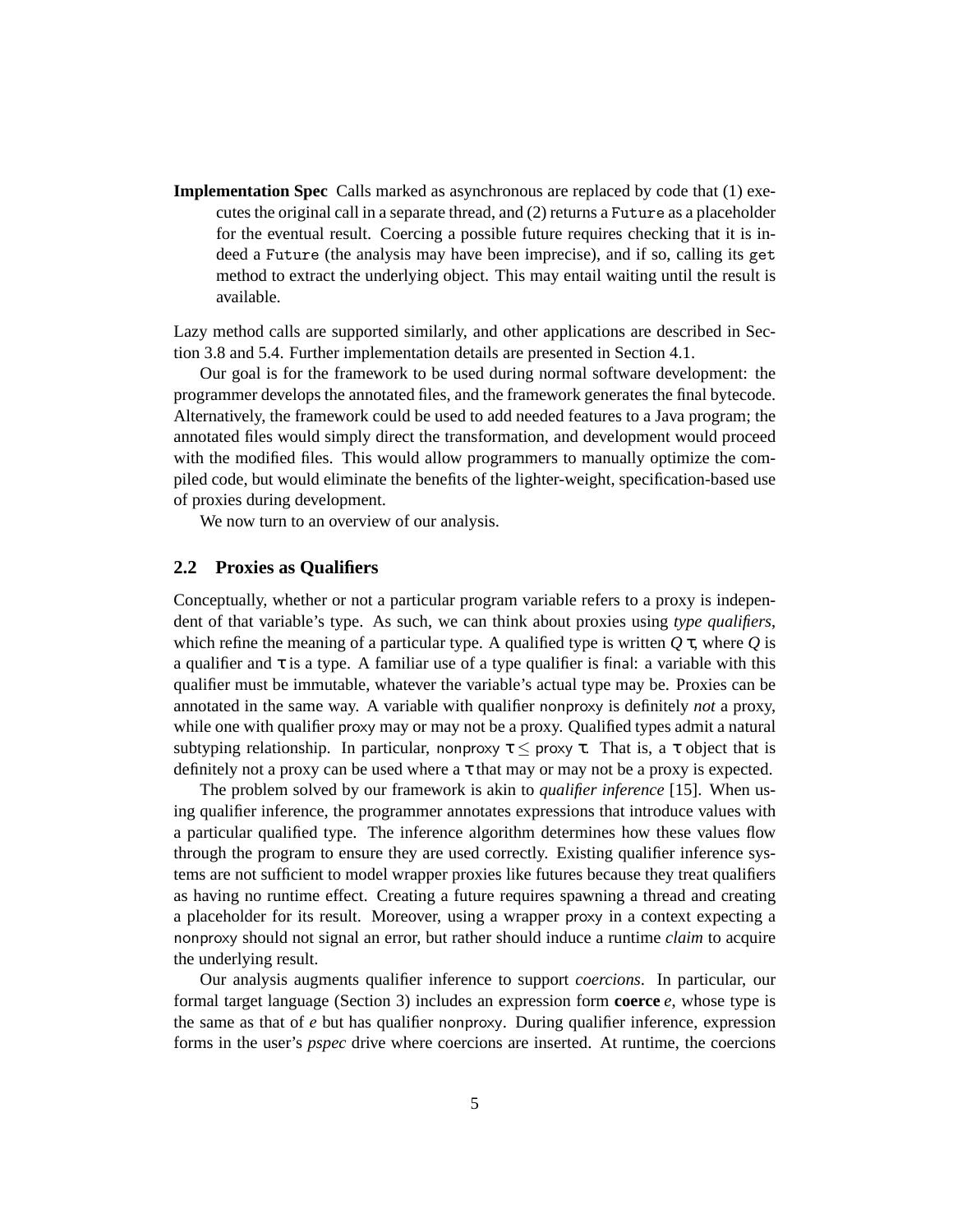are implemented following the user's *ispec*. For example, for a possible wrapper proxy *e*, a dynamic coercion is inserted to convert *e.m*() to be (**coerce** *e*).*m*(). At runtime, this coercion is implemented by checking whether *e* is indeed a proxy, and if so extracting its underlying object to call method  $m$ . As an optimization, if  $e$  is a local variable x, then x is treated flow-sensitively by the analysis: the type of x following a coercion will have qualifier nonproxy. To justify this flow-sensitivity, code for a coercion logically assigns the coerced value back to source variable x.

We can easily generalize our support for flow-sensitive coercions to apply it to traditional qualifier systems. This leads to new or improved applications, as described in Section 3.8.

## **3 Formal Development**

This section describes our analysis formally and proves it sound. We model the analysis as an extension to Featherweight Java (*FJ*) [21], a purely-functional object calculus. We define an implicitly-typed calculus, which we call  $FJ_Q^i$ , and an explicitly-typed calculus, called  $FJ_Q$ . Source programs are written in  $FJ_Q^i$ , and these are translated into programs in *FJQ*, making manifest operations for manipulating proxies. This translation occurs in two stages, inference and transformation, formalized as follows:

- The judgment  $\Gamma \vdash_i e : T; \Gamma'$  defines proxy inference for an expression *e* in the language  $FJ_Q^i$ . A derivation induces two sets of subtyping constraints  $\mathcal F$  and  $\mathcal C$ . The *F* constraints capture how proxies flow through the program, and the *C* constraints indicate where coercions could be inserted. The judgment states that, assuming the generated constraints have a solution, expression *e* has type *T* in context Γ. Flowsensitivity is modeled with *output context*  $\Gamma'$ , which has the same domain as  $\Gamma$ , but for which some variables may have nonproxy qualifiers rather than proxy qualifiers, as a result of evaluating expression *e*.Constraints are solved using standard techniques.
- The judgment  $T[[e]] \Rightarrow e$  defines the transformation of the original implicitly-typed  $FJ_Q^i$  program into an explicitly-typed program in the language  $FJ_Q$ . The  $T[\![\cdot]\!]$  function uses the solutions to the constraints to add coercions where needed, and to fill in needed qualifier and type annotations. The resulting  $FJ_Q$  expression  $e$  can be typechecked in an explicitly-typed system, described by the judgment  $\Gamma \vdash e : T; \Gamma'$ . We can show that our system is *sound*: those  $FJ_Q^i$  programs for which inference is successful will always type-check, which in turn implies that they will not "go wrong" during execution. We establish this result by defining an operational semantics for *FJ<sup>Q</sup>* and proving standard type soundness and inference soundness theorems.

We present the syntax of the implicitly-typed language  $FJ_Q^i$ , define the process of inference and transformation described above, and conclude with the relevant soundness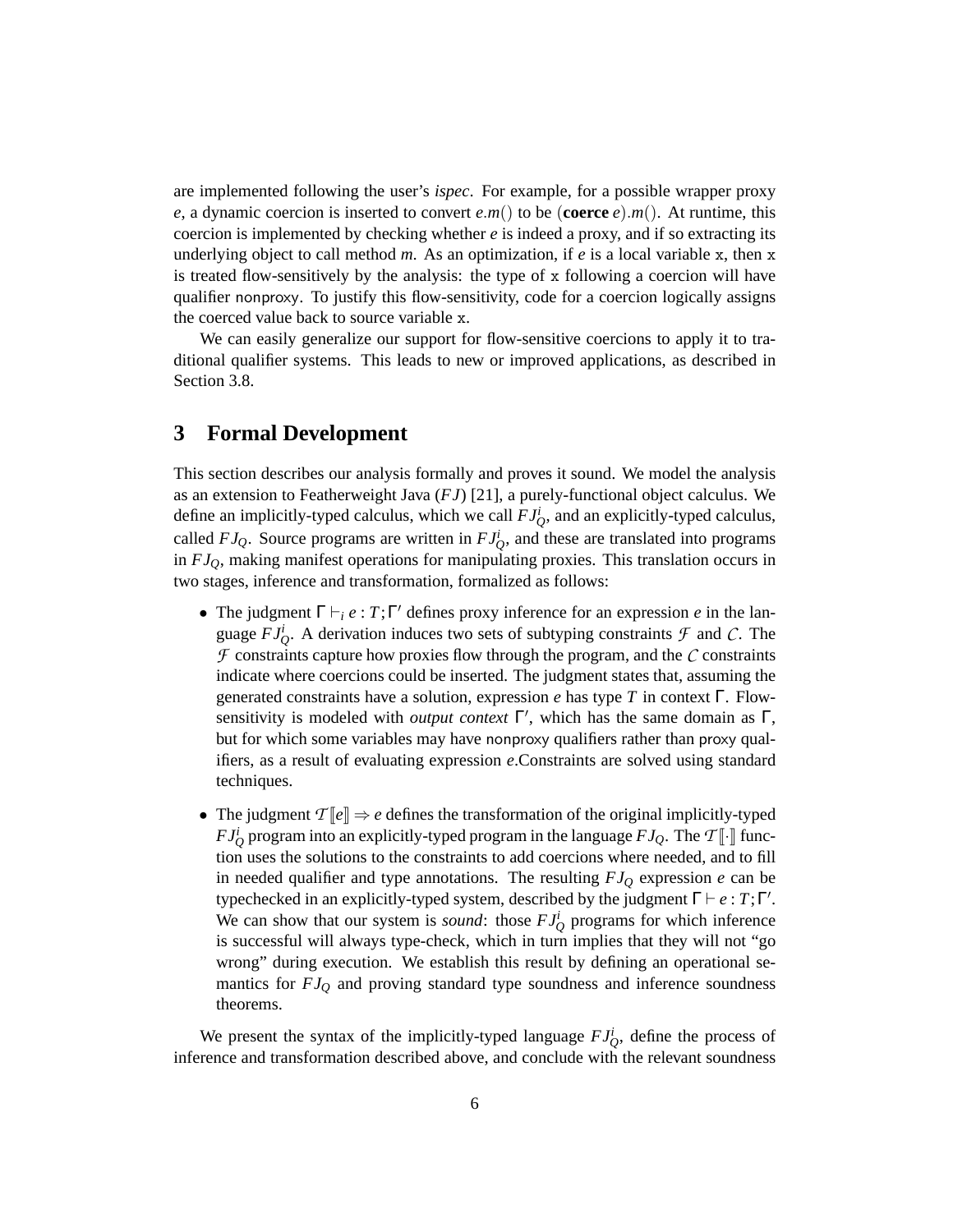theorems. Additional details and proofs can be found in the Appendix.

### **3.1 Syntax**

The syntax of the implicitly-typed calculus  $FJ_Q^i$  is shown in Figure 1. Expressions *e* consist of a "raw" expression  $E$  and a unique label  $l$ , used to designate where coercions should be inserted following inference. There is no explicit coercion expression; these are only present in the target language *FJQ*.

Terms:  
\n
$$
CL := class C extends C \{ \overline{T} \overline{f}; K \overline{M} \}
$$
\n
$$
K ::= C(\overline{T} \overline{f}) \{ super(\overline{f}); this.\overline{f} = \overline{f}; \}
$$
\n
$$
M ::= T m(\overline{T} \overline{x}) \{ return e; \}
$$
\n
$$
E ::= x | e.f | e.m(\overline{e}) | new C(\overline{e}) | (C)e
$$
\n
$$
| let x = e in e | make proxy e
$$
\n
$$
| if e = e then e else e
$$
\n
$$
e ::= \mathcal{L}^l
$$

Types:

| C,D,E          |                              | class names                                  |
|----------------|------------------------------|----------------------------------------------|
|                |                              | Q ::= proxy   nonproxy   $\kappa$            |
|                |                              | $\varphi$ : $\{C_1, \ldots C_n\}$   $\alpha$ |
| $N_{\rm c}$    | $\mathrel{\mathop:}= \Phi^C$ |                                              |
| $S,T,U ::= QN$ |                              |                                              |

Figure 1: Syntax of *FJ<sup>i</sup> Q*

As in *FJ*, programs consist of a *class table CT*, which maps class names to class definitions *CL*. Each class definition defines a list of fields  $\overline{T}$ , a constructor *K*, and a list of methods  $\overline{M}$ . Constructors  $K$  merely assign their arguments to fields, either directly or by invoking the superclass constructor. Method bodies consist of a single expression *e*. We write  $\bar{x}$  as shorthand for  $x_1, \ldots, x_n$  (similarly for  $\bar{C}, \bar{f}$ , etc.) and write  $\bar{M}$  for  $M_1 \ldots M_n$ (no commas). We abbreviate operations on pairs of sequences similarly, writing  $\bar{T} \bar{f}$ for  $T_1$   $f_1$ ,..., $T_n$   $f_n$ , where *n* is the length of  $\overline{T}$  and  $\overline{f}$ . Sequences of field declarations, parameter names, and method declarations are assumed to contain no duplicate names. Note that **this** is not syntactically different than any other variable, but we typeset it in bold for emphasis, and similarly for **Object**.

Most expressions *e* are as in *FJ*, including field access *e*. *f*, method invocation *e*. *m*( $\bar{e}$ ), object creation **new**  $C(\bar{e})$ , and cast  $(C)e$ . We also have support for local variables (lets) and **if then else** expressions to illustrate effects of flow sensitivity, described below. Programmers use the expression **makeproxy** *e* to designate or create a proxy. Our for-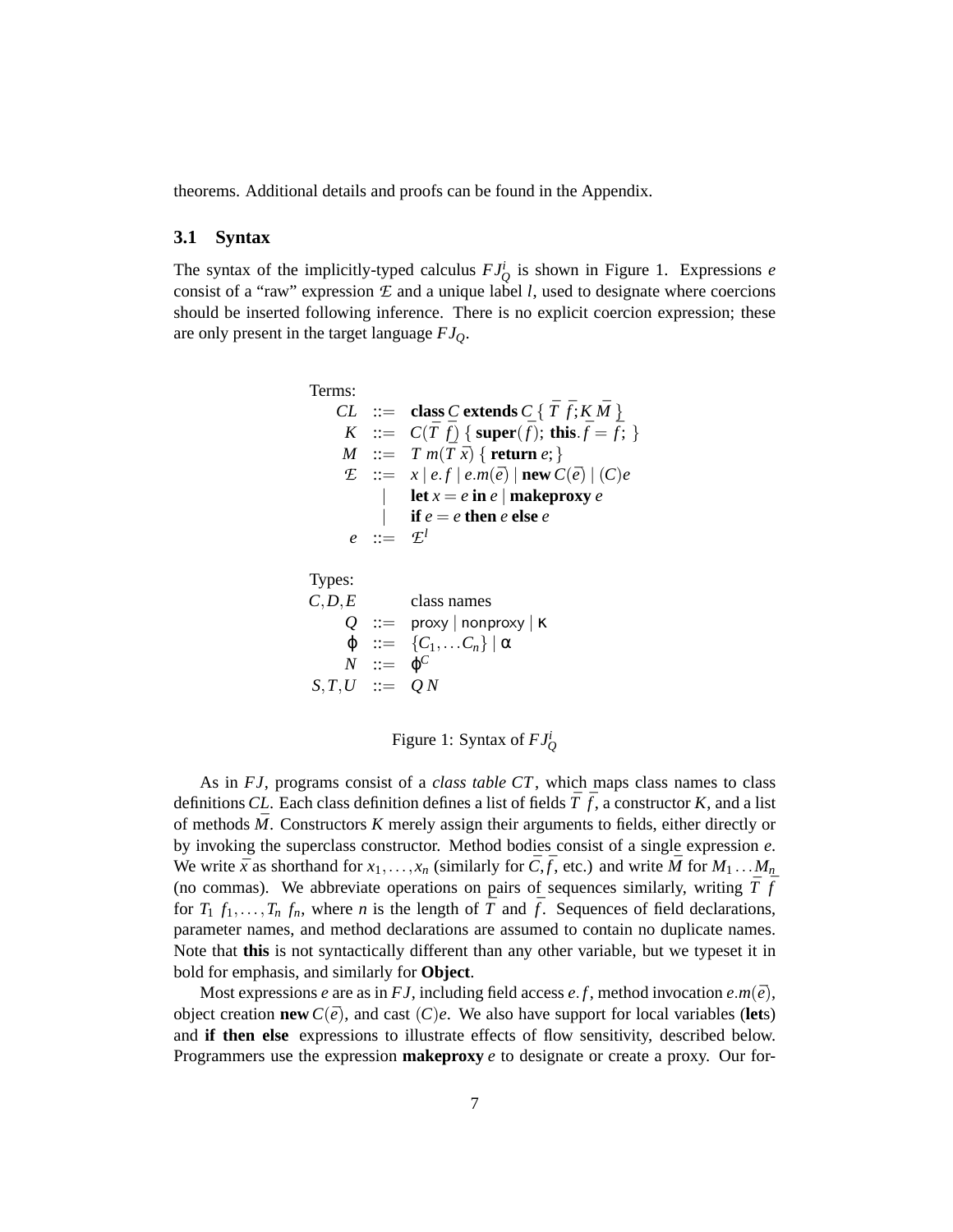malism treats proxies generically, ignoring how particular proxies might be implemented. In particular, the operational semantics merely "tags" the result of evaluating *e* as being a possible proxy.

Types *T* consist of a qualifier  $Q$  and a *set type N*. Set types are a set  $\varphi$  of class names  $\{C_1, \ldots, C_n\}$  coupled with a *upper bound C* which must be a supertype of all the  $C_i$ . Set types are a technical device to allow inference to be more precise; we do not expect programmers to use them directly. In essence, the set type's upper bound is what one would write in a normal Java program, and the set provides a more precise refinement (which will be determined by inference). For example, say we have defined classes *A*, *B*, and *C*, where *B* and *C* are subclasses of *A*. If some variable x could be assigned objects of either class *B* or *C*, in a normal Java program we would give x type *A*. In  $FJ_Q^i$ , we can give x type  $\{B, C\}^A$ , indicating that x will only ever be assigned objects of classes *B* and/or *C*, but not objects of type *A*. Note that checked casts refer to class names *C*, rather than types *T*—no qualifier is necessary because it is assumed to be nonproxy, and no set type is necessary as the inference system will infer it.

Proxy inference takes a normal Java program and infers the necessary qualifiers, settypes, and coercions. We model this in  $FJ_Q^i$  by extending qualifiers *Q* with variables κ, and sets of class names  $\varphi$  with variables  $\alpha$ . These stand for as-yet-unknown qualifiers and sets of class names, which will be solved for during inference. In the simplest case, we could automatically decorate a normal Java program with fresh variables before performing inference. For example, a Java variable declaration *C* x would be rewritten to be  $\kappa \alpha^C$ x, for fresh  $\kappa$  and  $\alpha$ . In fact, the inference rules require explicit types to have this form. In our implementation, we allow users to decorate Java types with qualifiers manually, to implement coercion policies. For example, if a user wished to ensure that no proxies are stored in the Set class, she could decorate all relevant Set methods to require that input arguments have qualifier nonproxy.

As with  $FJ$ ,  $FJ_Q^i$  does not support mutation (although the flow-sensitivity of coercions updates local variables' types implicitly): all objects are purely functional. This avoids unnecessary complication in the formalism, though our implementation handles the full Java language. Further discussion can be found in Section 3.7.

### **3.2 Subtyping**

Rules for subtyping are shown in Figure 2. These are *FJ*'s subtyping rules extended to consider set types *N* and qualified types *T*. The (SubN) rule indicates that a set type *N* is a subtype of *M* if *N*'s bound is a subtype of *M*'s, and if *N*'s set is a subset of *M*'s. We include a well-formedness condition here for convenience, stating that all of the types in *N*'s set must be subtypes of *N*'s bound. Subtyping between qualified types using the (SubTyp) rule is natural. For example, if *B* and *C* are subclasses of *A*, given that nonproxy  $\leq$  proxy then nonproxy  ${B}^B \leq \text{proxy } {B,C}^A$ . That is, an object that is definitely not a proxy of class *B* can be used where a possible proxy of either class *B* or *C*, both subtypes of *A*, is expected.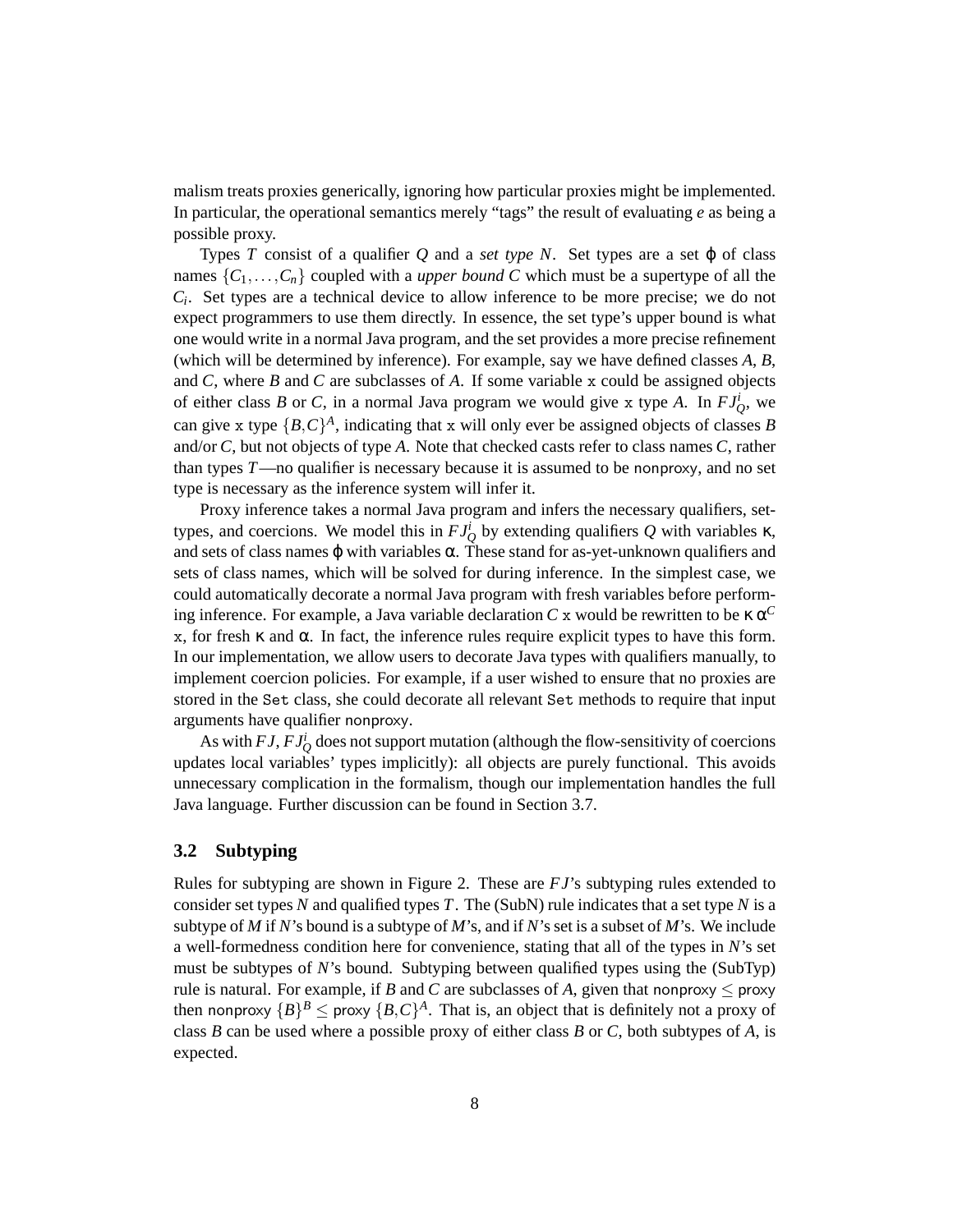

Figure 2:  $FJ_Q$  and  $FJ_Q^i$ : Subtyping

#### **3.3 Inference**

Inference is expressed as the judgment  $\vdash_i CL$  for class definitions,  $\vdash_i M$  for method definitions, and  $\Gamma \vdash_i e : T; \Gamma'$  for expressions. The rules are in Figures 4 and 5. The judgment  $\Gamma \vdash_i e : T; \Gamma'$  indicates that in context  $\Gamma$ , expression *e* has type *T* and output context  $\Gamma'$ .

The rules specify that a nonproxy is required by appealing to the *coercion judgment*  $\Gamma \vdash_c e : T; \Gamma'$  (notice the subscript *c* on  $\vdash_c$  rather than *i*). For example, the (I-Field) rule, which checks an expression  $(e.f_i)^l$ , indicates that the receiver *e* must be a nonproxy by including the requirement  $\Gamma \vdash_c e$ : nonproxy  $N; \Gamma'$  in the premise. In our implementation, those expressions that require nonproxy are determined by the user's *pspec*. For simplicity, the rules presented in Figure 4 are specialized for the case of wrapper proxies. In this case, a nonproxy type implies that operations must occur on the underlying object, rather than on a wrapper proxy.

The coercion judgment is used to note the labels of expressions that may need an inserted coercion. It has two forms. The (I-CoerceExp) rule creates an *implication constraint* that if the qualifier of the given expression  $e$  is not nonproxy, then a fresh label  $l$ for *e* is included in a set *L*. (The fact that this label is fresh simplifies the proof, but is not otherwise important.) This set is used during the transformation to determine where coercions must be inserted. The output type of this judgment always has a nonproxy qualifier; this will be justified by inserting coercions during transformation. The (I-CoerceVar) rule is similar, except that the variable  $x$  in the input context is re-bound in the output context to its coerced type. This flow-sensitive treatment allows the continuation avoid coercing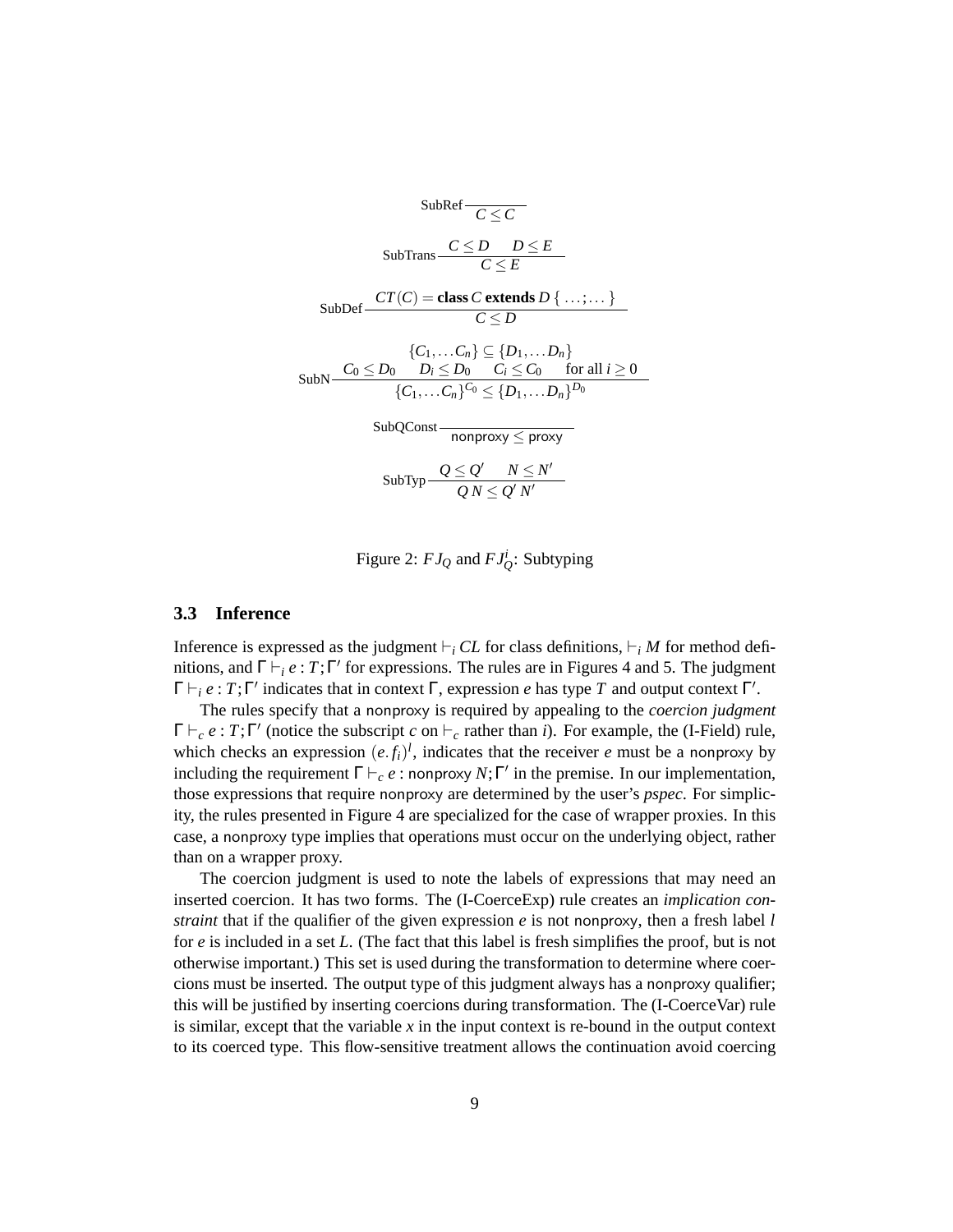| Fields-Object $\frac{fields(\textbf{Object})}{fields(\textbf{Object})}$ = .                                                                                                                                                                                                                                                                                                                                                                                  |
|--------------------------------------------------------------------------------------------------------------------------------------------------------------------------------------------------------------------------------------------------------------------------------------------------------------------------------------------------------------------------------------------------------------------------------------------------------------|
| $CT(C)$ = class C extends D { $\bar{T} \bar{f}$ ; K $\bar{M}$ }<br>$fields(D) = \overline{U} \overline{g}$<br>Fields-C-                                                                                                                                                                                                                                                                                                                                      |
| fields $(C) = \overline{U} \overline{g}, \overline{T} \overline{f}$<br>Fields-N $\frac{fields(C) = \overline{T} \overline{f}}{fields(\varphi^C) = \overline{T} \overline{f}}$                                                                                                                                                                                                                                                                                |
| $CT(C)$ = class C extends $D \{ \bar{T} \bar{f}$ ; $K \bar{M} \}$<br>U $m(\bar{T}\,\bar{x})$ { return $e;$ } $\in \bar{M}$<br>$MType-C$ —<br>$mtype(m, C) = \overline{T} \rightarrow U$                                                                                                                                                                                                                                                                      |
| $CT(C) = \text{class } C \text{ extends } D \{ \bar{T} \bar{f}; K \bar{M} \}$<br><i>m</i> not defined in $\overline{M}$<br>$MType$ - $CSub$<br>$mtype(m, C) = mtype(m, D)$                                                                                                                                                                                                                                                                                   |
| $mtype(m, C_i) = \overline{T_i} \rightarrow U_i$ for all <i>i</i><br>$mtype(m, \{C_1, \ldots C_n\}^{C_0}) = \overline{T_1} \rightarrow U_1, \ldots \overline{T_n} \rightarrow U_n$<br>$MType-N-$                                                                                                                                                                                                                                                             |
| $CT(C) =$ class C extends $D \{ \bar{T} \bar{f}$ ; $K \bar{M} \}$<br>$U m(\bar{T} \bar{x}) \{$ return $e; \} \in \bar{M}$<br>MBody-C-<br>$mbody(m, C) = (\bar{x}, e)$                                                                                                                                                                                                                                                                                        |
| $CT(C) = \text{class } C \text{ extends } D \{ \bar{T} \bar{f}; K \bar{M} \}$<br><i>m</i> not defined in $\overline{M}$<br>MBody-CSub-<br>$mbody(m, C) = mbody(m, D)$                                                                                                                                                                                                                                                                                        |
| $mtype(m, D) = (\kappa_1 \varphi_1^{D_1}, \ldots, \kappa_n \varphi_n^{D_n}) \rightarrow \kappa_0 \varphi_0^{D_0}$<br>$\overline{T} \to U = (\kappa_{n+2} \, \varphi_{n+2}^{C_1}, \ldots, \kappa_{2n+1} \, \varphi_{2n+1}^{C_n}) \to \kappa_{n+1} \, \varphi_{n+1}^{C_0}$<br>$\label{eq:2} \begin{array}{c} \bar{C} = \bar{D} \qquad \qquad C_0 = D_0 \\ \hline \hspace{0.5cm} \textcolor{blue}{override(m,D,\bar{T}\rightarrow U)} \end{array}$<br>Override- |
| for each $C_i \le C$ where $mtype(m, C_i) = \overline{T}_i \rightarrow Q_i \varphi_i^{D_i}$<br>$C_i \in \varphi \Rightarrow (\bar{S} \leq \bar{T}_i \& Q_i \varphi_i^{D_i} \leq \kappa \alpha^D)$<br>$\kappa, \alpha$ fresh<br>Call-<br>$\overline{call(m,\varphi^C,\bar{S})} = \kappa \alpha^D$                                                                                                                                                             |

Figure 3:  $FJ_Q$  and  $FJ_Q^i$ : Auxiliary Definitions

a variable that has already been coerced.

Most inference rules thread the output context of one subexpression to the input con-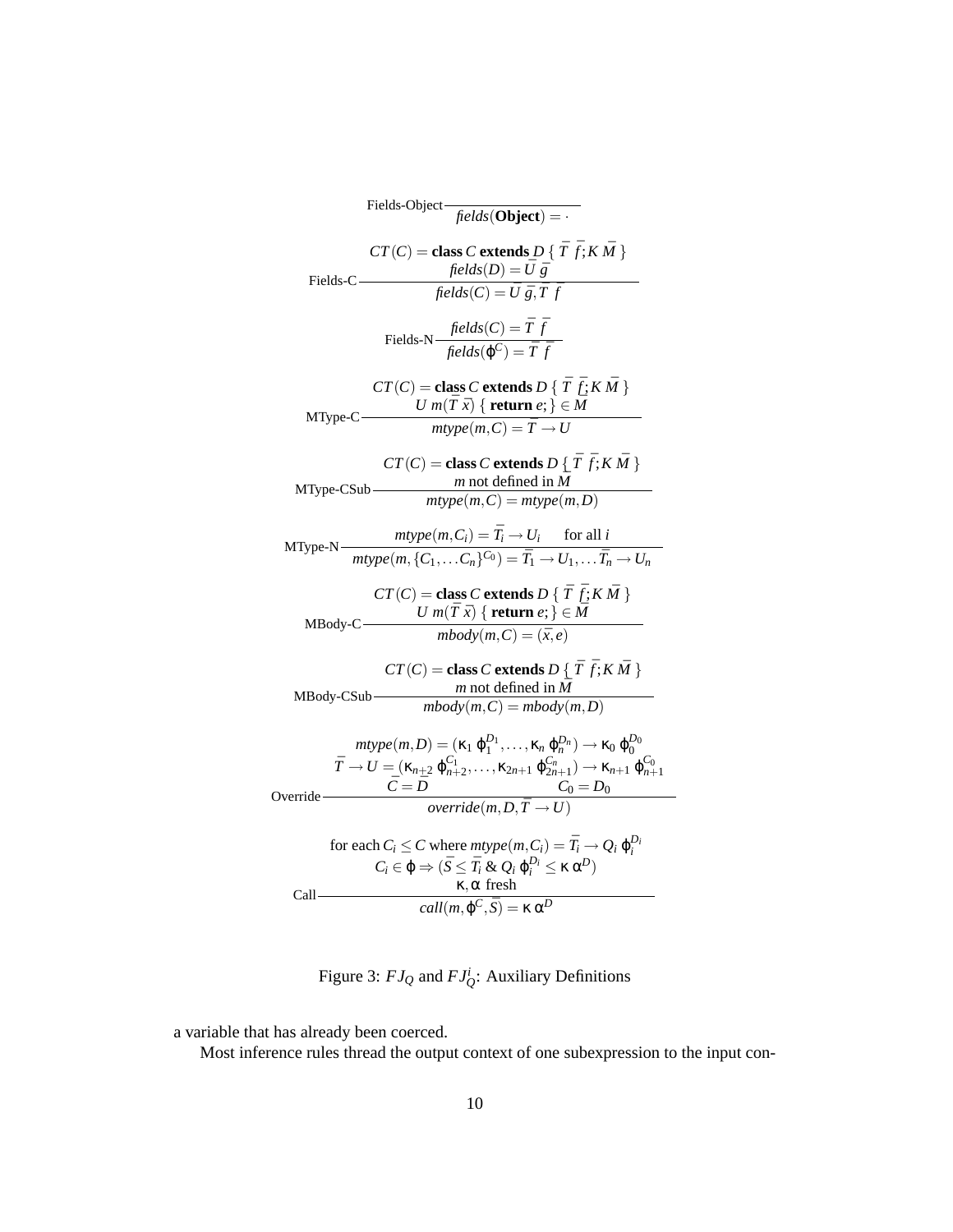I-Var 
$$
\frac{\Gamma[x \mapsto T] \vdash_i x^I : T; \Gamma[x \mapsto T]}{\Gamma \vdash_i e_1 : T; \Gamma_1}
$$
\nI-Let 
$$
\frac{\Gamma_1[x \mapsto T] \vdash_i e_2 : T'; \Gamma'[x \mapsto T'']}{\Gamma \vdash_i (\text{let } x = e_1 \text{ in } e_2)^I : T'; \Gamma'}
$$
\nI-Let 
$$
\frac{\Gamma_1[x \mapsto T] \vdash_i e_2 : T'; \Gamma'[x \mapsto T'']}{\Gamma \vdash_i e_2 : \text{ nonprovy } N_1; \Gamma_1}
$$
\n
$$
\frac{\Gamma_2 \vdash_i e_3 : Q_3 \phi_3^C; \Gamma_3 \quad \Gamma_3 \vdash_i e_4 : Q_4 \phi_4^D; \Gamma_4}{\Gamma' = \text{t to } C, D} \quad \frac{\Gamma' = \text{merge}(\Gamma_3, \Gamma_4)}{\Gamma \vdash_i (\text{if } e_1 = e_2 \text{ then } e_3 \text{ else } e_4)^I : T'; \Gamma'}
$$
\nI-Field 
$$
\frac{\Gamma \vdash_c e : \text{nonprovy } N; \Gamma' \quad \text{fields}(N) = \overline{T} \bar{f}}{\Gamma \vdash_i (e \cdot f_i)^I : T; \Gamma'}
$$
\nI-Field 
$$
\frac{\Gamma \vdash_c e : \text{nonprovy } \phi^C; \Gamma' \quad \Gamma' \vdash_i \overline{e} : \overline{S}; \Gamma''}{\Gamma \vdash_i (e \cdot f_i)^I : T; \Gamma'}
$$
\nI-Inverse 
$$
\frac{call(m, \phi^C, \overline{S}) = \kappa \alpha^C}{\Gamma \vdash_i (e_0 \cdot m(\overline{e}))^I : \kappa \alpha^C; \Gamma''}
$$
\nI-New 
$$
\frac{fields({C}^C) = \overline{T} \bar{f} \quad \Gamma \vdash_i \overline{e} : \overline{S}; \Gamma' \quad \overline{S} \leq \overline{T}}{\Gamma \vdash_i (\text{new } C(\overline{e}))^I : \text{nonprovy } Q; \Gamma'}
$$
\nI-XakelProxy 
$$
\frac{\alpha = subtypes(C) \cap \varphi \quad \alpha \text{ fresh}}{\Gamma \vdash_i ((C) e)^I : \text{nonprovy } \alpha^C; \Gamma'}
$$
\nI-Makez  
\nI-Coercekxp  $$ 

# Figure 4:  $FJ_Q^i$ : Inference for Expressions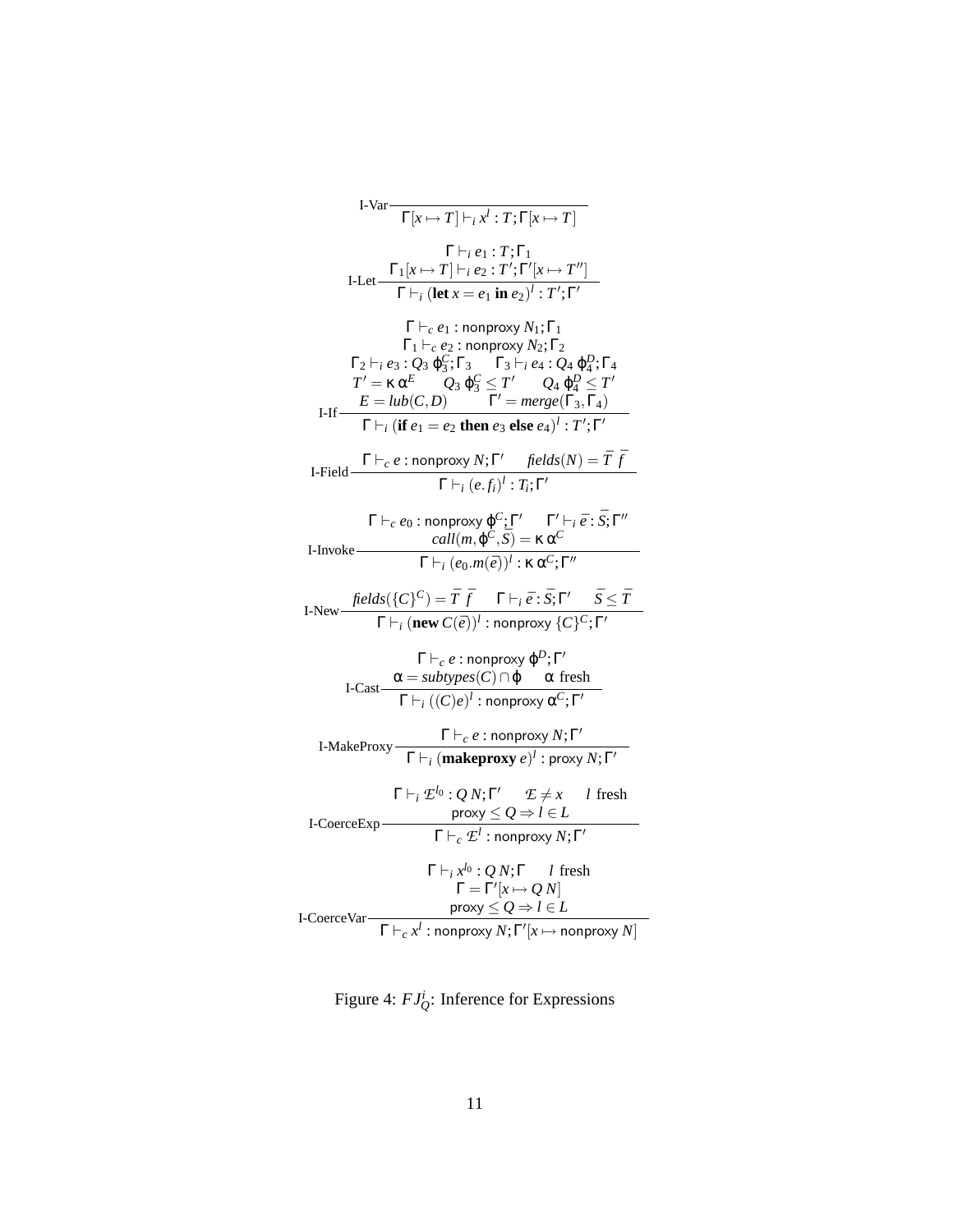$$
\bar{x}: \bar{T}, \text{this}: \text{nonproxy } \{C\}^C \vdash_i e: U; \Gamma' \qquad U \leq S
$$
\n
$$
CT(C) = \text{class } C \text{ extends } D \{ \dots; \dots \}
$$
\n
$$
\text{override}(m, D, \bar{T} \to S)
$$
\n
$$
S = \kappa \alpha^C \qquad \bar{T} = \kappa_1 \alpha_1^{C_1}, \dots \kappa_n \alpha_n^{C_n}
$$
\nI-Method\n
$$
\vdash_i S \, m(\bar{T} \, \bar{x}) \{ \text{return } e; \}
$$
\n
$$
K = C(\bar{T} \, \bar{g}, \bar{S} \, \bar{f}) \{ \text{super}(\bar{g}); \text{this.} \bar{f} = \bar{f}; \}
$$
\n
$$
\text{fields}(D) = \bar{T} \, \bar{g} \qquad \bar{T} = \kappa_1 \alpha_1^{C_1}, \dots \kappa_n \alpha_n^{C_n}
$$
\n
$$
\bar{S} = \kappa_1' \alpha_1^{C_1}, \dots \kappa_n' \alpha_n^{C_n} \qquad \kappa_i, \kappa_i', \alpha_i, \alpha_i' \text{ fresh}
$$
\nI-Class\n
$$
\vdash_i \bar{M} \qquad \vdash_i \text{class } C \text{ extends } D \{ \bar{T} \, \bar{f}; K \, \bar{M} \}
$$

Figure 5:  $FJ_Q^i$ : Inference for Classes and Methods

text of another. When typing  $\Gamma \vdash \bar{e} : \bar{T}; \Gamma'$ , the output context  $\Gamma_i$  from typing expression  $e_i$  is used as the input context when typing  $e_{i+1}$ .

Here are highlights of the other interesting rules:

- In the (I-Let) rule, the output context  $\Gamma_1$  of the binding expression  $e_1$  is extended with the binding  $x \mapsto T$  when used as the input context of the body  $e_2$ . When typechecking of the body is completed, the *x* binding is removed from output context Γ'.
- In the (I-If) rule, the output context is a merging of the output context of each of the branches of the if. In particular, the function  $merge(\Gamma_1, \Gamma_2)$  is the context  $\Gamma'$  such that for each *x* in  $dom(\Gamma_1) \cap dom(\Gamma_2)$ ,  $\Gamma'(x) = T$  where  $\Gamma_1(x) \leq T$  and  $\Gamma_2(x) \leq T$ . The result type is  $T'$ , which is a supertype of the types of each of the **if** branches, bounded by the least of upper bound of their bounds.
- The (I-Invoke) rule creates subtyping constraints between the arguments  $\bar{S}$  and all methods that are possible receivers of the call using the auxiliary function  $call(m, \phi^C, \overline{S})$  (this and other auxiliary functions are shown in Figure 3). This is done using implication constraints: for all possible subtypes of *C*, only those that appear in  $\varphi$  are constrained. This allows overriding methods to have arguments with different qualifiers than the methods they are overriding, improving the precision of the analysis. For example, the argument *o* to class *A*'s method *m* might by a nonproxy, while the argument to its subclass *B*'s overriding method *m* could be a proxy. This is sound because all calling contexts of *m* are considered.
- The (I-Cast) rule requires that the resulting set-type  $\alpha$  contains those names in *e*'s set-type ϕ, limited to those that are also subtypes of the bound *C*. The predicate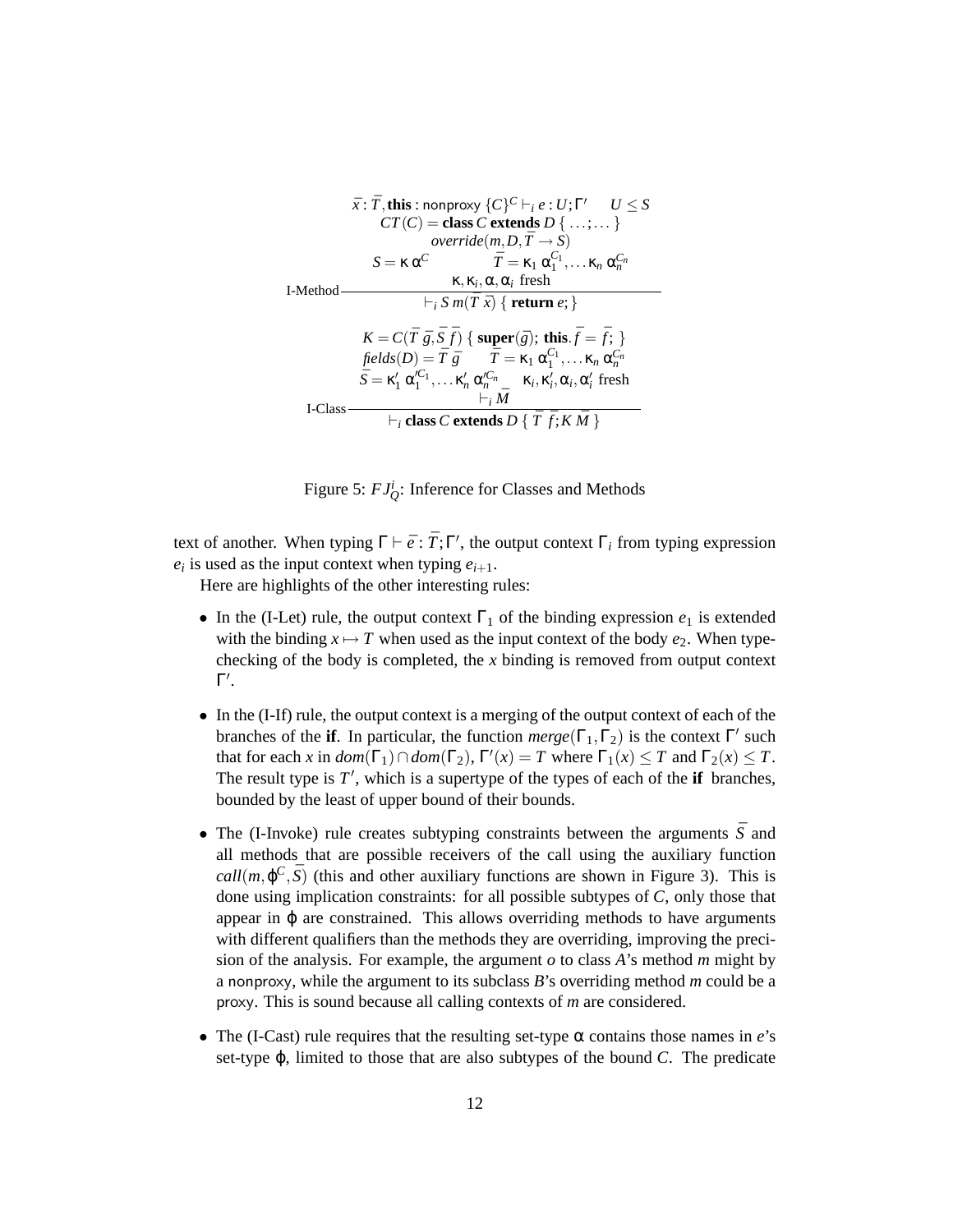$subtypes(C)$  is the set of all subtypes of *C* defined in the class table *CT*. There are three possible outcomes. First, if *C* is a subtype of *D*, then  $\varphi$  may contain classes *B* such that  $C \leq B$ . These will be pruned from the solution, since this is a downcast. Second, if *C* is a supertype of *D*, then the intersection will be  $\varphi$ , since all the class names in ϕ, which are bounded by *D*, are also bounded by *C*. Finally, if neither situation holds, which is to say that *C* and *D* are unrelated, then the intersection will be empty, signaling that we have a type error.

• The (I-MakeProxy) rule requires that *e* be a nonproxy in **makeproxy** *e*. This prevents proxies of proxies. While not technically necessary, it simplifies our implementation of coercions. For example, for a wrapper proxy, the underlying object can always be extracted directly; otherwise a coercion would have to iterate until it reached a non-wrapper.

In the standard parlance, our inference system is monomorphic: it is field-insensitive and context-insensitive. Context- and field-sensitivity could be supported by adding class and method parameterization, as with Generic Java (GJ) [6].

## **3.4 Constraint Solving**

$$
\mathcal{F} \cup \{Q \varphi^C \leq Q' \varphi'^D\} \equiv
$$
\n
$$
\mathcal{F} \cup \{Q \leq Q'\} \cup \{\varphi \subseteq \varphi'\} \cup
$$
\n
$$
\{\varphi \subseteq subtypes(C)\} \cup \{\varphi' \subseteq subtypes(D)\} \cup
$$
\n
$$
\{C \leq D\}
$$
\n
$$
\mathcal{F} \cup \{\{D\} \subseteq \alpha\} \cup \{D \in \alpha^C \Rightarrow (\bar{S} \leq \bar{T}_i \& Q_i \varphi_i^C \leq \kappa \alpha^C)\} \equiv
$$
\n
$$
\mathcal{F} \cup \{\{D\} \subseteq \alpha\} \cup \{\bar{S} \leq \bar{T}_i\} \cup \{Q_i \varphi_i^C \leq \kappa \alpha^C\}
$$
\n
$$
\mathcal{F} \cup \{\alpha \subseteq (subtypes(C) \cap \varphi)\} \equiv
$$
\n
$$
\mathcal{F} \cup \{\alpha \subseteq subtypes(C)\} \cup \{\alpha \subseteq \varphi\}
$$
\n
$$
\mathcal{F} \cup \{\{D\} \subseteq \alpha\} \cup \{\alpha \subseteq \varphi\} \equiv
$$
\n
$$
\mathcal{F} \cup \{\{D\} \subseteq \alpha\} \cup \{\alpha \subseteq \varphi\} \cup \{\{D\} \subseteq \varphi\}
$$
\n
$$
\mathcal{F} \cup \{\{D\} \subseteq \varphi\} \cup \{(substeps(C) \cap \varphi) \subseteq \alpha\} \equiv
$$
\n
$$
\mathcal{F} \cup \{\{D\} \subseteq \varphi\} \cup \{(substeps(C) \cap \varphi) \subseteq \alpha\} \cup \{\{D\} \subseteq \alpha\}
$$
\n
$$
\text{if } D \leq C
$$

Figure 6: Subtype Constraint Reduction

Proxy inference generates constraints on the flow of proxies of the following forms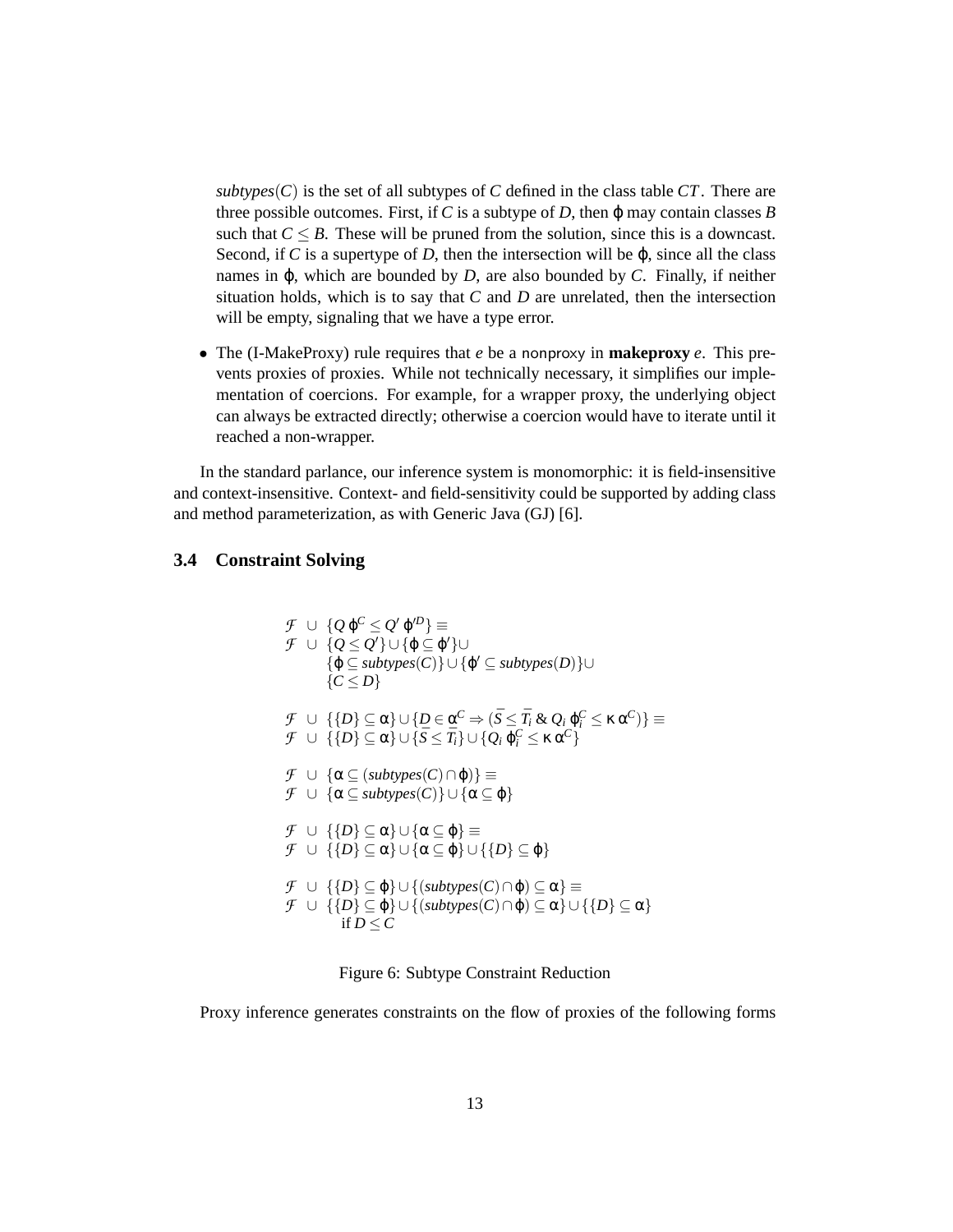(listed with the rules that generate them):

$$
T \le U
$$
 (I-If), (I-New)  
\n
$$
\alpha = subtypes(C) \cap \varphi
$$
 (I-Cast)  
\n
$$
C_i \in \varphi \Rightarrow (\bar{S} \le \bar{T}_i \& Q_i \varphi_i^C \le \kappa \alpha^C)
$$
 (I-Invoke)

Note that we represent the equality constraint from (I-Cast) as two subset constraints. Constraints on where coercions might be introduced have the form proxy  $\leq Q \Rightarrow l \in L$ . Call the set of flow constraints  $\mathcal{F}$ , and the set of coercion constraints  $\mathcal{C}$ . We can solve these constraints as follows.

We can reduce  $\mathcal F$  by continuously applying the rewriting rules shown in Figure 6. These reduce compound constraints into simpler ones following the subtyping rules, and iteratively discharge the implication constraints when the left-hand-side of the implication can be solved. When finished, all constraints will have the following forms:  $C \leq D$ ,  $\varphi \subseteq$  $\varphi'$ , and  $Q \leq Q'$ . The first form are subtyping requirements determined by the program; if they do not hold then the program would not be type-correct in *FJ*.

The remaining two forms can be solved by standard techniques. In particular, the qualifier constraints in  $\mathcal F$  form an *atomic subtyping constraint system*. Given *n* such constraints, the fact that proxy and nonproxy form a finite lattice allows us to solve them in  $O(n)$  time [34]. The set-type constraints in  $\mathcal F$  are subset constraints, as occur in Andersen-style points-to analysis. Given *n* such constraints, these can be solved in at worst  $O(n^3)$  time [2], though in practice it is often faster.

 $\mathcal{T}$  [[**class** *C* **extends**  $D \{ \bar{T} \bar{f}$ ;  $K \bar{M} \}$ ]]  $\Rightarrow$  **class** C **extends** D {  $\sigma(\bar{T}) \bar{f}$ ;  $T[[K]] T[[\bar{M}]]$  }  $T\overline{\[C(\bar{T} \bar{g}, \bar{S}\bar{f})\ ]}$  super $(\bar{g})$ ; this  $\overline{\tilde{f}} = \overline{f}$ ;  $\}$   $\Box \Rightarrow C(\sigma(\bar{T}) \bar{g}, \sigma(\bar{S}) \bar{f})$  { super $(\bar{g})$ ; this  $\overline{\tilde{f}} = \overline{\tilde{f}}$ ; }  $T$  [*S m*( $\bar{T}$   $\bar{x}$ ) { **return**  $e$ ; }]  $\Rightarrow$   $\sigma(S)$  *m*( $\sigma(\bar{T})$   $\bar{x}$ ) { **return**  $T$  [[e]]; }  $T[x]$   $\Rightarrow$  *x*  $\mathcal{T}[\textbf{let } x = e_1 \textbf{ in } e_2]$   $\Rightarrow$   $\textbf{let } x = \mathcal{T}[[e_1]] \textbf{ in } \mathcal{T}[[e_2]]$  $\mathcal{T}$ [*e*. *fi*]  $\Rightarrow$   $\mathcal{T}[\![e]\!].f_i$  $T[\![e.m(\bar{e})]\!] \Rightarrow T[\![e]\!] \cdot m(T[\![\bar{e}]\!])$ <br> $T[\![\text{new } C(\bar{e})]\!] \Rightarrow \text{new } C(T[\![\bar{e}]\!])$  $\Rightarrow$  **new**  $C(T\|\bar{e}\|)$  $\begin{array}{lll}\n\mathcal{T} \llbracket (N)e \rrbracket & \Rightarrow & (\sigma(N)) \mathcal{T} \llbracket e \rrbracket \ \mathcal{T} \llbracket \mathbf{if} \ e_1 = e_2 \ \mathbf{then} \ e_3 \ \mathbf{else} \ e_4 \rrbracket & \Rightarrow & \mathbf{if} \ \mathcal{T} \llbracket e_1 \rrbracket = 1\n\end{array}$  $\Rightarrow$  **if**  $\mathcal{T}[e_1] = \mathcal{T}[e_2]$  **then**  $\mathcal{T}[e_3]$  **else**  $\mathcal{T}[e_4]$  $\mathcal{T}$  **[[**makeproxy *e*]  $\Rightarrow$  **makeproxy**  $\mathcal{T}$   $[e]$ 

$$
\mathcal{T}[\![\mathcal{E}^l]\!] \qquad \qquad \Rightarrow \qquad \left\{\begin{array}{cc}\textbf{coerce } \mathcal{T}[\![\mathcal{E}]\!] & l \in L \\ \mathcal{T}[\![\mathcal{E}]\!] & \textbf{otherwise}\end{array}\right.
$$

Figure 7: Transforming a  $FJ_Q^i$  expression to a  $FJ_Q$  expression following inference

A solution  $\sigma$  to constraints in  $\mathcal F$  is a mapping from qualifier variables  $\kappa$  to constants proxy and nonproxy, and set-type variables α to sets of class names  $\{C_1, \ldots C_n\}$ . The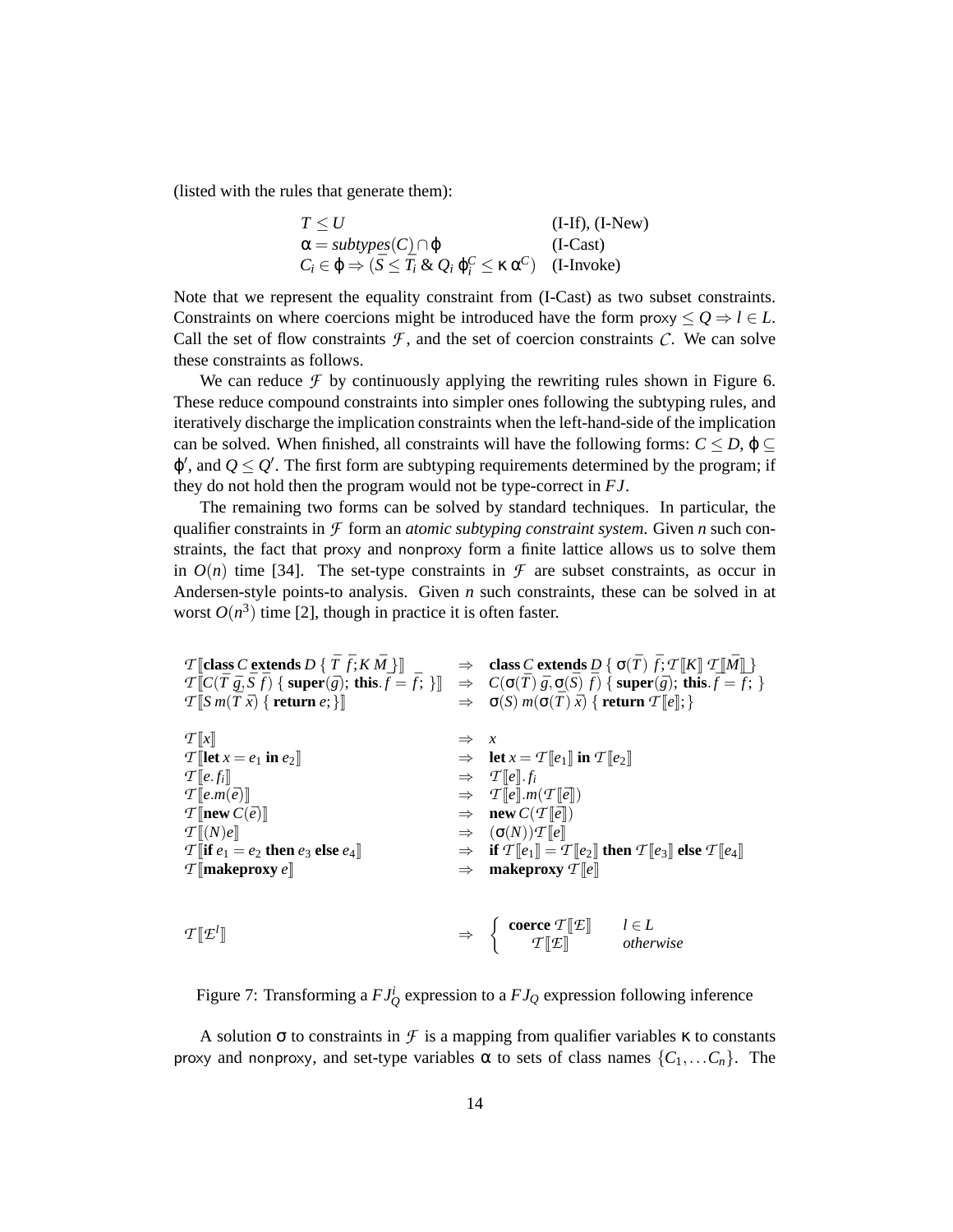solution ensures that for each constraint  $Q_1 \leq Q_2 \in \mathcal{F}$  we have  $\sigma(Q_1) \leq \sigma(Q_2)$ , and similarly for set-type constraints. We write  $\sigma \models \mathcal{F}$  if  $\sigma$  is a solution of  $\mathcal{F}$ . We are interested in a *least* solution to  $\alpha$  for set-types, to reduce spurious constraints on qualifiers, and favor proxy over nonproxy for unconstrained qualifier variables so that we might delay inserting a coercion until absolutely necessary.

Given a solution  $\sigma$  to constraints  $\mathcal{F}$ , we can solve the coercion constraints  $\mathcal{C}$ . In particular, we apply  $\sigma$  to the left-hand-side of each implication in  $\mathcal{C}$ , and then solve. The result is a set *L* of all program labels that require a runtime coercion to properly typecheck. We write  $\sigma, L \models C$  for the set *L* and substitution  $\sigma$  that satisfies constraints *C*.

#### **3.5 Transformation**

We can now transform a  $FJ_Q^i$  program to a  $FJ_Q$  program, using *L* and  $\sigma$  resulting from inference. *FJ*<sub>*Q*</sub> differs from  $\overline{FJ_Q^i}$  only in the addition of expressions of the form **coerce** *e*, and in the absence of all qualifier and set-type variables (these are substituted out by their solutions). The expression **coerce**  $e$  takes a possible proxy  $e$ , and coerces it to a nonproxy at runtime. Like **makeproxy** *e*, our semantics treats coercions generically, merely changing the tag on *e* to be nonproxy.

The transformation is shown as the function  $T\llbracket \cdot \rrbracket$  in Figure 7, where *L* and  $\sigma$  are "global" to avoid clutter. This function simply inserts coercions where directed by *L*, and rewrites the types on method declaration parameters and field declarations as directed by σ. To avoid clutter, it strips off all labels *l*.

In the case that we are doing a completely static analysis, e.g., to look for transparency violations, the fact that *L* is non-empty would denote a possible violation, so the transformation stage would signal an error, as directed by the user.

### **3.6 Properties**

We wish to prove that *FJ<sup>Q</sup>* is sound with respect to an operational semantics, and that a transformed  $FJ_Q^i$  program is sound with respect to the semantics of  $FJ_Q$ . For the first, the proof follows the standard syntactic approach of using *progress* and *preservation* lemmas. The second is done by proving well-typedness of the transformed program given the welltypedness of the source  $FJ_Q^i$  program.

Well-typedness of  $FJ_Q$  programs is expressed as the judgment  $\vdash CL$  for class definitions,  $\vdash M$  for method definitions and  $\Gamma \vdash e : T; \Gamma$  for expressions. The typing rules are in Figure 9 in the Appendix. Typechecking *FJ<sup>Q</sup>* is straightforward, and similar to inference on  $FJ_Q^i$ .

The operational semantics of *FJ<sup>Q</sup>* is set up as an abstract machine. *Programs* consist of a store *S* and an expression to evaluate  $e$ , and the transition relation  $\rightarrow$  maps programs  $(S, e)$  to programs  $(S', e')$ . The store maps variables *x* (either source program variables or fresh "addresses" allocated during evaluation) to values. The complete transition rules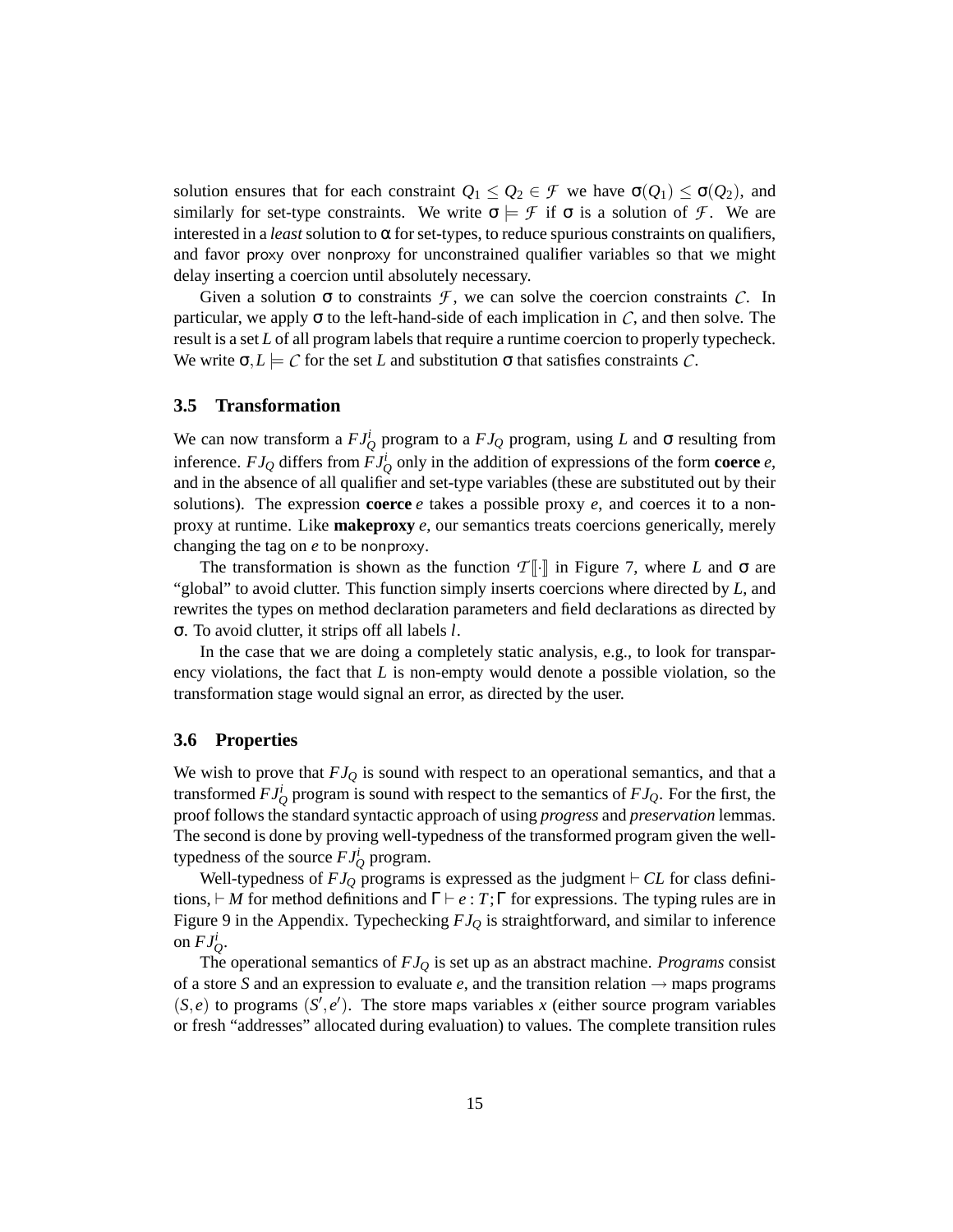are presented in the Appendix (Figure 10). We also extend *FJ<sup>Q</sup>* typing to programs, to support the proof of preservation.

The *progress* and *preservation* lemmas for *FJ<sup>Q</sup>* are as follows:

**Lemma 3.1 (Progress)** *Given that*  $\vdash$   $(S,e)$  :  $T$ ;  $\Gamma'$ *, then either* 

- *e is a variable x.*
- $(S, e) \rightarrow (S', e')$  for some S' and e'.
- (*S*,*e*) *is stuck due to a failed dynamic downcast.*

**Lemma 3.2 (Preservation)** *Given that*  $\vdash (S,e) : T$ *, and that*  $(S,e) \rightarrow (S',e')$ *, then*  $\vdash$  $(S', e')$ : *U* such that  $U \leq T$ .

Note that the type *U* of the program after it takes a step may be a subtype of its original type *T* due to both coercions (to downcast the proxy qualifier) and dynamic downcasts.

Using the above lemmas, the following theorem follows.

**Theorem 3.3 (Type Soundness)**  $Given \vdash e : T; \Gamma'$ , then either

- $(0,e) \rightarrow^* (\mathcal{S},x)$  *for some*  $\mathcal{S}$  *and x.*
- $\bullet$  (0,*e*)  $\rightarrow$  \* (*S*,*e'*) for some *S* and *e'*, where (*S*,*e'*) is stuck due to a failed dynamic *downcast.*
- (0/,*e*) *executes forever.*

Here, we define  $\rightarrow^*$  to mean the reflexive, transitive closure of the transition relation  $\rightarrow$ . Implicit in all of these statements is the presence of the well-formed class table *CT*. As is standard, the proofs of progress and preservation are by induction on the typing and evaluation derivations, respectively, and type soundness follows from them.

Finally, we can show that our proxy transformation from  $FJ_Q^i$  to  $FJ_Q$  is sound.

**Theorem 3.4 (Inference Soundness)** *Given a substitution* σ*, label set L, and an inference derivation*  $\vdash_i$  *CT* which generates constraints *F* and *C*, if  $\sigma \models \mathcal{F}$  and  $\sigma$ ,  $L \models \mathcal{C}$ , then  $\mathcal{F} \subset \mathcal{T}$  *T* [*CT*]*. Moreover, for each subderivation of*  $\vdash$ *i CT* which contains subderivations of *the form*

- *1.*  $\vdash_i CL$
- 2.  $\vdash_i M$
- *3.*  $\Gamma \vdash_i \mathcal{L}^l : T; \Gamma', or$  $\Gamma \vdash_c \mathcal{L}^l : T; \Gamma'$

*there is a corresponding subderivation of*  $\vdash$   $\mathcal{T}$   $\mathcal{T}$  *naving the form:* 

- $1. \vdash \mathcal{T}$ [*CL*]]
- *2.*  $\vdash T \llbracket M \rrbracket$
- *3.*  $\sigma(\Gamma) \vdash \mathcal{T}[\![\mathcal{I}^l]\!]: \sigma(T) ; \sigma(\Gamma')$

The proof is by induction on the inference derivation. All proofs can be found in the Appendix.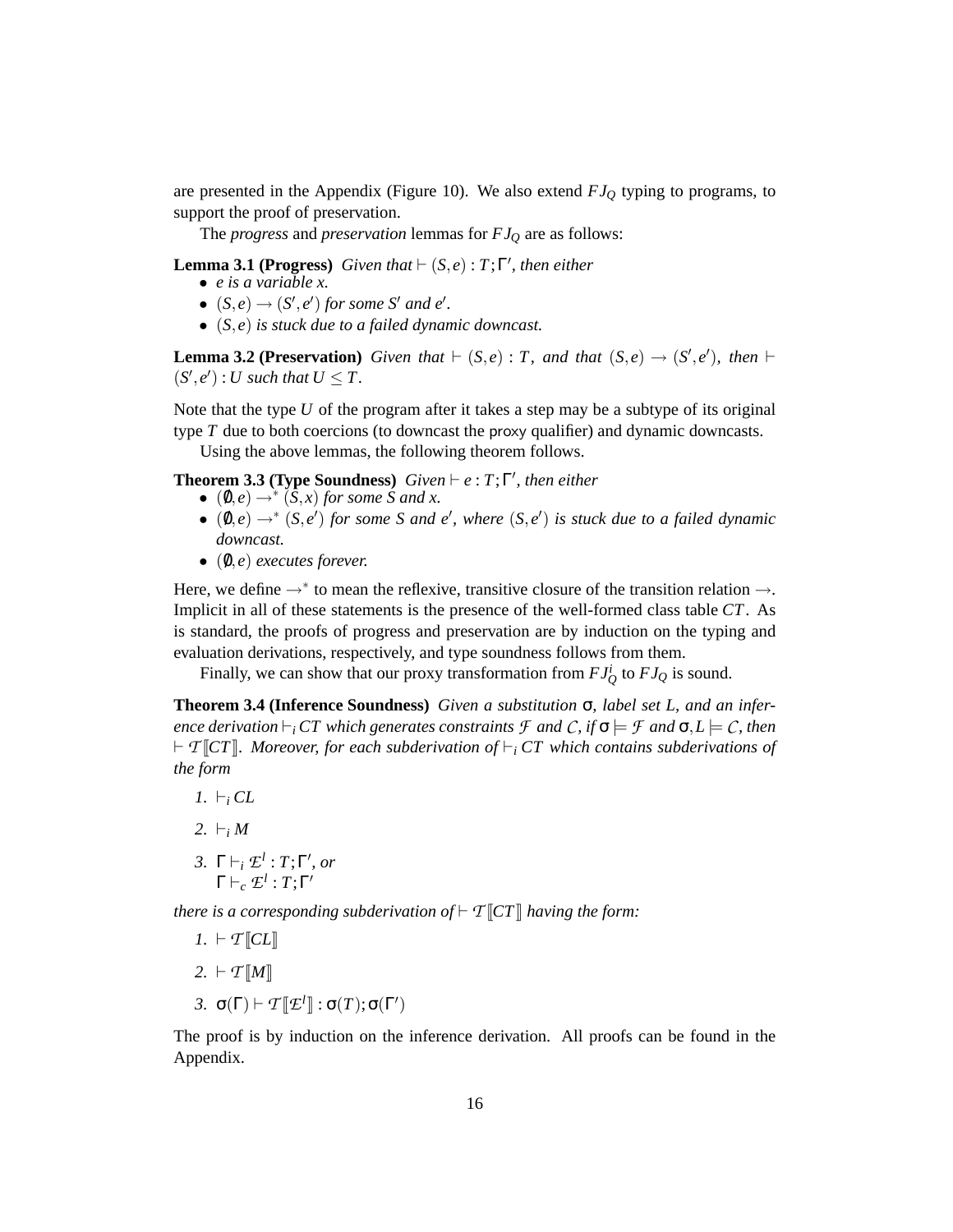### **3.7 Discussion**

Compared to past work in flow-sensitive type qualifiers, flow-sensitivity in our system is significantly simpler. The approach of Foster et al. [16] allows arbitrary memory locations to be treated flow-sensitively, which is complicated by the combination of aliasing and mutation. In particular, allowing the qualifier of a value to change flow-sensitively requires proving that the value is not aliased (is "linear"). In contrast, our approach only treats *local variables* flow-sensitively, and since Java has no "address-of" operator &, the contents of a local variable can only be accessed through that variable. Thus, we get linearity "for free," trading expressive power for simplicity. The caveat is that the implementation of **coerce** x provided by the user must only operate on the *variable* x, not on the *object* x refers to. For wrapper proxies, this is what happens: x is overwritten to point to the underlying object instead of the wrapper. If coercions do not meet this criteria, then they are not treated flow-sensitively.

It is because we are flow-sensitive only for local variables that we opted not to model field and variable updates in the *FJQ*. While adding updates would be straightforward (it is modeled in MJ [5] and existing qualifier systems [15, 16], for example), it would not change the character of our approach, adding only unnecessary complication.

In order to be able to support the full Java language, we had to address the use of the JNI and reflection mechanisms. We have assumed a conservative approach in this case, by demanding that no proxy object ever flows in the JNI API or in any reflection invocation. This approach inserts claims at all places where a native method is called, and on the arguments of java.lang.reflect.Method.invoke(...), ensuring that no proxy Object will ever be passed to a reflection or JNI invocation. In addition, a proxy object might be accessed via reflection, e.g., by reading the fields of another object. Therefore, the analysis treats all objects obtained that way as possible proxies.

#### **3.8 Other Applications**

While the formal presentation of our analysis is specific to proxies, our added support for coercions can easily be folded into more general qualifier systems, admitting new or improved applications. Here we consider three possibilities.

**Security-sensitive Data** Shankar et al. [35] describe an application of type qualifiers in which untrusted data, e.g., arriving from a user login prompt or a network connection, is given the qualifier tainted, while trusted data is given qualifier untainted. Qualifier inference is used to ensure that tainted data does not flow to functions requiring untainted data. A similar analysis is supported in Perl programs, except that checks for tainted data are performed dynamically. This has the drawback of the potentially-significant added runtime overhead of dynamic checks, but has the benefit that it is precise, and will thus avoid the false alarms generated by the purely static approach.

We can use our framework to implement a blending of these two approaches. In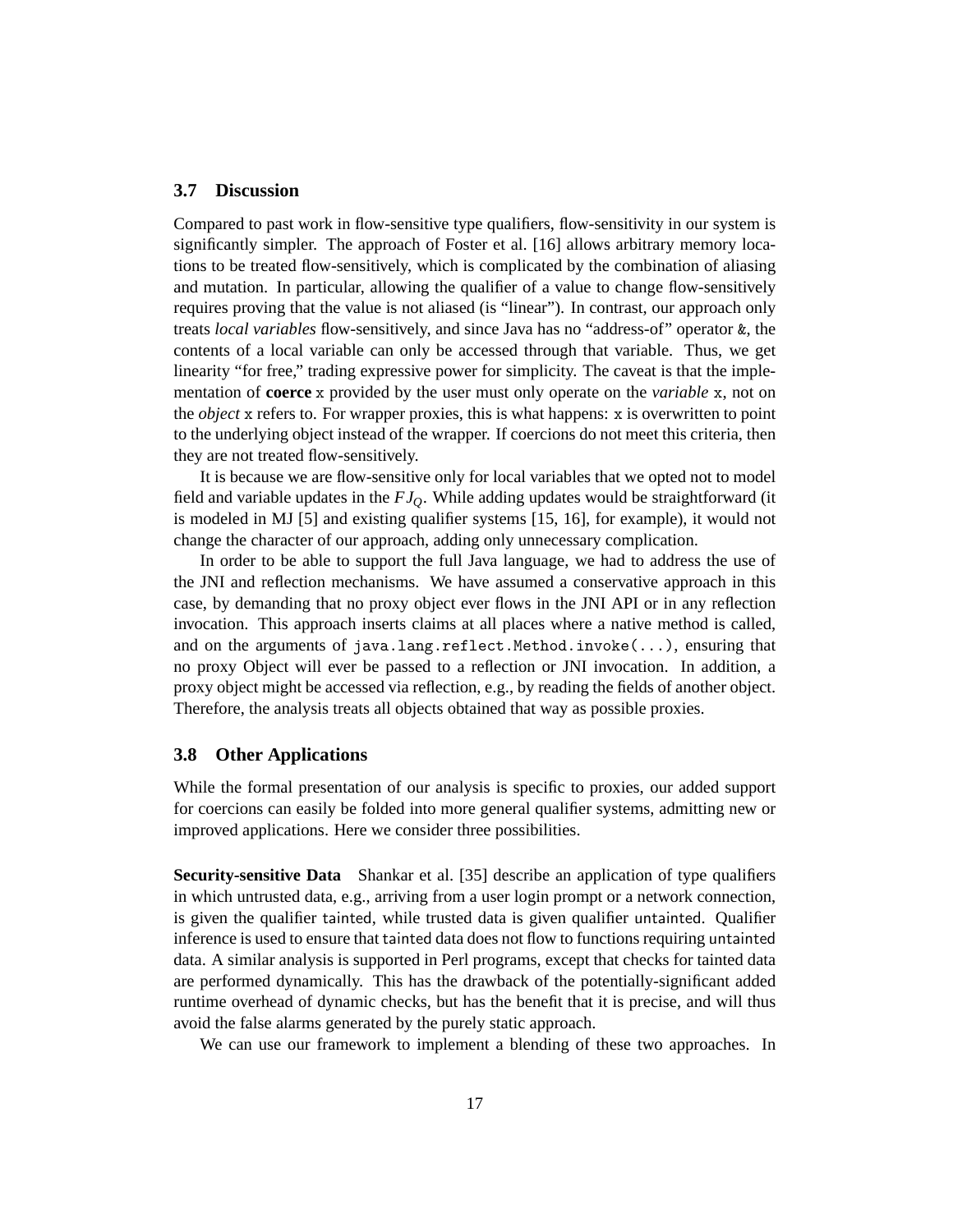particular, the *pspec* would specify which routines returned tainted data, and which expected untainted data, while the *ispec* would implement coercions as a check to determine whether the data came from an untrusted source, e.g., by reading a required field from the object. This approach blends the two prior approaches by using static analysis to avoid many, but not all, runtime checks.

**Stack allocation** Java objects have dynamic, unrestricted lifetimes, implemented using heap allocation and garbage collection. While stack-allocating objects could improve performance, avoiding dangling pointers would entail that no stack-allocated object escape its defining scope. This could happen if the object was assigned to a field or returned from its defining function. One solution would be to copy a stack-allocated object to the heap at the point it escapes its scope. However, doing so might violate transparency if that object's identity had already been revealed, e.g., by using the stack-allocated object as an argument to ==.

Our analysis can support transparent stack allocation using two qualifiers, heap and stack, where the latter annotates an object that could be either heap- or stack-allocated, and the former indicates an object that must be heap-allocated; we thus have heap  $\leq$ stack. Any operation that could reveal the identity of an object or cause it to escape (e.g., by assigning it to a field of a heap object) would require the object have qualifier heap. A coercion would check if an object was on the stack (perhaps using a bit mask), and copy it to the heap if necessary.

**Not-null types** Another application is the use of null and nonnull qualifiers to characterize objects that are possibly null, or definitely not null, respectively [13]. This would provide a simple way of specifying the standard null-check elimination optimization as a qualifier system, and would allow users to manually annotate fields or method arguments as being nonnull, to avoid explicit null tests.

To implement this in our framework, the *pspec* would indicate that all occurrences of the constant null have qualifier null (including default initialization of fields), and that concrete object usages, e.g., to call a method, require that the object qualifier be nonnull. The *ispec* would implement coercions as null-checks (throwing an exception on failure), with flow-sensitivity naturally eliminating redundant checks. Of course, to be truly useful, we would require the cooperation of the JVM to avoid checks proven redundant by our framework.

## **4 Asynchronous Method Calls**

Having described our proxy framework formally, we now describe our implementation of asynchronous method invocations in Java.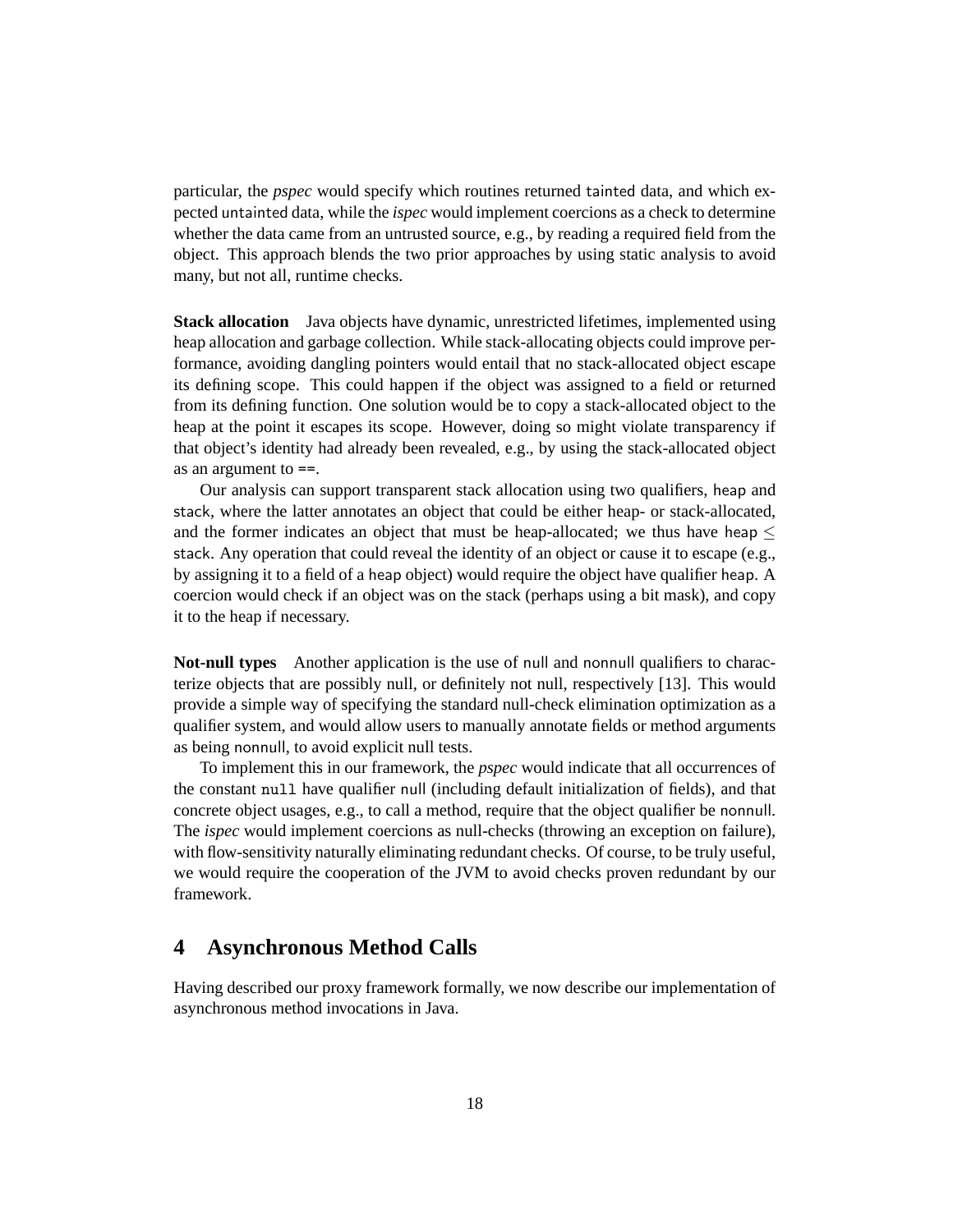### **4.1 Framework Implementation**

Our analysis is implemented as an extension to Soot [38] (version 2.1.0), a framework for analyzing and transforming Java classfiles. Soot provides a framework for implementing flow-insensitive points-to analyses called SPARK [27]. We extended SPARK to track proxies and generate set types based on points-to information. SPARK's constraint graph representation uses a node (corresponding variously to a qualifier variable  $\kappa$  or a set type variable  $\alpha$ ) for each local variable and method parameter. We extended this to be flow-sensitive by assigning multiple nodes to each variable or method parameter, one per use. As an optimization, we do so only for nodes that could possibly contain proxies, as determined by a flow-insensitive analysis. This reduces the total nodes to consider, since proxies are typically used sparingly in the program (relative to the total number of objects). For the applications presented in Section 5, this optimization yields a 6% to 45% improvement in the cost of the flow-sensitive analysis. Note that SPARK also supports context-sensitivity, but we have not taken advantage of this as of yet.

Programmers implement the *pspec* and *ispec* by providing three classes and linking them into the analysis:

- 1. The AsyncGen class in the *pspec* defines syntactic patterns that indicate where proxies are introduced. These patterns must, of course, be legal Java syntax that could have been compiled to bytecode.
- 2. The Policy class in the *pspec* defines coercions using a visitor over the Jimple syntax tree that specifies which expressions require non-proxies.
- 3. The ClaimTransformer class implements the *ispec*. It defines how call sites that create proxies are transformed, and how coercions are implemented. It may direct that supporting classes be linked into the transformed application.

Because Jimple represents typed bytecode, coercions that assign back to the original variable must be well-typed. Thus we give type Object to each Jimple variable *x* of type *A* that could contain a proxy. Whenever *x* is coerced, we assign the result to a newlyintroduced variable y with type *A*, and replace with y subsequent occurrences of x in the continuation. This transformation is sound because proxies are treated transparently, and because there is no way to alias and mutate the storage of the original variable x.

### **4.2 Asynchronous Invocations**

Programmers invoke methods asynchronously using the syntax

 $r =$  Async.invoke(*t*,*o*.*m*(*e*<sub>1</sub>,*e*<sub>2</sub>,...));

According to the *pspec*, this syntax indicates that method *m* should be invoked asynchronously and the result (if any) returned to the caller will be a future. The method's arguments *e*1,*e*2,...,*e<sup>n</sup>* are still evaluated in the current thread.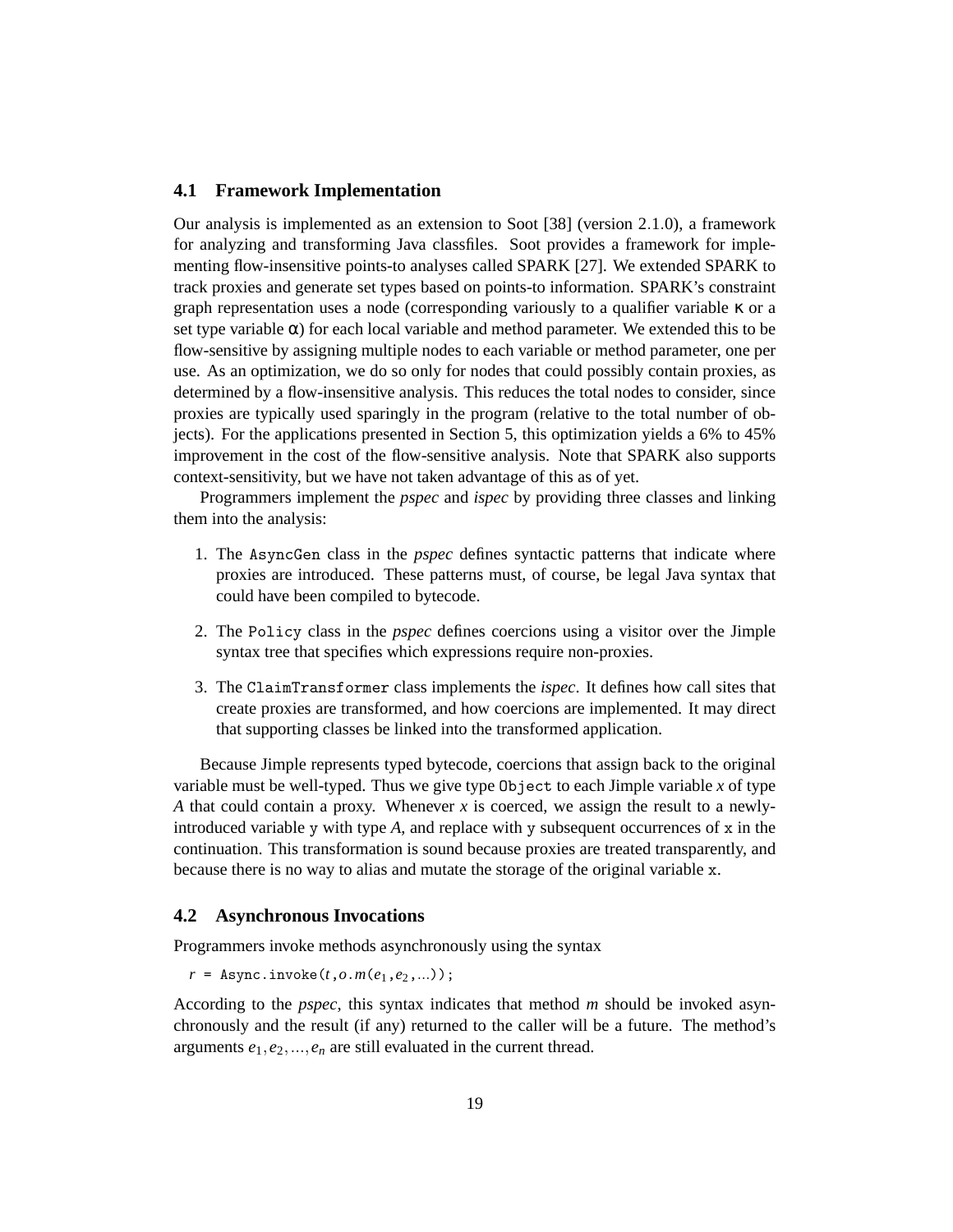The *ispec* defines the steps needed to implement an asynchronous call. First, the program creates an anonymous subclass of ProxyImpl that encapsulates the invocation of method *m*. ProxyImpl has the following signature:

```
public class ProxyImpl implements Runnable, Wrapper {
  public void run(); // executes the invocation
  public Object get(); // acquires the result
}
```
The Wrapper interface simply defines a single get method, which extracts the underlying object for which the wrapper is a proxy.

```
public interface Wrapper { Object get(); }
```
Next, the ProxyImpl object is passed to a thread manager. Thread managers implement the Java 1.5 Executor interface:

```
public interface Executor {
  void execute(Runnable command);
}
```
The thread manager will call the ProxyImpl's run method in a separate thread to achieve asynchrony. The run method will execute the method invocation  $o.m(e_1,e_2,...)$  and store the result in a private field, to be extracted by a call to get. Finally, the ProxyImpl is returned to the caller of the original method *m* in place of the result *r*.

If the analysis determines that a program variable x with type A could contain a future, a *coercion* is required before x can be used concretely. The *ispec* implements coercions with the following code fragment:

```
(A)(x instanceof Wrapper ? ((Wrapper)o).get() : x)
```
That is, if x is a wrapper, then we must call get to extract the result. The get method in turn will wait if the result is not yet available.

Any implementation of Executor can be used as a thread manager. We have used the Java 1.5 ThreadPoolExecutor, which provides an extensible thread pool implementation, as well as our own ThreadPerObjectExecutor, which emulates *active objects* [26] by mapping each object receiving an asynchronous method call to an executor.

Note that programmers can influence where claims occur by performing "null" casts. That is, the expression  $(C)e$  requires *e*'s qualifier to be nonproxy, so casting it to its known type will have the effect of forcing a claim.

This design is both lightweight and flexible. Programmers can easily experiment with method asynchrony without rewriting substantial amounts of code. In addition, programmers can experiment with a variety of threading policies by choosing different thread managers.

A simple extension supports lazy evaluation. To invoke method *m* of object *o* lazily, the programmer uses the syntax:

*r* = Lazy.invoke(*o*.*m*(*e*1,*e*2,...));

A ProxyImpl subclass is generated as above, but here the run method is called by get (called when the wrapper is claimed) if no final result yet exists.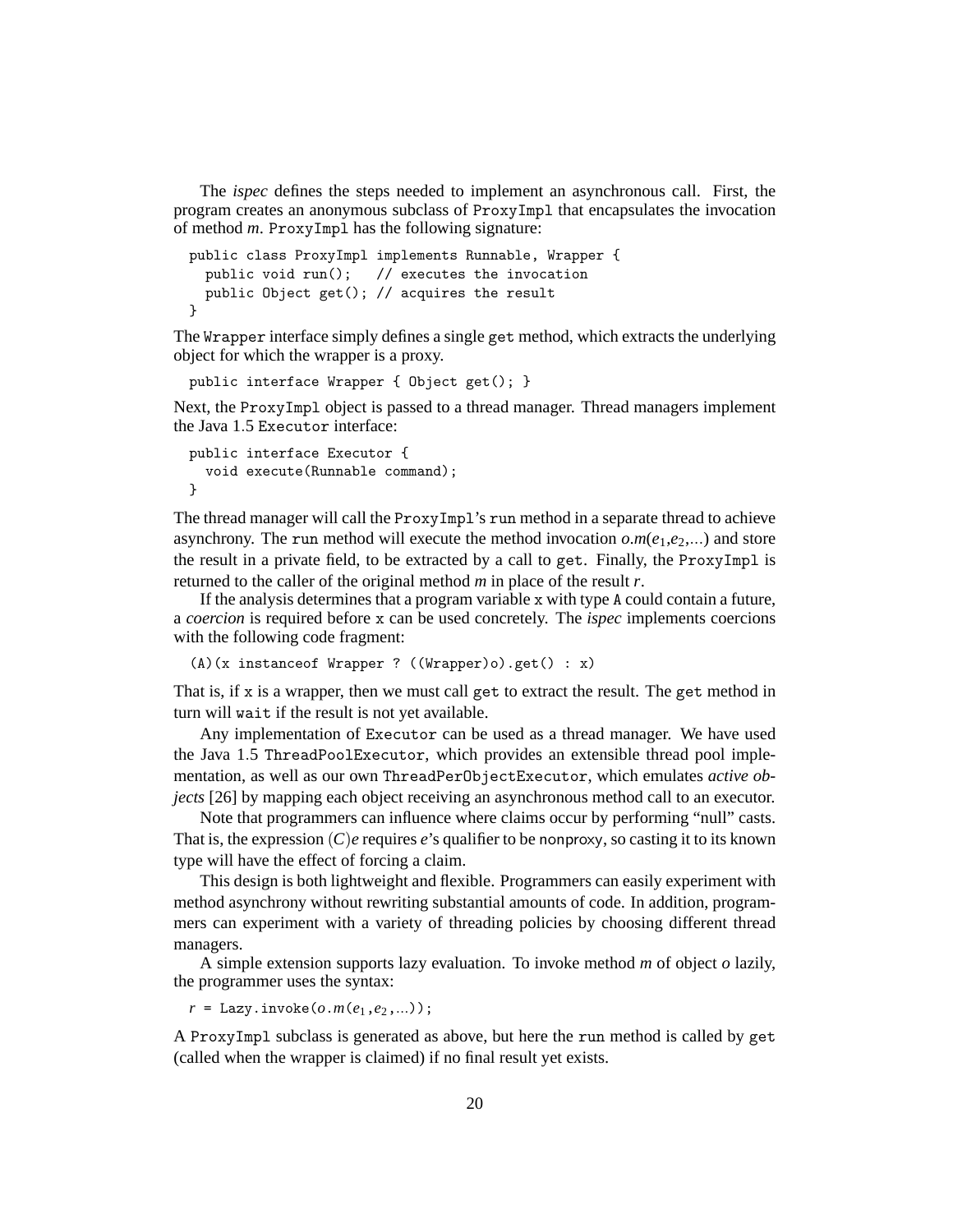#### **4.3 Exceptions**

If an asynchronous method call  $o.m()$  throws an exception *E*, that exception is cached inside the future returned by  $m$ . When the future is claimed, the exception  $E$  is re-thrown.<sup>2</sup> This presents some challenges to the analysis.

The fact that claims could throw exceptions can be modeled as a simple extension to *FJQ*. We first must extend the language to model exceptions. We extend expressions *e* to include the form **try** *e* **catch**  $E \Rightarrow e$ , where *E* is the name of the exception being handled. Method declarations are extended to include **throws** clauses. We also add a form **throw** *E* for throwing an exception of type *E* (**throw** could take arbitrary expressions of exception type, but this simplifies the presentation). We extend the typing judgment from Figure 9 to include the *throw set*  $\mathcal T$  of exceptions  $E$  that could be thrown by evaluating an expression.

The typing rule for try-blocks is:

$$
\Gamma, \vdash e_1 : T_1; T_1; T_1 \qquad \Gamma \vdash e_2 : T_2; T_2; T_2 T_2 \leq T \qquad T_1 \leq T \qquad \Gamma' = merge(\Gamma_1, \Gamma_2) T' = handles(E, T_1) \cup T_2 \n\Gamma \vdash \text{try } e_1 \text{ catch } E \Rightarrow e_2 : T; \Gamma'; T'
$$

The function *handles*( $E, T_1$ ) prunes those exceptions  $E' \in T_1$  which are subtypes of  $E$ . The resulting throw set is this pruned set and the set from the handler. This rule conservatively assumes any flow-sensitive effects of  $e_1$  reflected in  $\Gamma_1$  will not be seen in  $e_2$ . When checking a method consisting of expression *e*, we make sure that *e*'s resulting throws set is covered by the **throws** clauses the method declares.

Now we must reflect into a proxy's type what exceptions it might throw. To do this we expand the proxy qualifier into a family of qualifiers, where each mentions an exception *E* that could be thrown if the qualified value is coerced. These form a lattice based on the subtyping relationship between exceptions *E*. For example, we have proxy $E \leq$  proxy $E_2$ if  $E \le E_2$ . For all *E*, we have proxy  $\le$  proxy *E*.

The rule for **makeproxy** *e* becomes

$$
\frac{\Gamma \vdash e : \text{nonprovy } N; \Gamma'; T \qquad E = lub(T)}{\Gamma \vdash \text{makeproxy } e : \text{proxy } E \ N; \Gamma'; 0}
$$

That is, the exceptions that *e* could throw are reflected into its qualifier. For this rule to be sound, we must modify the operational semantics to capture any exception thrown when evaluating *e* in the proxy, and then re-throw the exception when doing the coercion. The typing rule for **coerce** reflects that an exception could be thrown:

$$
\frac{\Gamma \vdash e:Q \, N; \Gamma'; T \quad Q \leq \text{proxy} E}{\Gamma \vdash \text{coerce } e: \text{nonprovy} \, N; \Gamma'; T \cup \{E\}}
$$

<sup>&</sup>lt;sup>2</sup>This differs from a Future in util.concurrent, whose get method declares it could throw an ExecutionException, encapsulating any exception thrown by the computation. As such, the programmer is required to handle ExecutionException each time that a future is claimed. Our implementation of claim essentially catches this exception, and then re-throws the exception it encapsulates.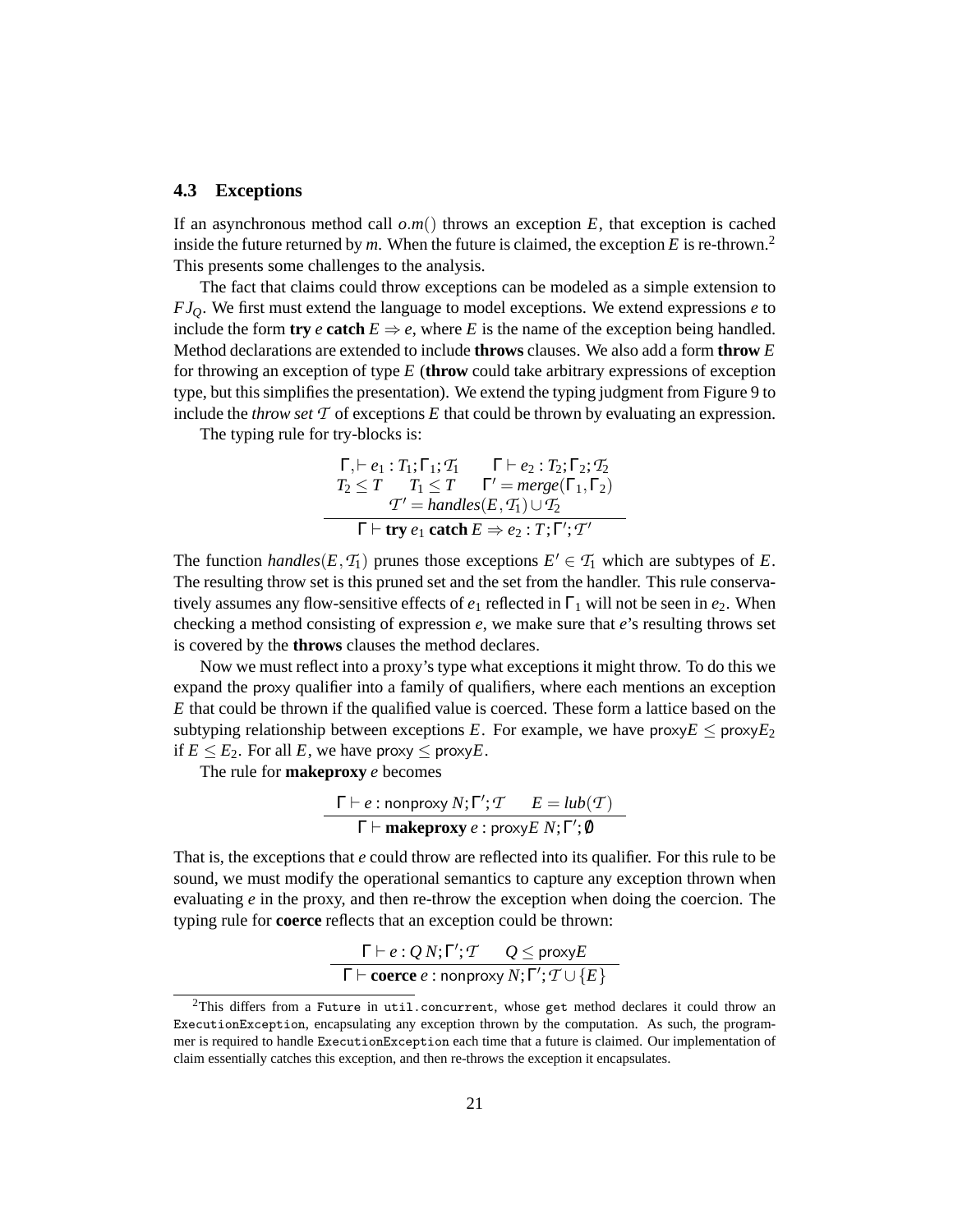In our implementation, we must extend the definition of the Wrapper interface to define get methods that could throw the various expressions *E* determined by the analysis, and adjust ProxyImpl and claim code accordingly (which is easy to do automatically).

Given this formulation, we ensure that proxy inference deals with exceptions properly in a couple of ways. In the simplest case, we ensure that in expression **makeproxy** *e*, *e* never throws an exception. This is done by allowing the programmer to provide a handler for possible exceptions when creating the proxy. In particular, users can use an Executor that handles exceptions in a user-specified way inside spawned threads. This approach also requires that the user specify a "default" value for the object returned by a claim, since the swallowed exception will have prevented the method from returning a value. In our experience, this simple approach works fairly well in practice.

In the second case, we let inference determine where proxies could flow, signaling an error only if an inserted coercion could throw an exception not covered by the throws clause for the method in which it occurs. For many applications we have considered, unclaimed proxies do not flow outside the scope of a reasonable exception handler. This is frequently true for event-style server applications, which have an outermost exception handling block coupled with the event loop to catch exceptions raised by event handlers. In the case that a proxy does flow to an unexpected location, the user learns exactly where the offending claim was inserted and can manually alter the code to insert a handler. Alternatively, when the user specifies a method call should be asynchronous, she can provide a *handler object* whose handle method is called with argument *E* when a claim would cause *E* to be thrown. Any exceptions thrown by this handler (e.g., to delegate to an outer-scope handler) are reflected in the type of the proxy.

Even when the surrounding context can handle an exception *E* thrown due to a claim, it could be incorrect to do so. Some exceptions, like IOException, are thrown by many methods, and the exception generated by the claim may violate some invariant expected by the programmer. Though we have not yet done so, we should be able to ensure that a proxy can only throw to handlers that were present in its original context. To do this, rather than track the exceptions possibly thrown by an expression *e*, we could track all of the handlers that would catch exceptions thrown by *e*. These would create a similar partial order that would be folded into the proxy qualifier. At the same time, the typing judgment would keep track of the *handler context*, which is the set of all handlers that an exception could possibly throw to (including those in method callers). Typechecking a coercion would require that the handler context be a subset of the handlers mentioned in the proxy.

Note that all of this discussion need only apply to *checked* exceptions. As unchecked exceptions typically signal disastrous (unrecoverable) situations, we can choose to ignore them in the analysis.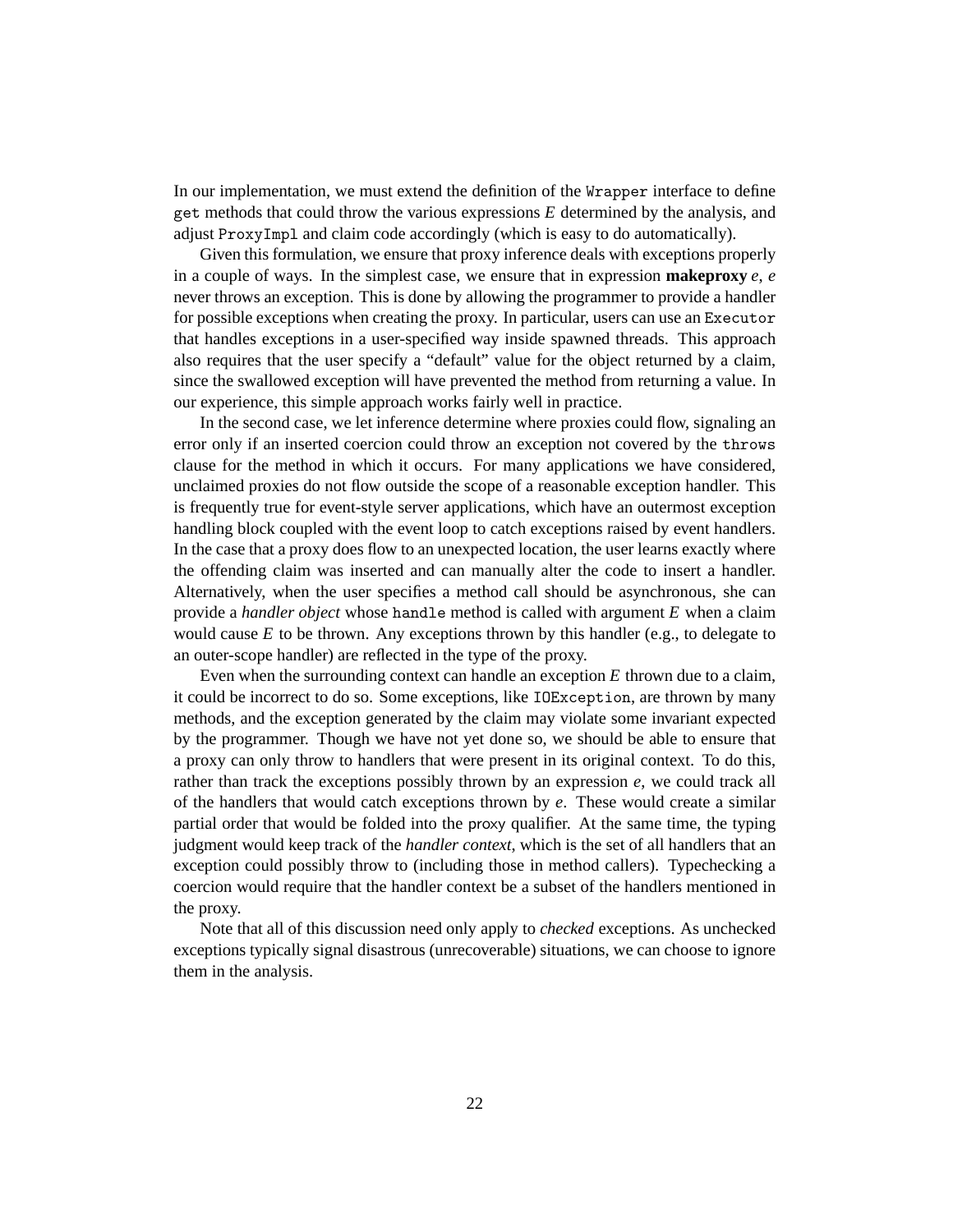### **4.4 Synchronization**

Concurrent programs must balance safety and liveness, by guarding against invariant violations and preventing deadlock. Our approach no worse and no better than standard Java thread programming. When using asynchronous method calls, programmers must use ordering, synchronization, immutability, and other techniques to ensure safety and liveness—no automatic support is provided.

Ideally, ensuring a program is safe and live could be as lightweight as introducing an asynchronous invocation. In Lisp, this is trivial because programs are written in a mostlyfunctional (if not purely-functional) style, which means that added concurrency will not affect the program's safety. We contemplated approaches to inserting synchronization automatically [26, 7, 22, 17], but rejected this idea because of its lack of generality and potentially negative impact on performance. We discuss this issue more in Section 6.

Instead, we feel a more promising approach is to have programmers specify synchronization requirements declaratively. Declarative specifications should change infrequently, even as the programmer changes various method invocations to be or not be asynchronous. Therefore, the proper synchronization code could be generated from the specification as changes are made. Work in aspect-oriented programming [29, 25, 8] and language-level transactions [39, 19] aim to realize this goal. By not making any assumptions about synchronization, we can readily incorporate good results from these projects.

# **5 Evaluation**

We evaluate our framework in terms of (1) programming benefit (how does our framework simplify the programming task), (2) analysis effectiveness (how does it impact the run-time of the instrumented program), and (3) analysis performance (how fast is the analysis). We present a number of applications of both wrapper proxies and transparency checking to give a sense of the costs and benefits of our approach. As use of the Java 1.5 concurrency libraries becomes more widespread, we hope to adapt larger examples to use our framework.

We ran our experiments on a 2 GHz AMD Athlon 2600+ with 1 GB of RAM, running Mandrake Linux 9.1 (kernel version 2.4.21.)

### **5.1 Claim Overhead**

Wrapper proxies can flow to potentially many parts of the program, and because our static analysis must be conservative, classes may be instrumented with redundant claims. To measure the performance overhead of necessary as well as redundant claims, we constructed a simple microbenchmark:

Object  $o, p = \ldots$ for (int  $i = 0$ ;  $i \in N$ ;  $i++)$  {  $p = o$ ;  $p.m()$ ; }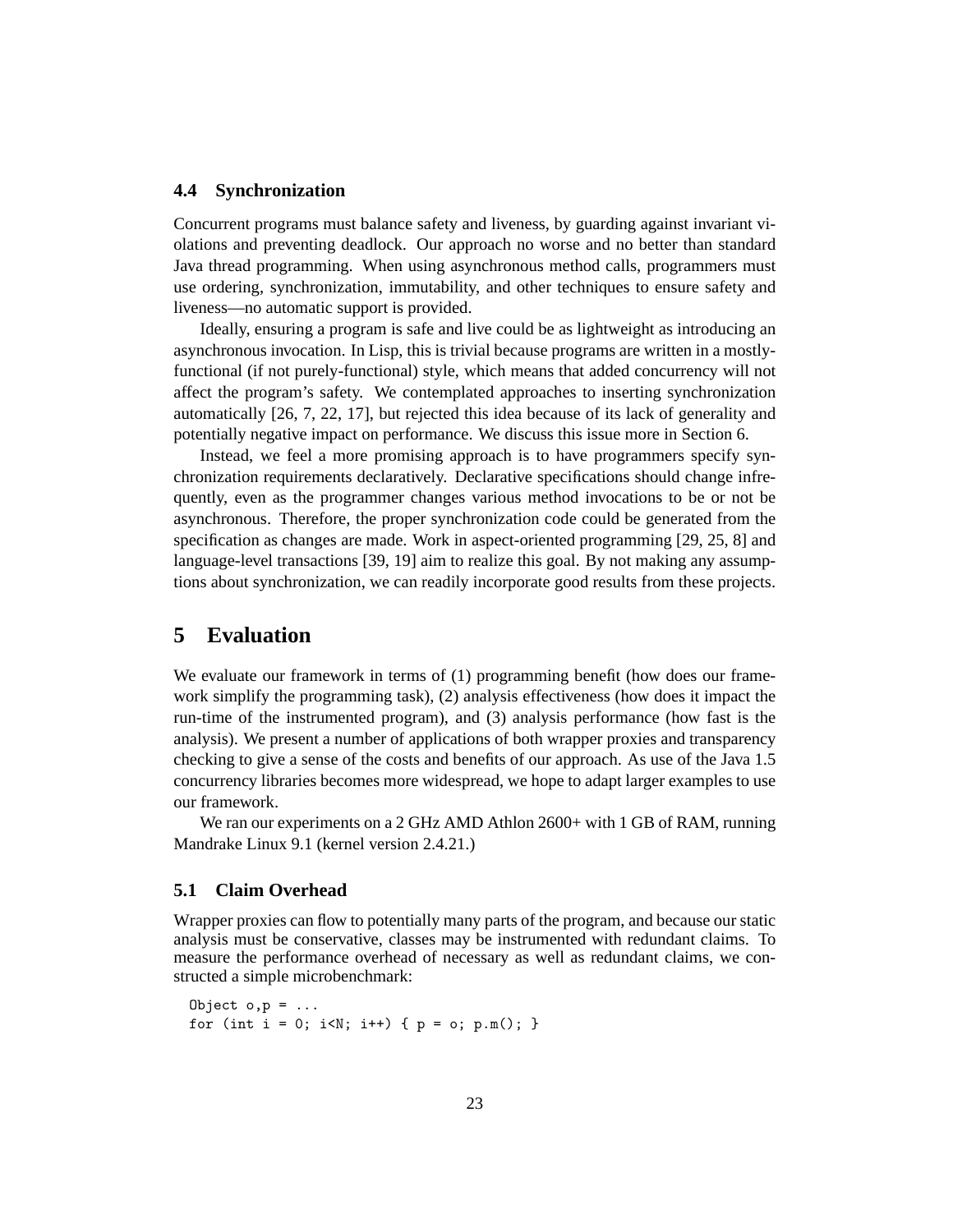| test            | $\frac{1}{s}$ tot $\frac{s}{s}$ | per-check (ns) | $%$ ovr |
|-----------------|---------------------------------|----------------|---------|
| no claim        | 0.122                           | n/a            | n/a     |
| redundant claim | 0.1637                          | 16.37          | 34%     |
| necessary claim | 0.335                           | 33.5           | 175%    |

Table 1: Overhead of inserted claims,  $N = 10<sup>7</sup>$ 

The method m simply increments a volatile counter. We varied o to be either a normal object, an already-claimed wrapper proxy, or an unclaimed wrapper proxy (in this last case, the copy from o to p ensures it will be claimed each time, since o never gets claimed and thus will never be rewritten to be the wrapped object). The results are shown in Table 1 for  $N = 10<sup>7</sup>$  (other values of *N* showed a similar relationship).

Redundant claims consist of essentially three instructions at runtime: an instanceof check, a cast, and an assignment. Our measurements show this adds 34% to the loop running time. Necessary claims require an additional synchronized method call and assignment, and cost more. However, these are unlikely to appear frequently because the future is overwritten after the underlying object is acquired, inducing only redundant claims from then on. In actual applications we expect the overhead of claims to be small because (1) not all method calls require claims, and (2) method calls perform real work, dwarfing the cost of claims relative to program running time.

#### **5.2 Programming with Futures**

A central benefit of our approach over a manual coding of proxies is that it simplifies the programming process. To illustrate this, we take an example from the util.concurrent API documentation [24, 12] that describes how to convert a "blocking service" into a nonblocking service using futures. The blocking service implements the following interface:

```
interface BlockingService {
  public Response serve (Request req)
    throws ServiceException;
}
```
We first present how we would convert BlockingService objects to be non-blocking using our approach, and then present the manual approach proposed in the documentation for util.concurrent.

**Our Approach** Given BlockingService object bs, we make calls to its serve method asynchronous by simply changing existing method calls

```
bs.serve(request)
```
to be

Async.invoke(executor,bs.serve(request))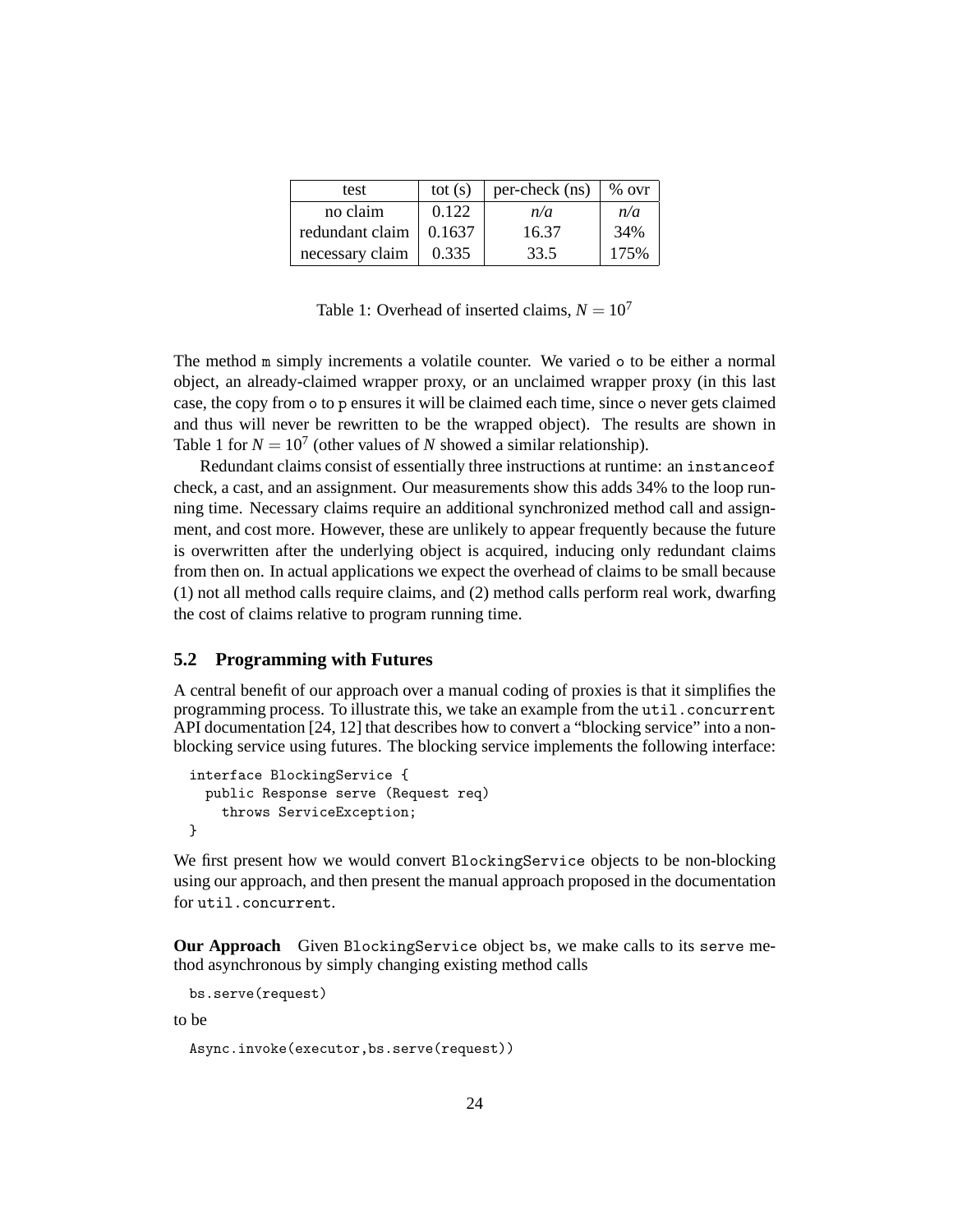The analysis will infer where claims are required and insert them directly into the bytecode of both applications and library classes, based on user input. Assuming claims occur where ServiceExceptions can be caught, we are finished. Otherwise, we can modify invocations to include a wrapping exception handler, or add handlers to claim locations, as described in Section 4.3. We might also wish to insert "null casts" to force claims early, for performance reasons.

**Manual Approach** To use Java 1.5 Futures instead, we would take the following steps [12]. First, we define a nonblocking variant of the BlockingService interface whose serve method returns a Future, and then build an adapter class to wrap a BlockingService object, as shown in Figure 8. The serve method of NBSAdapter creates a task to invoke the underlying BlockingService object's serve method, handling any exception locally. This task is executed by the adapter's Executor object after turning it into a FutureTask, which implements Future. The future is then returned to the caller.

Now we can make our original bs object non-blocking by creating nbs = new NBSAdapter(bs). Existing calls

bs.serve(request)

are changed to be

```
nbs.serve(request)
```
At this point, we must adjust old client code to handle the fact that nbs.serve returns a Future<Response> rather than a Response. So that futures are claimed as late as possible, we must follow how Response objects would have flowed from calls to serve and sprinkle claims just before a futurized Response object is used. This can be tricky if Response objects were stored in containers that could be accessed by many methods or threads throughout the program. If a now-futurized Response object could flow into library routines or third-party components, the programmer may be forced to claim the future early, which could hurt performance.

Compared to one-line-per-invocation change imposed by our framework, this is a fair amount of programming overhead. Moreover, a similar overhead is required to undo the change.

### **5.3 Asynchronous RMI**

For an asynchronous method call to be worthwhile, the added parallelism must overcome the added overheads, such as thread creation time and synchronization, to realize a performance gain. *Remote* method calls are a natural candidate, because they must pay the cost of a network round-trip time for each invocation. Indeed, asynchronous RPC was the initial motivation for Liskov and Shrira's promises [28], and recent work has considered the idea for Java [33, 37].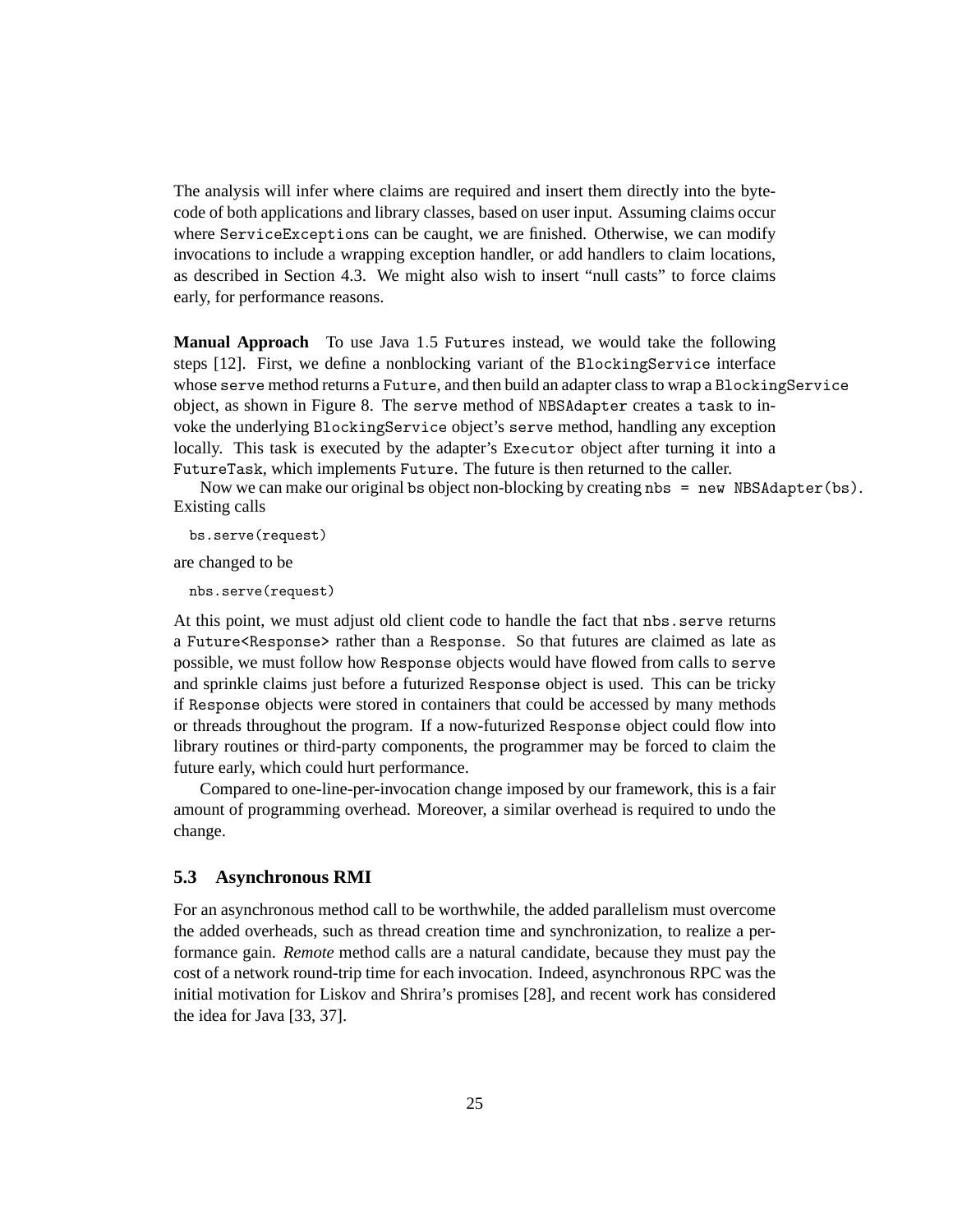```
interface NonBlockingService {
  public Future<Response> serve (Request req);
}
class NBSAdapter implements NonBlockingService {
  public NBSAdapter (BlockingService svc) {
    this.blockingService = svc;
    this.executor = Executor.newFixedThreadPool(3);
  }
  public Future<Response> serve (final Request req) {
    Callable<Response> task = new Callable<Response>() {
      public Response call () {
        try {
          return blockingService.serve(req);
        }
        catch (ServiceException e) {
          e.printStackTrace();
          // more exception handling
        }
      }
    };
    FutureTask<Response> ftask =
      new FutureTask<Response>(task);
    executor.execute(ftask);
    return ftask;
  }
  private final BlockingService blockingService;
 private final Executor executor;
}
```
Figure 8: A BlockingService adapter class

To illustrate this benefit, we have applied our framework to a RMI-based peer-topeer service sharing application developed for a class at the University of Maryland<sup>3</sup>. Each peer can perform text processing using a number of composable *services*, which are simply references to objects implementing a Service interface. If the application does not have all of the services it wants, it can ask for them from the network, and will receive remote references for each in messages from peers. These are stored with the local services in a table.

The code to find a (potentially remote) service is roughly as follows:

 $3$ http://www.cs.umd.edu/class/fall2003/cmsc433-0201/p5/p5.htm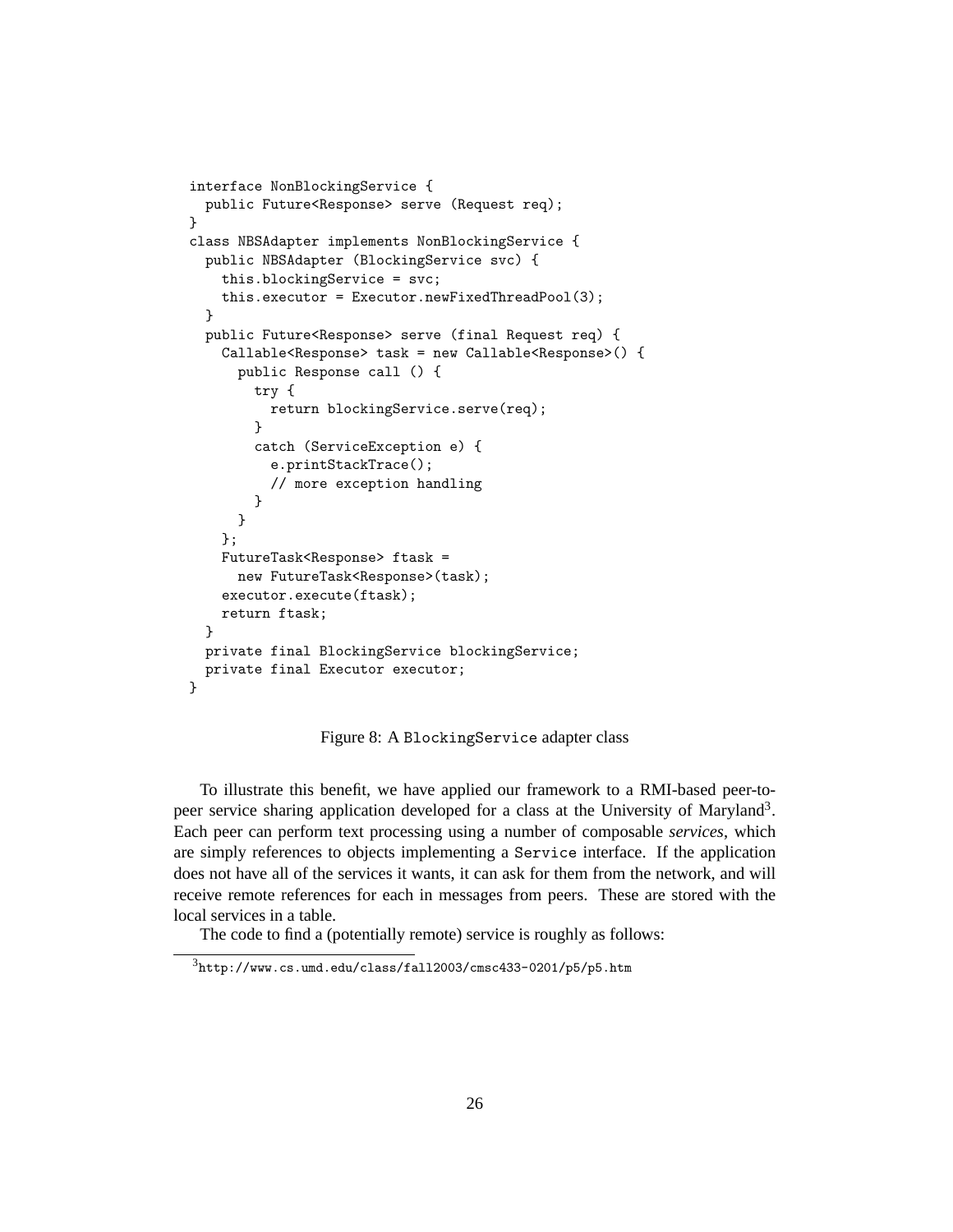| Analysis     | Time |          | classes  |             |        |
|--------------|------|----------|----------|-------------|--------|
|              | (s)  | analyzed | $w$ fut. | transformed | claims |
| FI           | 73   | 1324     | 77       |             |        |
| FS           | 92   | 1324     |          |             |        |
| <b>SPARK</b> | 66   | 1320     | n/a      | n/a         | n/a    |

Table 2: Analysis Performance on Async RMI

| Version         |     | Services requested and used |     |     |     |     |     |     |     |      |
|-----------------|-----|-----------------------------|-----|-----|-----|-----|-----|-----|-----|------|
|                 |     |                             |     | 4   |     |     |     |     |     |      |
| Orig.           | 18  | 32                          | 48  | 65  | 90  | 100 | 113 | 124 | 143 | 153  |
| Async           | 17  | 26                          | 34  | 42  | 50  | 57  | 62  | 78  | 83  | 84   |
| Orig. $+$ delay | 101 | 203                         | 304 | 406 | 507 | 607 | 707 |     | 916 | 1010 |
| $Async + delay$ | 106 |                             | 122 | 133 | 145 | .53 |     | .60 |     |      |

Table 3: Elapsed time (s) of Peer-to-Peer RMI application with varying workload

```
Service findService(LocalPeer self, String sName) {
  Service s = self.getService(sName);
  if (s != null) return s;
  else {
    self.forward(new FindServiceMessage(sName));
    return getRemoteService(self, sName);
  }
}
```
If the service is present in the local table, the method immediately returns it. Otherwise, the forward method will use RMI to send messages to the node's peers, asking for the service. The first thing we did was make this method call asynchronous (though no future is returned)

The getRemoteService call will block (using wait) until it observes that the desired service has been installed in the table. This is problematic when the client application wishes to invoke findService *n* times to create a composed service as each call must wait until the prior service is found and the network will not be used to search for services in parallel. To address this issue, we made the call to getRemoteService *lazy*, changing it to be Lazy.invoke(getRemoteService(self,sName)). As this syntax introduces a wrapper proxy, the framework rewrites the caller's class to delay the invocation of the method until the proxy is unwrapped. Thus, all *n* calls to getService will proceed in parallel, and will only block when the service is used concretely.

**Analysis Performance** The analysis times for this benchmark are shown in Table 2. Here we show the results of both our flow-sensitive analysis (FS), and a flow-insensitive variant of it (FI). Times are in seconds, and we show the total number of classes analyzed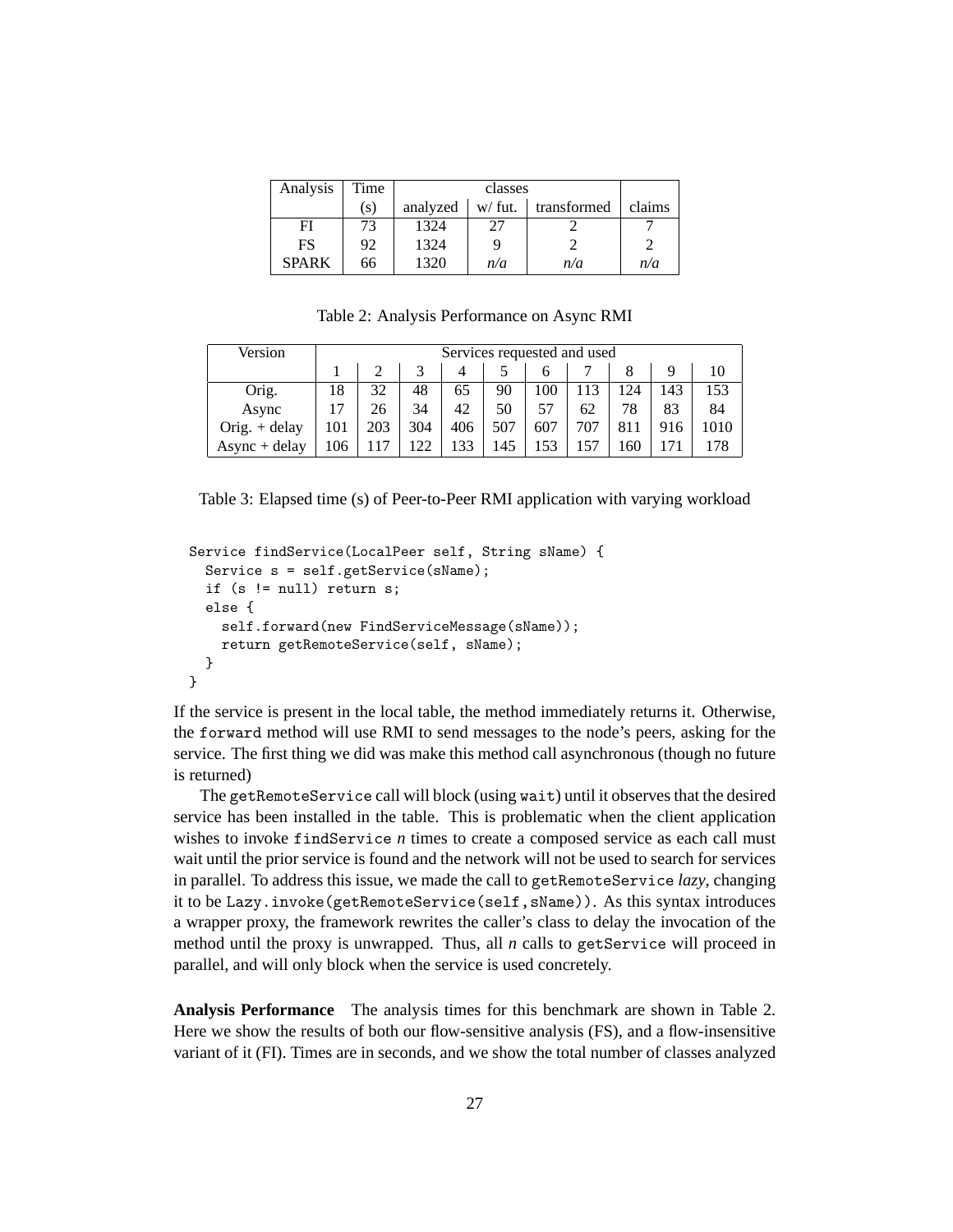(which are largely library classes), those into which futures could flow, and finally those that were transformed. For those classes transformed, we indicate how many coercions (claims) were inserted. The results show the benefit of flow-sensitivity: fewer classes are polluted with futures and fewer claims are required.

The flow-sensitive analysis takes more time to run than the flow-insensitive version. Both process the same number of classes, but the flow-sensitive version generates more constraints. Indeed, the flow-insensitive analysis is virtually identical to the cost of just running the SPARK without modification. The flow sensitive analysis uses the result of a flow-insensitive analysis to limit the number of variables that are analyzed flowsensitively. In particular, only the variables that have qualifier proxy are re-analyzed flow sensitively. However, the time saved compared to running the flow-sensitive analysis for the whole program is still significant, even though we are running the analysis twice.

**Runtime Performance** To assess the runtime benefit to asynchronous remote invocations, we ran some simple experiments on a two-node network connected by 100 Mbps Ethernet. The application attempts to acquire *n* services, for  $1 \le n \le 10$ , all of which are non-local. We compare the original application (Orig) to our changed version (Async). In addition to normal RMI messaging, we ran a version that inserts an 80 *ms* delay for each message send, to simulate a wide area message. The results shown in Table 3 represent the median of 11 runs, with all times in milliseconds (the mean and median values were similar).

For the local area traffic, the added parallelism of asynchronous RMI nets performance gains of up to 40%. For the delayed case, the running time of the original application tracks the number of services times the round trip delay, while the Async version significantly amortizes this cost.

Of course, these results could have been achieved by rewriting the application by hand to capture the invocation, and acquire it before applying the result. Our framework made it significantly easier to do this: we only had to annotate two method calls, and the framework did the rest automatically.

### **5.4 Transparency Checking**

We have also used our framework to search for possible transparency violations through the use of interface proxies. Here, we consider a programmer that might like to specialize an object implementing interface *I*, e.g., to count how often a particular method is called. Following the proxy design pattern, the programmer could use a *dynamic proxy class* [9] to create a method-counting object that also implements *I*, which forwards calls to the original object. Our framework can ensure that the program will never distinguish between the proxy and the underlying object by using an identity-related operation, like ==, instanceof, etc. This is done with the following policy and implementation specification: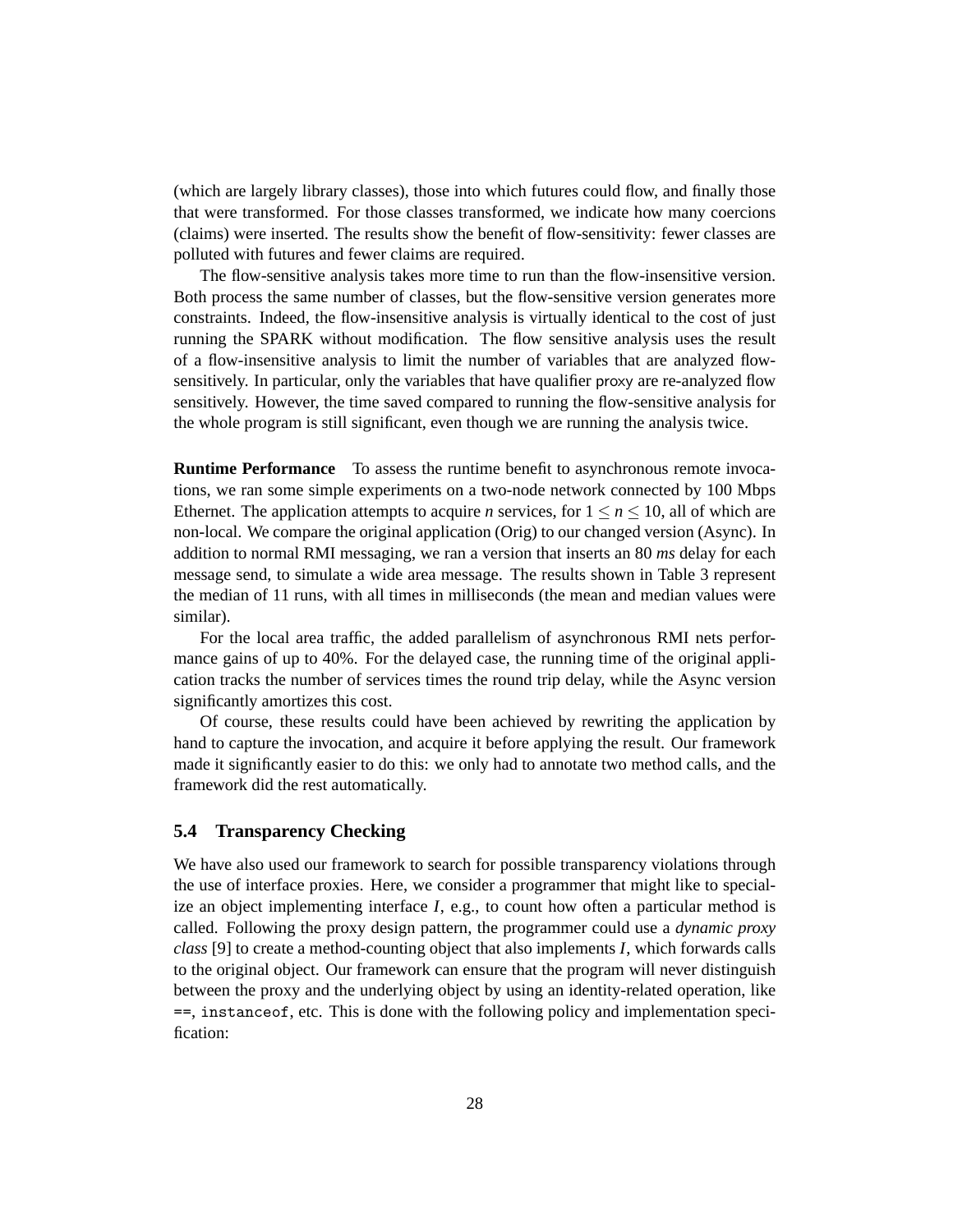| Version      | Time | # of classes | Errors                        |     |
|--------------|------|--------------|-------------------------------|-----|
|              | (s)  |              | analyzed $\vert$ with proxies |     |
| FI           | 48   | 2189         |                               |     |
| FS           | 58   | 2189         |                               |     |
| <b>SPARK</b> | 45   | 2189         | n/a                           | n/a |

- **Policy** Calls to Proxy.newProxyInstance(...) introduce proxies. All expressions that are identity-revealing must operate on non-proxies, including synchronized, ==, and instanceof. Note that unlike futures and other wrapper proxies, method calls do not require the object be a non-proxy.
- **Implementation** No code is needed to generate proxies (that is already being done by the program) or to coerce them. Any requirement of a coercion implies a possible transparency violation, which is signaled by the analysis.

We ran our checker on two examples: an XML-based implementation of SOAP over RMI that uses dynamic proxy classes [36], and the Soot bytecode analysis framework [38] (ver- $\sin 2.0.1$ ).<sup>4</sup> In the former case, the analysis tracks all proxies created with Proxy.newProxyInstance. In the latter, we selected three different methods that return interfaces, and told the checker that calling these methods might return proxies. This simulates a user wishing to proxy an object returned by one of these methods, e.g., to perform profiling, but ensuring that transparency will not be violated.

We ran the flow sensitive and a flow insensitive analysis to detect possible errors. For the SOAP/RMI example, we ran the checker over the code as is, and found no transparency violations. Table 4 summarizes the results. Once again, the flow-insensitive analysis had essentially the same running time as SPARK points-to analysis (not shown), and the flow-sensitive version added some overhead. Interestingly, the flow-sensitive analysis adds no value in this case. It could potentially reduce false positives due to spurious flows, but does not do so.

The Soot examples for the three different methods are shown in Table 5. The SPARK number is the average time for all three examples, which had similar running times. We looked at the reported violations, and verified that they were genuine transparency violations that could lead to bugs. Once again, it was interesting to see that flow-sensitivity added no precision (only overhead!), and that the original SPARK analysis times are relatively close to our flow-insensitive analysis times.

<sup>4</sup>We analyze Soot 2.0.1 because analyzing 2.1.0 causes our benchmark machine to swap.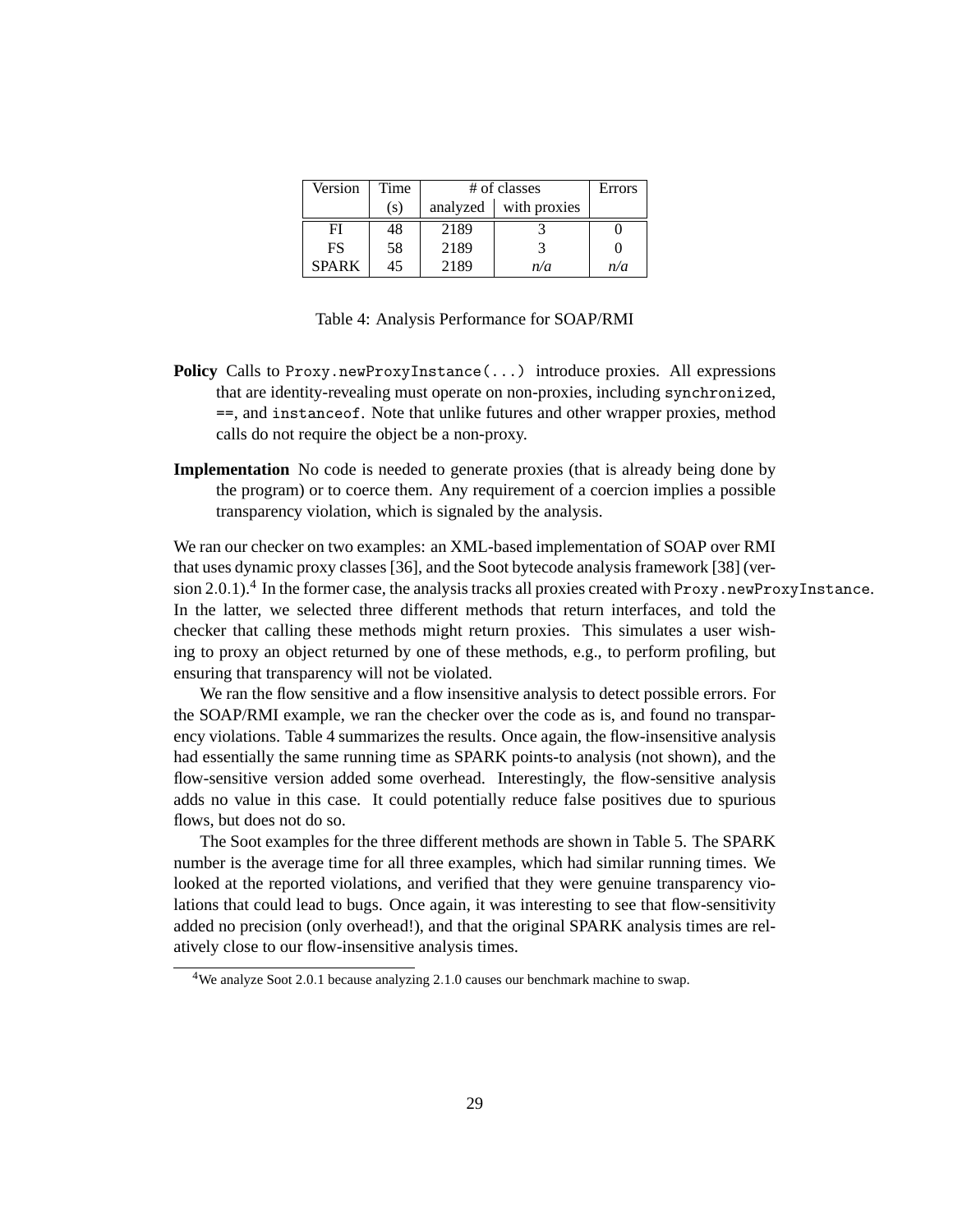| Example      | Time(s) |           |          | # of classes | Errors |
|--------------|---------|-----------|----------|--------------|--------|
|              | FI      | <b>FS</b> | analyzed | with proxies |        |
|              | 181     | 210       | 2092     | 16           |        |
|              | 174     | 209       | 2092     |              |        |
|              | 182     | 214       | 2092     | 12           |        |
| <b>SPARK</b> | 151     | n/a       | 2092     | n/a          | n/a    |

Table 5: Analysis Performance for 3 Soot Examples

# **6 Related Work**

**Proxies** Gamma et al. [18] present many uses of the proxy design pattern, including remote references, lazy evaluation, and access control. Other uses<sup>5</sup> include memoization, delegation, synchronization addition, generic event listeners, and views for abstract data types. Java's dynamic proxy classes [9] permit the simple construction of interface proxies, and have been used in a variety of applications [36, 4].

**Static Analysis** Our analysis is a variant of qualifier inference, which draws upon techniques developed in other static analyses, including constraint-based analysis [1] and points-to analysis [10]. Our approach extends Foster et al.'s qualifier inference [15] with support for coercions that implement checks at runtime, e.g., to claim a future. These coercions are treated flow-sensitively. Foster et al. also define a flow-sensitive variant of their analysis [16], but their approach allows heap locations, and not just variables, to be treated flow-sensitively. This adds expressive power but significant complication.

**Asynchronous Method Calls and Futures** The notion of a future was popularized by Halstead in MultiLisp [23]. In a dynamically-typed language like Lisp or Scheme, potentially any value could be a future, necessitating a runtime check. Flanagan and Felleisen [14] define a whole-program static analysis for reducing eliminating some unnecessary checks; our analysis conversely adds needed checks based on the possible flow of futures.

Liskov and Shrira proposed *promises* [28], which are futures for statically-typed languages. A promise is a type parameterized by the type of object it will ultimately compute, like a Java 1.5 Future [24]. We found a number of applications of futures to statically-typed, object-oriented languages [31, 24, 20, 33, 11].

Mandala [30] is another framework that provides asynchronous method invocation and futures for Java. Asynchronous calls are implemented with reflection, using dynamic proxy classes, which is more modular than our approach. However, Mandala is less efficient and less transparent. Identity-revealing operations like == could distinguish the

<sup>5</sup>See, for example http://blog.monstuff.com/archives/000098.html.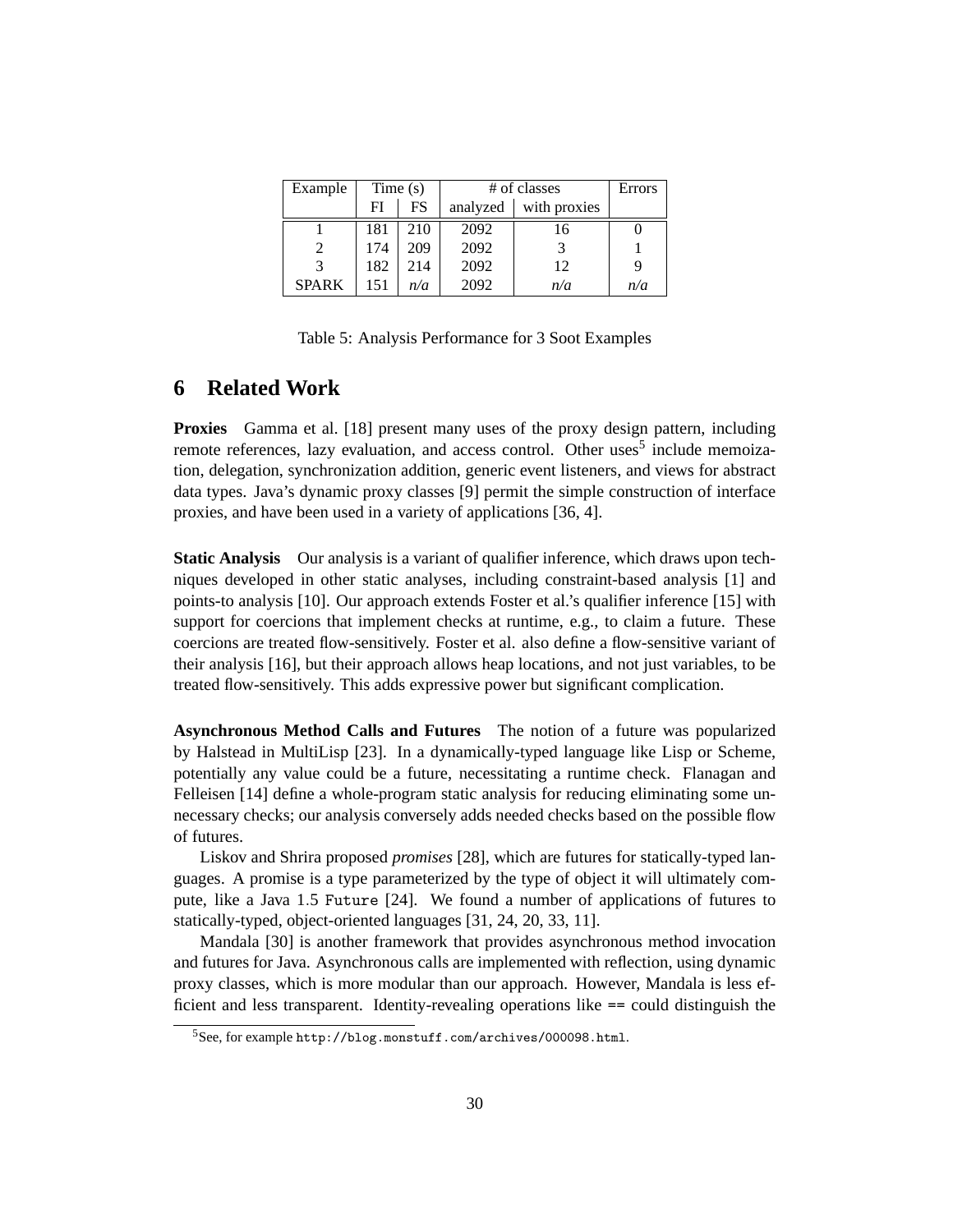proxied object. Dynamic proxies use reflection for each method call, which is notoriously slow (more than an order of magnitude slower than a normal method call on our benchmark machine). To work around this overhead, a Mandala programmer can treat the returned value of an asynchronous call as an explicit FutureClient object (much like a Java 1.5 Future) which must be manually claimed, thus sacrificing the programming benefit of transparency.

A number of languages support *active objects* [26], such as the SCOOP extension to Eiffel [7] and Io [22], which return futures.Method calls are handled by a per-object thread, and automatically synchronized based on programmer-supplied method preconditions. While simple to use, programmers are forced to use concurrency only on a perobject basis, as opposed to per activity, which could severely limit performance without potentially unnatural program restructurings.In our approach, concurrency is handled per-method by arbitrary Executor objects, but synchronization must be handled by the programmer.

Polyphonic C# [3] adds concurrency abstractions to C# based on the join calculus. Method declarations annotated as async are always invoked asynchronously. These methods must not return results, so there is no need for futures.

Asynchronous *remote* method invocation can be used to batch remote calls and thus amortize the delay of round-trip times. Promises were developed in this context. Raje et al. [33] propose an approach in which the returned future is made manifest to the programmer, adding to the programming burden. Sysala and Janecek [37] require that remote calls be provided a *callback*, to be invoked the result is available. This simplifies exception handling but obscures the control flow of the program, making debugging more difficult. It also forces programmers to distinguish between remote and local references, eliminating the transparency afforded by RMI.

## **7 Conclusions**

We have presented a simple and flexible framework for transparent programming with proxies in Java. The framework uses a sound static analysis to track the flow of proxies throughout the program. The analysis is based on qualifier inference [15], with two extensions: we permit the use of dynamic coercions to allow proxies to have runtime effect, and use flow-sensitivity to avoid redundant coercions. We have used our framework to implement a natural form of asynchronous and lazy method invocation for Java, and to check for possible transparency violations when using the proxy design pattern. The framework is general enough to apply to other interesting applications, including the tracking of security-sensitive data, and supporting not-null types and stack-allocated objects.

We are currently pursing two avenues of future work. First, we are generalizing our framework to support arbitrary qualifiers, to support the other applications mentioned above. In doing so, we plan to support more sophisticated context-sensitive analysis.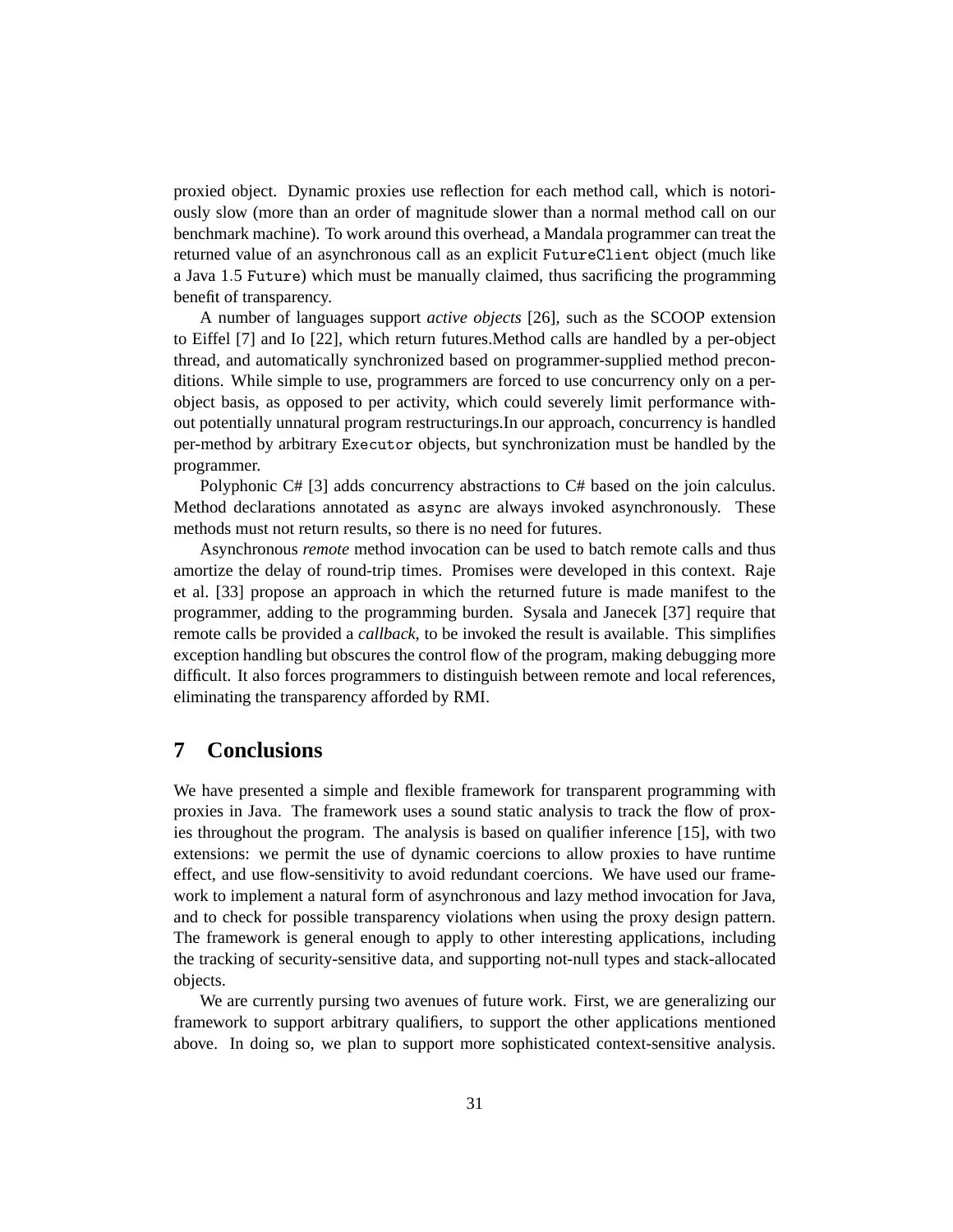Second, we are exploring how to make our analysis incremental, to avoid reanalyzing the whole program each time a source file is changed. Rather, we are developing a dependency-tracking system that would allow for selective reanalysis of unchanged classes, possibly in the background for better performance. We would hope to generalize our approach to other static analyses.

**Acknowledgments** We thank Jeff Foster, Nikhil Swamy, James Rose, and the anonymous referees for helpful comments on drafts of this paper.

## **References**

- [1] Alexander Aiken. Introduction to set constraint-based program analysis. *Science of Computer Programming (SCP)*, 35(2):79–111, 1999.
- [2] Lars Ole Andersen. *Program Analysis and Specialization for the C Programming Language*. PhD thesis, DIKU, University of Copenhagen, May 1994. (DIKU report 94/19).
- [3] Nick Benton, Luca Cardelli, and Cédric Fournet. Modern concurrency abstractions for C#. *ACM Transactions on Programming Languages and Systems (TOPLAS)*, 2003. Special Issue of papers from FOOL 9.
- [4] Gregory Biegel, Vinny Cahill, and Mads Haahr. A dynamic proxy based architecture to support distributed Java objects in a mobile environment. In *Proceedings of the CoopIS/DOA/ODBASE*, pages 809–826, 2002.
- [5] Gavin M. Bierman, Matthew J. Parkinson, and Andrew M. Pitts. An imperative core calculus for Java and Java with effects. Technical Report 563, University of Cambridge Computer Laboratory, April 2003.
- [6] Gilad Bracha, Martin Odersky, David Stoutamire, and Philip Wadler. Making the future safe for the past: adding genericity to the Java programming language. In *Proceedings of the ACM Conference on Object-Oriented Programming, Systems, Languages, and Applications (OOPSLA)*, pages 183–200, Vancouver, British Columbia, Canada, 1998.
- [7] Michael James Compton. SCOOP: An investigation of concurrency in Eiffel. Master's thesis, Department of Computer Science, The Australian National University, December 2000.
- [8] Xianghua Deng, Matthew B. Dwyer, John Hatcliff, and Masaaki Mizuno. Invariant-based specification, synthesis, and verification of synchronization in concurrent programs. In *Proceedings of the IEEE International Conference on Software Engineering (ICSE)*, pages 442– 452, Orlando, Florida, USA, 2002.
- [9] Dynamic proxy classes. http://java.sun.com/j2se/1.5.0/docs/guide/ reflection/proxy.html. JDK 1.5 documentation.
- [10] Maryam Emami, Rakesh Ghiya, and Laurie J. Hendren. Context-sensitive interprocedural points-to analysis in the presence of function pointers. In *Proceedings of the ACM Conference on Programming Language Design and Implementation (PLDI)*, pages 242–256, Orlando, Florida, USA, 1994.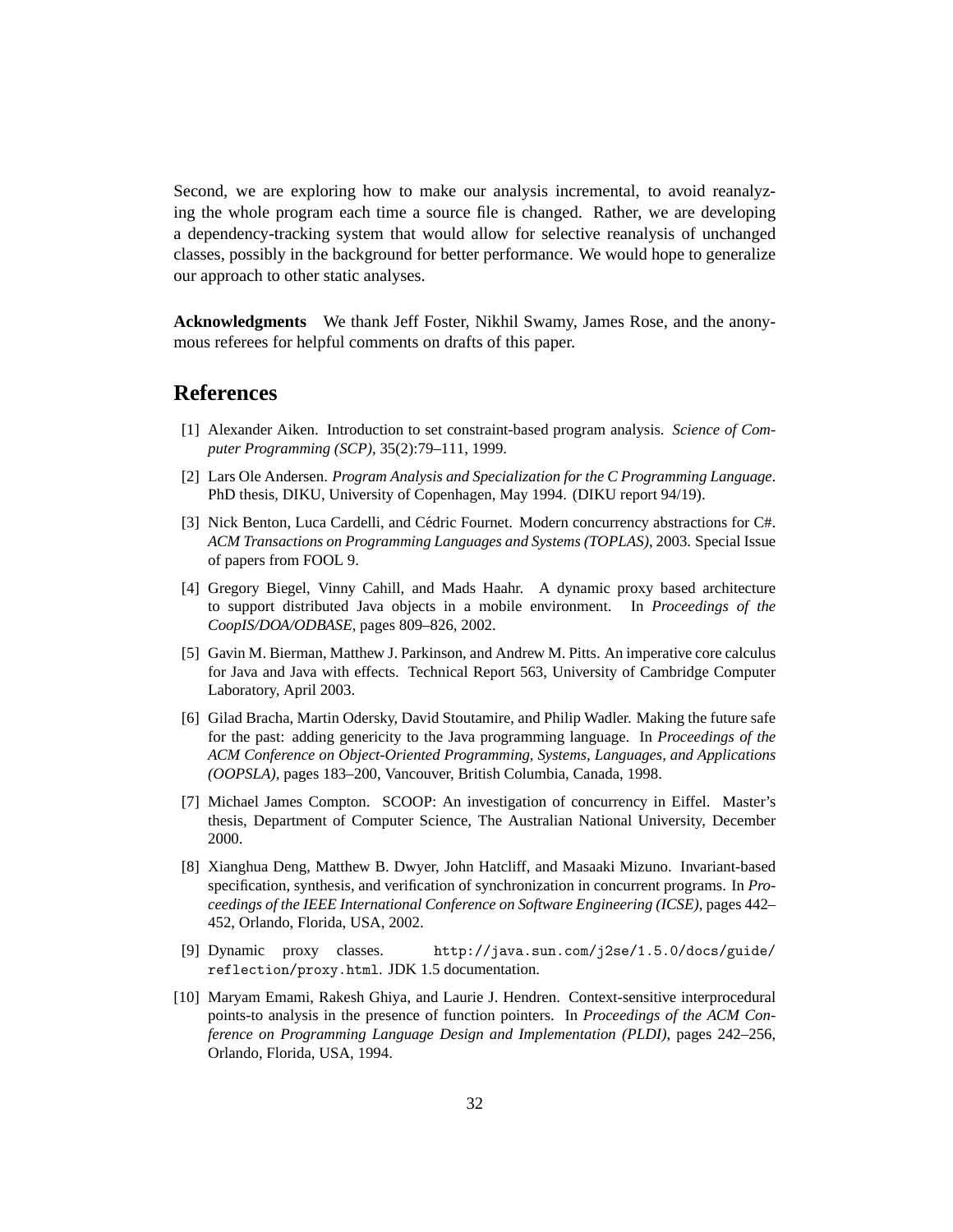- [11] Eric Tanter, Jacques Noyé, Denis Caromel, and Pierre Cointe. Partial behavioral reflection: spatial and temporal selection of reification. In *Proceedings of the ACM Conference on Object-Oriented Programming, Systems, Languages, and Applications (OOPSLA)*, pages 27–46, Anaheim, California, USA, 2003.
- [12] Executor examples. http://gee.cs.oswego.edu/cgi-bin/viewcvs.cgi/jsr166/ etc/notes/tim-execu%tor-examples.html?rev=1.5.
- [13] Manuel Fähndrich and K. Rustan M. Leino. Declaring and checking non-null types in an object-oriented language. In *Proceedings of the ACM Conference on Object-Oriented Programming, Systems, Languages, and Applications (OOPSLA)*, pages 302–312, Anaheim, California, USA, 2003.
- [14] Cormac Flanagan and Matthias Felleisen. The semantics of Future and its use in program optimizations. In *Proceedings of the ACM Symposium on Principles of Programming Languages (POPL)*, pages 209–220, San Francisco, CA, January 1995.
- [15] Jeffrey S. Foster, Manuel Fähndrich, and Alexander Aiken. A theory of type qualifiers. In *Proceedings of the ACM Conference on Programming Language Design and Implementation (PLDI)*, pages 192–203, May 1999.
- [16] Jeffrey S. Foster, Tachio Terauchi, and Alex Aiken. Flow-sensitive type qualifiers. In *Proceedings of the ACM Conference on Programming Language Design and Implementation (PLDI)*, pages 1–12, Berlin, Germany, June 2002.
- [17] Matteo Frigo, Charles E. Leiserson, and Keith H. Randall. The implementation of the Cilk-5 multithreaded language. In *Proceedings of the ACM Conference on Programming Language Design and Implementation (PLDI)*, pages 212–223, Montreal, Canada, 1998.
- [18] Erich Gamma, Richard Helm, Ralph E. Johnson, and John Vlissides. *Design Patterns: Elements of Reusable Object-Oriented Software*. Addison-Wesley, 1995.
- [19] Tim Harris and Keir Fraser. Language support for lightweight transactions. In *Proceedings of the ACM Conference on Object-Oriented Programming, Systems, Languages, and Applications (OOPSLA)*, pages 388–402, Anaheim, California, USA, 2003.
- [20] Claude Hussenet. Personal Communication. Describes the use of JSR 166 futures for an enterprise application.
- [21] Atsushi Igarashi, Benjamin C. Pierce, and Philip Wadler. Featherweight Java: a minimal core calculus for Java and GJ. *ACM Transactions on Programming Languages and Systems (TOPLAS)*, 23(3):396–450, 2001.
- [22] Io: A small programming language. http://www.iolanguage.com/.
- [23] Robert H. Halstead Jr. Multilisp a language for concurrent symbolic computation. *ACM Transactions on Programming Languages and Systems (TOPLAS)*, 7(4):501–538, 1985.
- [24] JSR 166: Concurrency utilities. http://www.jcp.org/en/jsr/detail?id=166.
- [25] Gregor Kiczales, Erik Hilsdale, Jim Hugunin, Mik Kersen, Jeffrey Palm, and William G. Griswold. An overview of AspectJ. In *Proceedings of the European Conference on Object-Oriented Programming (ECOOP)*, volume 2072 of *Lecture Notes in Computer Science*, pages 327–353, Budapest, Hungary, 2001. Springer-Verlag.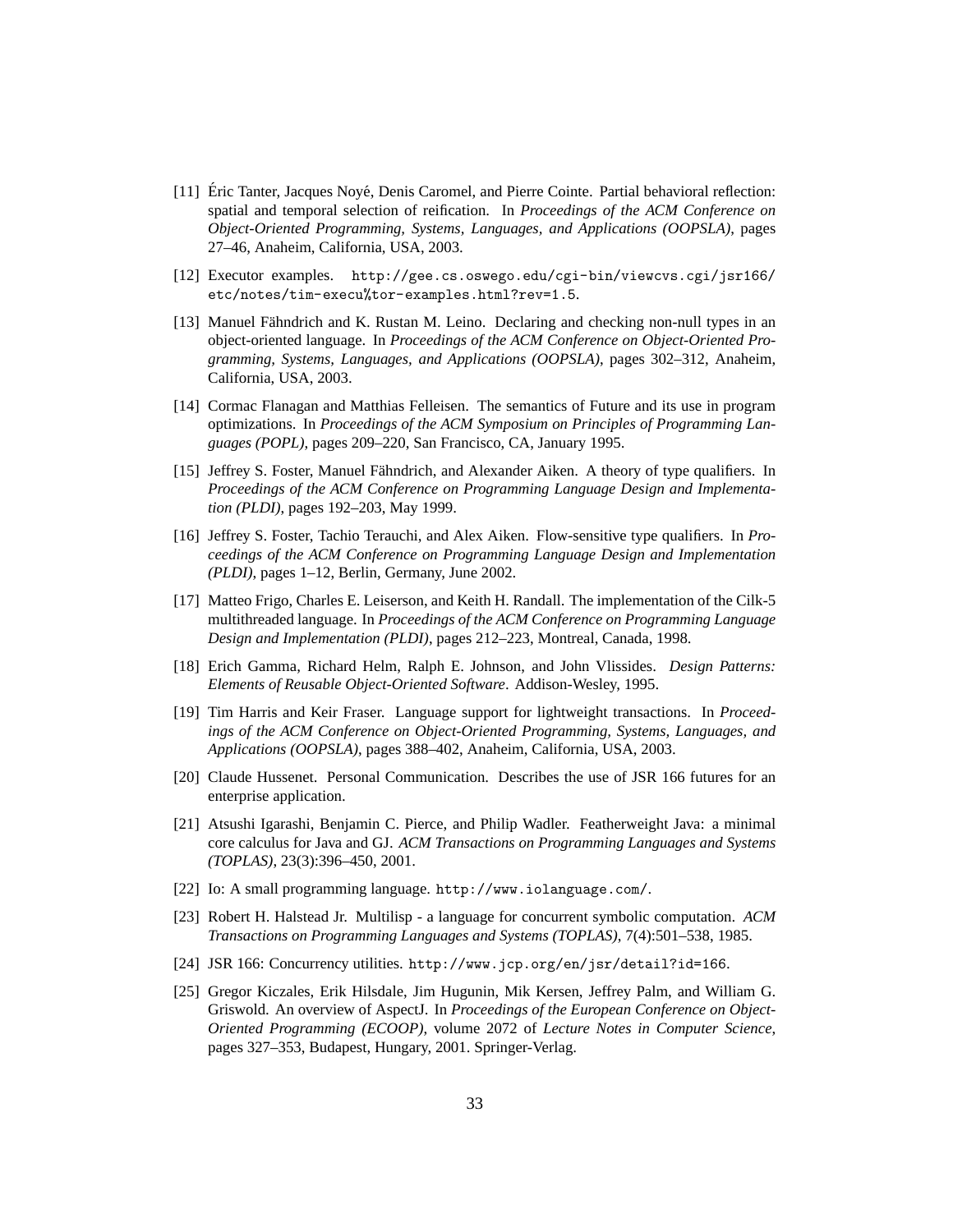- [26] R. Greg Lavender and Douglas C. Schmidt. Active object: an object behavioral pattern for concurrent programming. In *Proceedings of the Pattern Languages of Programs*, September 1995.
- [27] Ondrej Lhoták and Laurie Hendren. Scaling Java points-to analysis using SPARK. In *Proceedings of the International Conference on Compiler Construction (CC)*, volume 2622 of *Lecture Notes in Computer Science*, pages 153–169, Warsaw, Poland, 2003.
- [28] Barbara Liskov and Liuba Shrira. Promises: linguistic support for efficient asynchronous procedure calls in distributed systems. In *Proceedings of the ACM Conference on Programming Language Design and Implementation (PLDI)*, pages 260–267, Atlanta, Georgia, USA, July 1988.
- [29] Cristina Videira Lopes and Karl J. Lieberherr. Abstracting process-to-function relations in concurrency object-oriented applications. In *Proceedings of the European Conference on Object-Oriented Programming (ECOOP)*, volume 821 of *Lecture Notes in Computer Science*, pages 81–99, Bologna, Italy, July 1994. Springer.
- [30] Mandala. http://sourceforge.net/projects/mandala/.
- [31] Dragos A. Manolescu. Workflow enactment with continuation and future objects. In *Proceedings of the ACM Conference on Object-Oriented Programming, Systems, Languages, and Applications (OOPSLA)*, pages 40–51, Seattle, Washington, USA, 2002.
- [32] Greg Morrisett, Matthias Felleisen, and Robert Harper. Abstract models of memory management. In *Proceedings of the International Conference on Functional Programming Languages and Computer Architecture (FPCA)*, pages 66–77, La Jolla, California, USA, 1995.
- [33] Rajeev R. Raje, Joseph I. William, and Michael Boyles. An asynchronous remote method invocation (ARMI) mechanism for Java. In *Proceedings of the ACM Workshop on Java for Science and Engineering Computation*, Las Vegas, Nevada, 1997.
- [34] Jakob Rehof and Torben Mogensen. Tractable constraints in finite semilattices. *Science of Computer Programming*, 35(2–3):191–221, 1999.
- [35] Umesh Shankar, Kunal Talwar, Jeffrey S. Foster, and David Wagner. Detecting format string vulnerabilities with type qualifiers. In *Proceedings of the 10th Usenix Security Symposium*, Washington, D.C., August 2001.
- [36] Aleksander Slominski, Madhusudhan Govindaraju, Dennis Gannon, and Randall Bramley. Design of an XML based interoperable RMI system : SoapRMI C++/Java 1.1. In *Proceedings of the International Conference on Parallel and Distributed Processing Techniques and Applications*, pages 1661–1667, Las Vegas, Nevada, June 2001.
- [37] Tomás Sysala and Jan Janecek. Optimizing remote method invocation in Java. In *Proceedings of the International Workshop on Database and Expert Systems Applications (DEXA)*, pages 29–35, Aix-en-Provence, France, September 2002.
- [38] Raja Vallee-Rai, Laurie Hendren, Vijay Sundaresan, Patrick Lam, Etienne Gagnon, and ´ Phong Co. Soot–a Java optimization framework. In *Proceedings of the IBM Centers for Advanced Studies Conference (CASCON)*, pages 125–135, 1999.
- [39] Adam Welc, Suresh Jagannathan, and Antony L. Hosking. Transactional monitors for concurrent objects. In *Proceedings of the European Conference on Object-Oriented Programming (ECOOP)*, Oslo, Norway, 2004.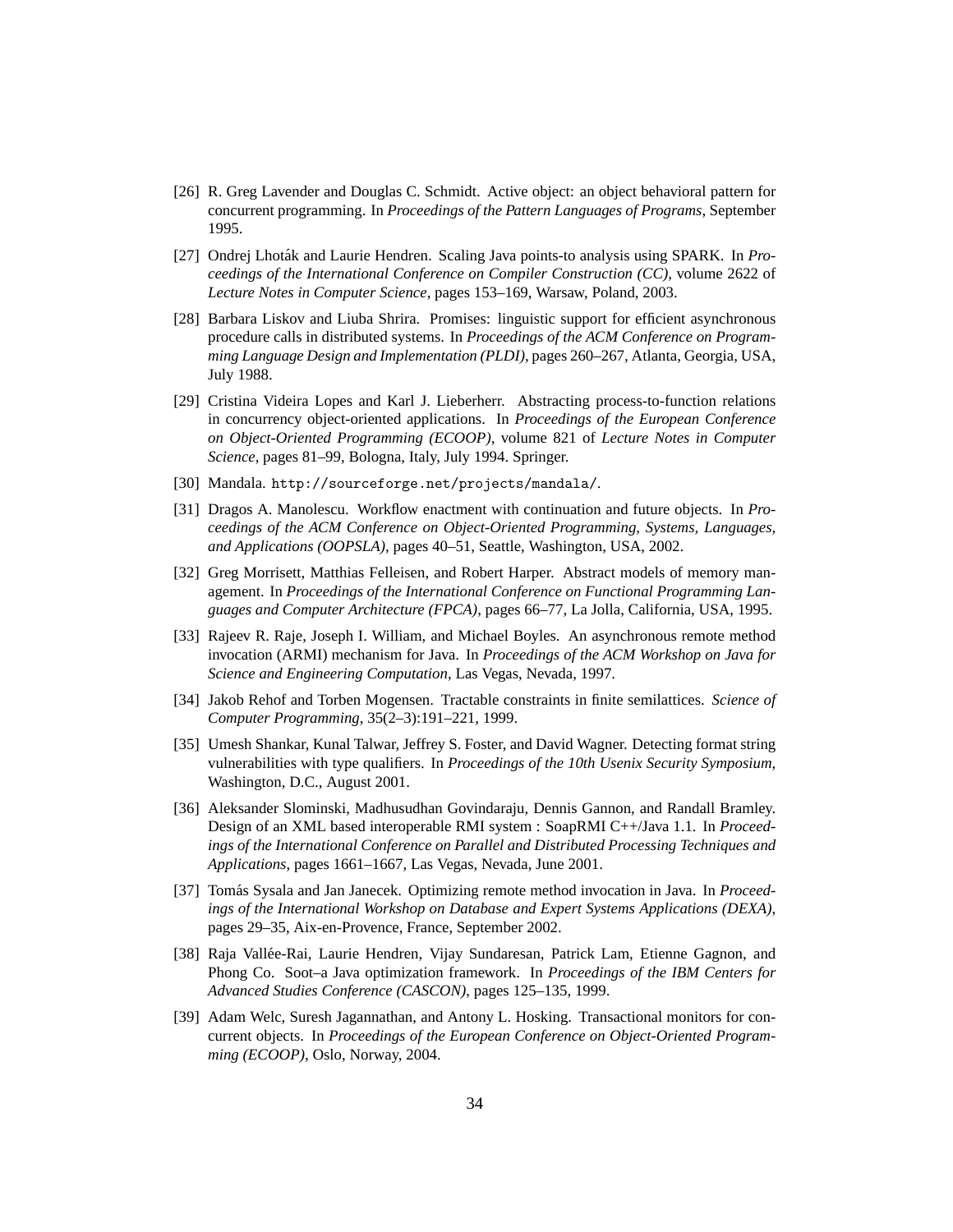# **A Proxy Calculus** *FJ<sup>Q</sup>*

Here we include more details on the explicitly-typed calculus *FJQ*, introduced in Section 3, including its typing rules and operational semantics.

### **A.1 Typing**

The syntax of  $FJ_Q$  is the same as  $FJ_Q^i$  (Figure 1), minus qualifier and set type variables κ and α, plus expressions **coerce** *e*. The typing rules are shown in Figure 9. We have stripped labels from expressions for clarity, since they are not used. The subtyping rules and auxiliary definitions are the same as those in Figures 2 and 3.

The rules are basically straightforward analogues of the inference rules. Note that there are two rules for typing casts. The (Cast) rule types an upcast or a downcast, and the (SCast) rule types a "stupid" cast. The last is a technical device borrowed from *FJ* to allow all possible casts to be considered well-typed, which is necessary to prove type soundness via the property of type preservation (theorems are stated in Section 3.6). The Java compiler would reject programs containing stupid casts.

### **A.2 Operational Semantics**

The operational semantics of *FJ<sup>Q</sup>* are set up as an abstract machine. *Programs* consist of a store *S* and an expression to evaluate *e*, and the transition relation  $\rightarrow$  maps programs (*S*,*e*) to programs  $(S', e')$ . We use a call-by-value *allocation-style* semantics [32], in which all objects are allocated and looked up in the store, rather than being substituted into the term. This allows us to model the flow-sensitivity of coercions on variables. The store essentially represents a hybrid of the stack and the heap. The complete transition rules are presented in Figure 10.

Since this is a qualified system, the store maps variables to *qualified store values*, which are store values *h* paired with a qualifier *Q*. A store value is simply an object of the form **new**  $C(\bar{y})$ , where the variables  $\bar{y}$  index other qualified store values in *S*. Qualified store values are allocated by the following (TransAnnot) rule, which replaces a store value *h* with a fresh variable *x*, and then maps that variable to *h* in the store *S*:

$$
(S, \text{new } C(\bar{y})) \rightarrow (S \cup \{x \mapsto (\text{nonproxy}, \text{new } C(\bar{y}))\}, x)
$$

The other computation rules always operate on variables indexing the store, and so must "look up" the corresponding value for evaluation. For example, the (TransInvoke) rule is between two variables *x* and *y*; it looks up *x* in the store to discover a function, and then continues by evaluating the function's body *e*, having updated the store to map the function's parameter *z* to the actual argument pointed at by *y*.

$$
S(x) = (\text{nonproxy}, \text{new } C(\bar{y})) \quad \text{mbody}(m, C) = (\bar{z}, e)
$$

$$
(S, x.m(\bar{y})) \rightarrow (S \uplus {\bar{z}} \mapsto S(\bar{y}), e[\text{this} \mapsto x])
$$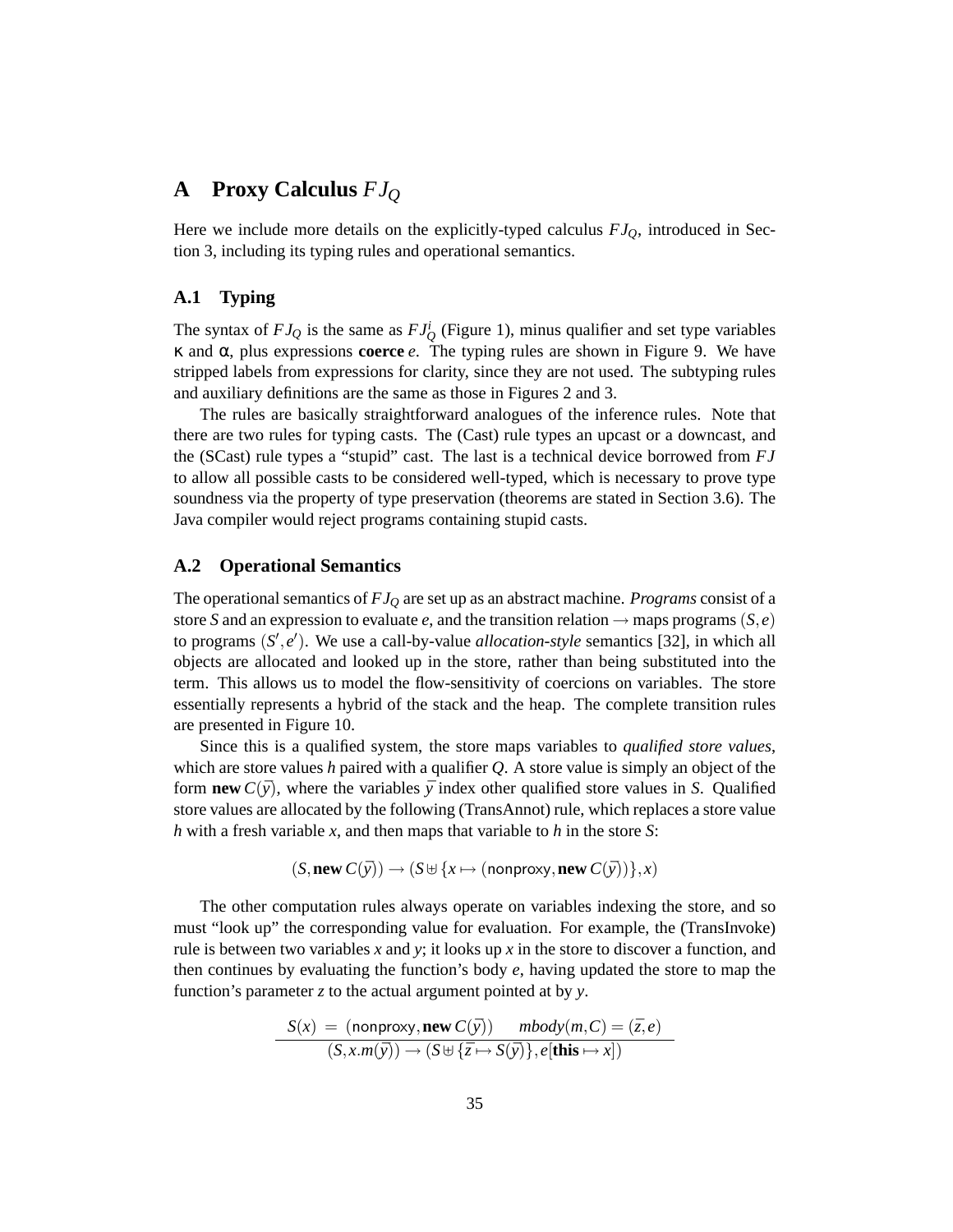Note that we encode freshness by not adding variables to the domain of the store if they are already present; this is illustrated by the use of  $\forall$ . We can always enforce this condition using alpha conversion.

All qualified store values that are used concretely must have qualifier nonproxy, indicating that the actual value is available. These conditions match those in the type rules. Relaxing a requirement in the type rules (e.g., as would happen for interface proxies) would require relaxing it here.

The (TransCoerce) rule handles flow-sensitive coercions:

$$
(S \cup \{x \mapsto (Q, h)\}, \text{coerce } x) \to (S \cup \{x \mapsto (\text{nonprov}_y, h)\}, x)
$$

Here, when a variable  $x$  is coerced, we remap  $x$  in the output store so that its qualifier is nonproxy. Therefore, subsequent uses of *x* will not require coercions. This will have little effect unless *x* was a variable in the original program. Otherwise it was a constant expression, which will never again be reused. Note that the (TransCoerce) rule is welldefined for *all* qualified store values, not just those with qualifier proxy; this is critical because the subtyping rule nonproxy  $\leq$  proxy employed by the type system allows nonproxies to be used wherever proxies are expected.

We extend the typing judgment to programs  $(S, e)$  as shown in Figure 9. Here, the (CheckState) rule requires that the store *S* can be characterized by a Γ sufficient to typecheck *e*. Notice that the (CheckStore) rule only checks values mapped to by variables in the domain of Γ, rather than the domain of *S*. This allows Γ to refer only to variables in the transitive closure of the variables appearing in *e*; any other indexes in the store are essentially garbage, and could be removed. Also note that (CheckNewQ) returns the exact (dynamic) type of objects that it finds. Because these objects could be given "higher" type in the program *e*, we allow  $T \leq \Gamma(x)$  in the (CheckStore) rule.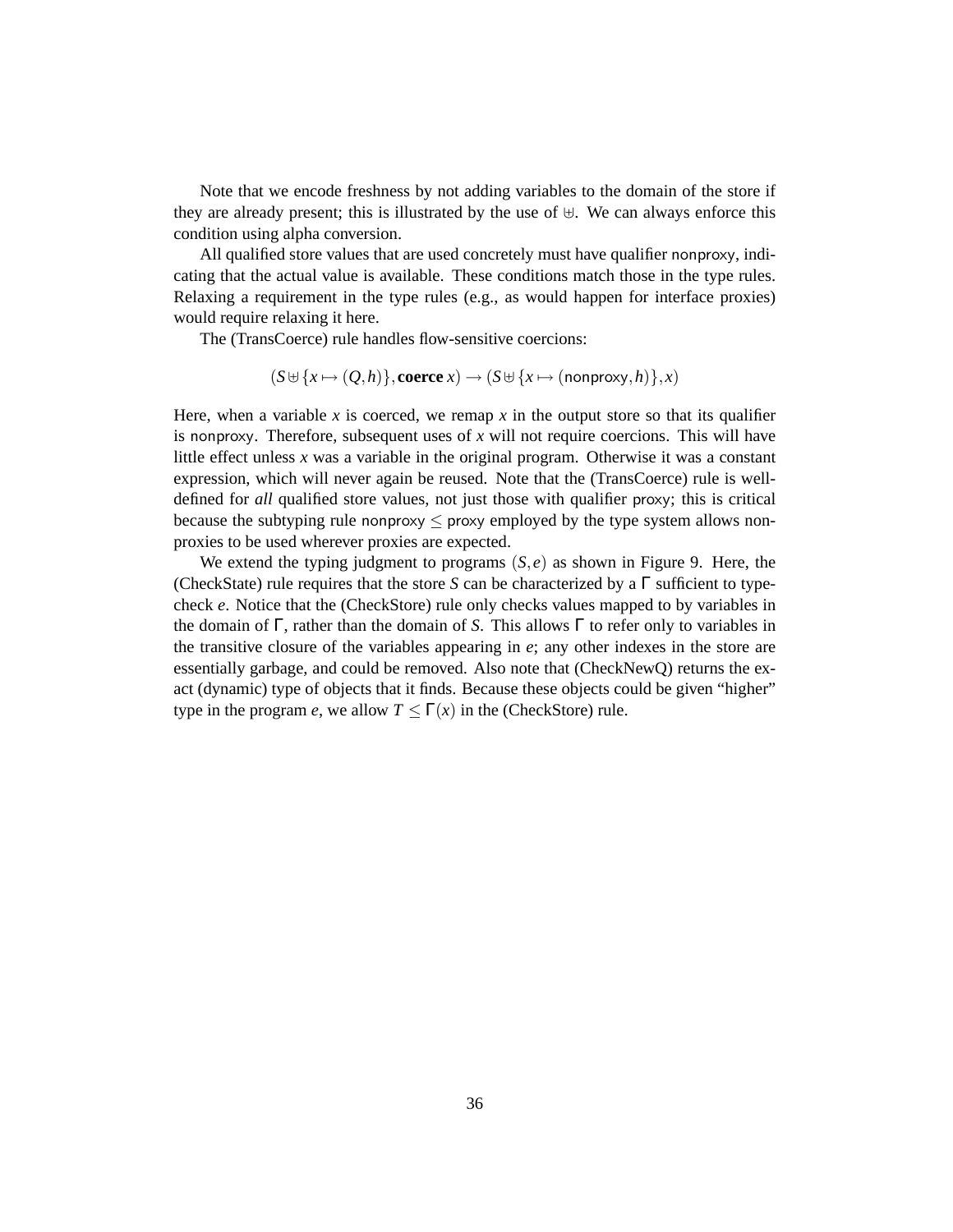### $\Gamma \vdash e : T; \Gamma'$

$$
\text{Var}\left[\frac{}{\Gamma[x\mapsto T]\vdash x : T; \Gamma[x\mapsto T]}\right]
$$

If  $\Gamma \vdash e_1 :$  nonproxy  $N_1; \Gamma_1$  $\Gamma_1 \vdash e_2 :$  nonproxy  $N_2; \Gamma_2$  $\Gamma_2 \vdash e_3 : T_3; \Gamma_3$   $\Gamma_3 \vdash e_4 : T_4; \Gamma_4$  $T_3 \leq T$   $T_4 \leq T$   $\Gamma' = merge(\Gamma_3, \Gamma_4)$  $\Gamma \vdash$  **if**  $e_1 = e_2$  **then**  $e_3$  **else**  $e_4$  :  $T; \Gamma'$ 

Let 
$$
\frac{\Gamma}{\Gamma \vdash \text{let } x = e_1 \text{ in } e_2 : T'; \Gamma'} = \frac{\Gamma}{\Gamma}
$$
  
\n
$$
\Gamma \vdash e_0 : \text{nonprovy } N; \Gamma' \quad \Gamma' \vdash \bar{e} : \bar{S}; \Gamma''
$$
  
\n
$$
\frac{\text{mtype}(m, N) = \bar{T}_1 \rightarrow U_1, \dots \bar{T}_n \rightarrow U_n}{\bar{S} \leq \bar{T}_i \qquad U_i \leq T \qquad \text{for all } i}
$$
  
\n
$$
\Gamma \vdash e_0.m(\bar{e}): T; \Gamma''
$$

 $\Gamma \vdash e_1 : T; \Gamma_1$  $\Gamma_1[x \mapsto T] \vdash e_2 : T'; \Gamma'[x \mapsto T'']$ 

$$
\text{Field} \frac{\Gamma \vdash e : \text{nonprovy } N; \Gamma' \quad \text{fields}(N) = \bar{T} \bar{f}}{\Gamma \vdash e . f_i : T_i; \Gamma'}
$$

$$
\text{New}\frac{\text{fields}(\{C\}^C) = \bar{T} \bar{f} \qquad \Gamma \vdash \bar{e} : \bar{S}; \Gamma' \qquad \bar{S} \leq \bar{T}}{\Gamma \vdash \text{new } C(\bar{e}) : \text{nonproxy } \{C\}^C; \Gamma'}
$$

$$
\Gamma \vdash e : \text{nonproxy } \varphi^D; \Gamma'
$$
\n
$$
\text{Cast} \frac{\varphi_1 = \text{subtypes}(C) \cap \varphi \quad \varphi_1 \neq \emptyset}{\Gamma \vdash (C)e : \text{nonprovy } \varphi_1^C; \Gamma'}
$$

MakeProxy  $\frac{\Gamma \vdash e : \text{nonprovy } N; \Gamma'}{\Gamma}$  $Γ ⊢ **makeproxy** *e* : proxy *N*; Γ'$ 

$$
\Gamma \vdash e : \text{nonproxy } \varphi^D; \Gamma'
$$
  
\n
$$
\varphi_1 = subtypes(C) \cap \varphi \qquad \varphi_1 = \varnothing
$$
  
\nSCast  
\n
$$
\frac{\text{stripid warning}}{\Gamma \vdash (C)e : \text{nonproxy } \varphi_1^C; \Gamma'}
$$
  
\nCoerceExp  
\n
$$
\frac{\Gamma \vdash e : Q \ N; \Gamma' \qquad e \neq x}{\Gamma \vdash \text{coerce } e : \text{nonproxy } N; \Gamma'}
$$

$$
\overline{\Gamma \vdash \mathbf{coerce}\; e : \mathsf{nonprovy}\; N; \Gamma'}
$$

$$
\text{CoerceVar} \frac{\Gamma \vdash x : Q \, N; \Gamma \quad \Gamma = \Gamma'[x \mapsto Q \, N]}{\Gamma \vdash \text{coerce } x : \text{nonprovy } N; \Gamma'[x \mapsto \text{nonprovy } N]}
$$

` *M* ` *CL* Method  $\bar{x}$  :  $\bar{T}$  , **this** : nonproxy  $\{C\}^C \vdash e : U \quad \quad U \leq S$  $CT(C) = \text{class } C \text{ extends } D \{ \dots; \dots \}$  $override(m, D, \bar{T} \rightarrow S)$  $\vdash S m(\bar{T}\,\bar{x})$  { **return** *e*; } Class  $K = C(\bar{T} \bar{g}, \bar{S} \bar{f})$  { **super**( $\bar{g}$ ); **this**.  $\bar{f} = \bar{f}$ ; }  $\bar{f}$ *ields* $(D) = \overline{\overline{T}} \bar{g}$   $\overline{B}$   $\overline{M}$  $\vdash$  class *C* extends *D* {  $\bar{T}$   $\bar{f}$  ; *K*  $\bar{M}$  }  $\Gamma \vdash (Q,h):T$   $\vert \vdash S:\Gamma$  $\frac{\overline{fields}(\{C\}^C) = \overline{T} \bar{f}}{\text{Tr}(\overline{x}) = \overline{U} \quad \overline{U} \leq \overline{T}}$  $C \}^{C}$ ) =  $\overline{T}$   $\overline{f}$   $\Gamma(\overline{x}) = \overline{U}$   $\overline{U} \leq \overline{T}$ <br>  $\Gamma \vdash CQ$ , **new**  $C(\overline{x})$ ) :  $Q \{C\}^C$  CheckStore  $\frac{\Gamma \vdash S(x) : T \quad T \leq \Gamma(x) \quad \text{all } x \in \text{ dom}(\Gamma)}{\vdash S : \Gamma}$  $\vdash S : \Gamma$  $\vdash (S,e): T$  $\overline{\text{CheckState}}$   $\rightarrow S:\Gamma$   $\Gamma \vdash e:T;\Gamma'$  $\vdash (S,e): T$ 

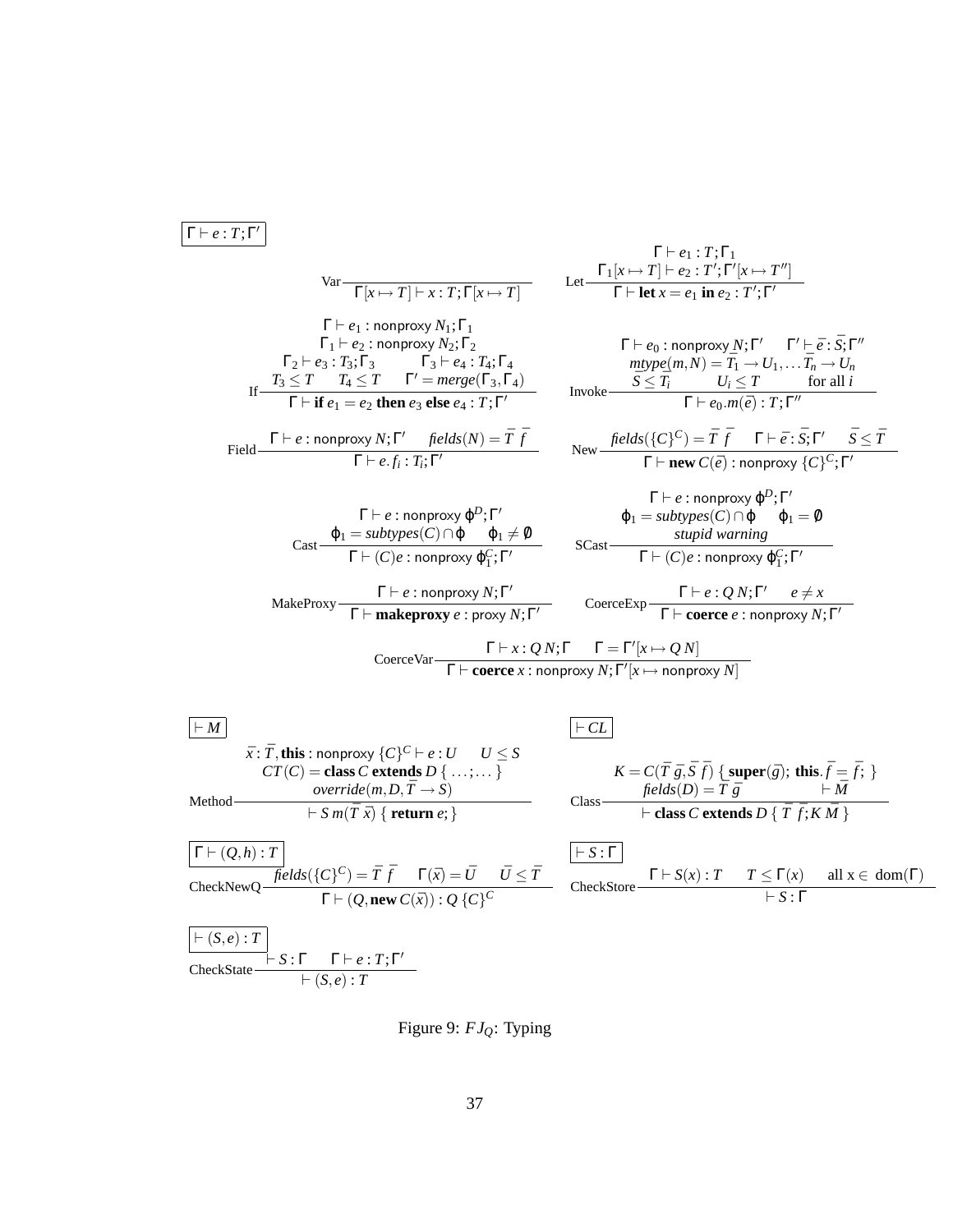$$
(S,e)\rightarrow (S',e')
$$

# **Transitions:**

TransAnnot 
$$
\frac{(\mathbf{S}, \mathbf{new} \ C(\bar{\mathbf{x}})) \rightarrow (\mathbf{S} \oplus \{x \mapsto (\mathbf{nonprovy}, \mathbf{new} \ C(\bar{\mathbf{x}}))\}, x)}{(\mathbf{S}, x.m(\bar{\mathbf{y}})) \rightarrow (\mathbf{S} \oplus \{\bar{z} \mapsto \mathbf{S}(\bar{\mathbf{y}})\}, e[\mathbf{this} \mapsto x])}
$$
\nTrans Invoke 
$$
\frac{S(x) = (\mathbf{nonprovy}, \mathbf{new} \ C(\bar{\mathbf{y}})) \mod p(\mathbf{m}, \mathbf{C}) = (\bar{z}, e)}{(\mathbf{S}, x.m(\bar{\mathbf{y}})) \rightarrow (\mathbf{S} \oplus \{\bar{z} \mapsto \mathbf{S}(\bar{\mathbf{y}})\}, e[\mathbf{this} \mapsto x])}
$$
\nTransField 
$$
\frac{S(x) = (\mathbf{nonprovy}, \mathbf{new} \ C(\bar{x})) \quad \text{fields}(\{C\}^C) = \bar{T} \bar{f}}{(\mathbf{S}, x.f_i) \rightarrow (\mathbf{S}, x_i)}
$$
\nTransCat 
$$
\frac{S(x) = (\mathbf{nonprovy}, \mathbf{new} \ D(\bar{\mathbf{y}})) \quad D \leq C}{(\mathbf{S}, (\mathbf{C})x) \rightarrow (\mathbf{S}, x)}
$$
\nTransCat 
$$
\frac{(\mathbf{S}, \mathbf{let} \ x = y \ \mathbf{in} \ e) \rightarrow (\mathbf{S} \oplus \{x \mapsto \mathbf{S}(y)\}, e)}{(\mathbf{S}, \mathbf{let} \ x = x \ \mathbf{then} \ e_1 \ \mathbf{else} \ e_2) \rightarrow (\mathbf{S}, e_1)}
$$
\nTransHFalse 
$$
\frac{x \neq y}{(\mathbf{S}, \mathbf{if} \ x = y \ \mathbf{then} \ e_1 \ \mathbf{else} \ e_2) \rightarrow (\mathbf{S}, e_2)}
$$
\nTransProxy 
$$
\frac{S(x) = (\mathbf{nonprovy}, h)}{(\mathbf{S}, \mathbf{makeproxy} \ x) \rightarrow (\mathbf{S} \oplus \{y \mapsto (\mathbf{proxy}, h)\}, y)}
$$

TransCoerce  $\frac{f(x) + f(x) + f(x)}{f(x) + f(x)}$ , **coerce**  $x$ )  $\rightarrow$   $(S \cup \{x \mapsto (nonproxy, h)\}, x)$ 

# **Congruence rules:**

C-CongruenceE  
\n
$$
(S, e) \rightarrow (S', e')
$$
\n
$$
(S, e.m(\bar{y})) \rightarrow (S', e'.m(\bar{y}))
$$
\n
$$
(S, e.f_i) \rightarrow (S', e'.f_i)
$$
\n
$$
(S, (N)e) \rightarrow (S', (N)e')
$$
\n
$$
(S, \text{let } x = e \text{ in } e_2) \rightarrow (S', \text{let } x = e' \text{ in } e_2)
$$
\n
$$
(S, \text{if } e = e_1 \text{ then } e_2 \text{ else } e_3) \rightarrow (S', \text{if } e' = e_1 \text{ then } e_2 \text{ else } e_3)
$$
\n
$$
(S, \text{if } x = e \text{ then } e_1 \text{ else } e_2) \rightarrow (S', \text{if } x = e' \text{ then } e_1 \text{ else } e_2)
$$
\n
$$
(S, \text{makeproxy } e) \rightarrow (S', \text{makeproxy } e')
$$
\n
$$
(S, \text{coerce } e) \rightarrow (S', \text{coerce } e')
$$
\n
$$
(S, \bar{e}) \rightarrow (S', \bar{e}')
$$
\n
$$
(S, \text{new } C(\bar{e})) \rightarrow (S', \text{new } C(\bar{e}'))
$$
\n
$$
(S, x.m(\bar{e})) \rightarrow (S', x.m(\bar{e}'))
$$

Figure 10: *FJQ*: Operational Semantics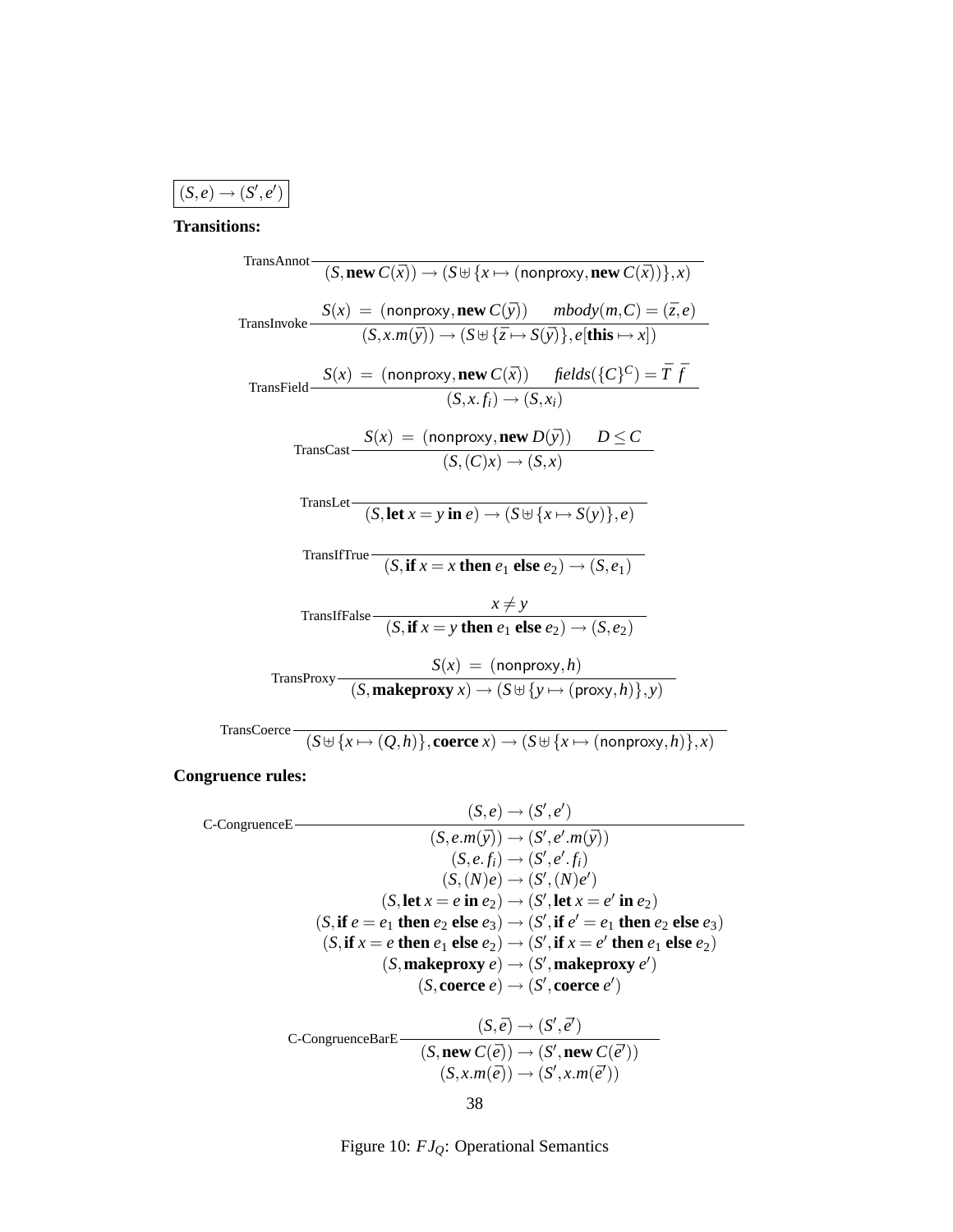## **B Proofs**

### **B.1 Progress**

Here we prove Lemma 3.1 (Progress), which states

Given that  $\vdash (S, e_0) : T$ , then either

- $\bullet$  *e*<sub>0</sub> is a variable *x*.
- $(S, e_0) \rightarrow (S', e'_0)$  for some *S'* and  $e'_0$ .
- $(S, e_0)$  is stuck due to a failed dynamic downcast.

**Proof** The proof is by induction on  $\vdash (S, e_0) : T$ .

From  $\vdash (S, e_0)$ : *T* and [CheckState] we get that there are  $\Gamma, \Gamma'$  such that  $\vdash S : \Gamma$  and  $Γ ⊢ e_0; Γ'.$ 

**Case**  $e_0 \equiv (x)$ : In this case the lemma is true by definition, the expression is a value.

- **Case**  $e_0 \equiv e.f$ : From  $\Gamma \vdash e_0$ : *T* and [Field] we get  $\Gamma \vdash e$ : nonproxy *N*; Γ'. Also *fields*(*C*) =  $\bar{T}$ *f* .
	- **Case**  $e_0 \equiv x.f$ : From  $\vdash$  *S* :  $\Gamma$  and  $\Gamma \vdash x$  : nonproxy  $N$ ;  $\Gamma'$  we deduce  $S(x) = ($ nonproxy, **new**  $C(y)$ ) for a  $\{C\}^C \leq N$ . So,  $e_0$  reduces by [TransField].
	- **Case**  $e_0 \equiv e.f$ : From  $\Gamma \vdash e$  : nonproxy  $N; \Gamma'$  and the induction hypothesis,  $e_0$  reduces by [C-CongruenceE].
- **Case**  $e_0 \equiv (e_1.m(\bar{e}))$ : From  $\Gamma \vdash e_0$ : *T* and [Invoke] we get  $\Gamma \vdash e_1$ : nonproxy *N*; Γ'.
	- **Case**  $e_0 \equiv (x.m(\bar{y}))$ : From  $\Gamma \vdash x$ : nonproxy  $N; \Gamma'$ , and  $\vdash S : \Gamma$  we have  $S(x) =$ (nonproxy, new  $C(\bar{y})$ ) for some  $\{C\}^C \leq N$ . Moreover by definition, from  $mtype(m, C) = \overline{T} \rightarrow U$  we get that  $mbody(m, C) = (\overline{z}, e_m)$ . So,  $e_0$  can reduce by [TransInvoke].
	- **Case**  $e_0 \equiv (e_1.m(\bar{e}))$ : From  $\Gamma \vdash e_1$ : nonproxy  $N; \Gamma'$  and the induction hypothesis,  $e_1 \rightarrow e'_1$  and the whole expression reduces by [C-CongruenceE].
	- **Case**  $e_0 \equiv (x.m(\bar{e}))$ : From  $\Gamma \vdash e_0$ : *T* and [Invoke] we get  $\Gamma' \vdash \bar{e}$ :  $\bar{T}$ , so by induction hypothesis,  $\bar{e} \rightarrow \bar{e}'$  and the whole expression reduces by [C-CongruenceBarE].

**Case**  $e_0 \equiv (\textbf{new } C(\bar{e}))$ :

**Case**  $e_0 \equiv (\textbf{new } C(\bar{x}))$ : Reduces by [TransAnnot].

**Case**  $e_0 \equiv (\textbf{new } C(\bar{e}))$ : From [New] and  $\Gamma \vdash e_0$ : *T* we get  $\Gamma \vdash \bar{e}$ :  $\bar{S}$ ; Γ'. So, by the induction hypothesis  $e_0$  can reduce by [C-CongruenceBarE].

**Case**  $e_0 \equiv ((C)e)$ :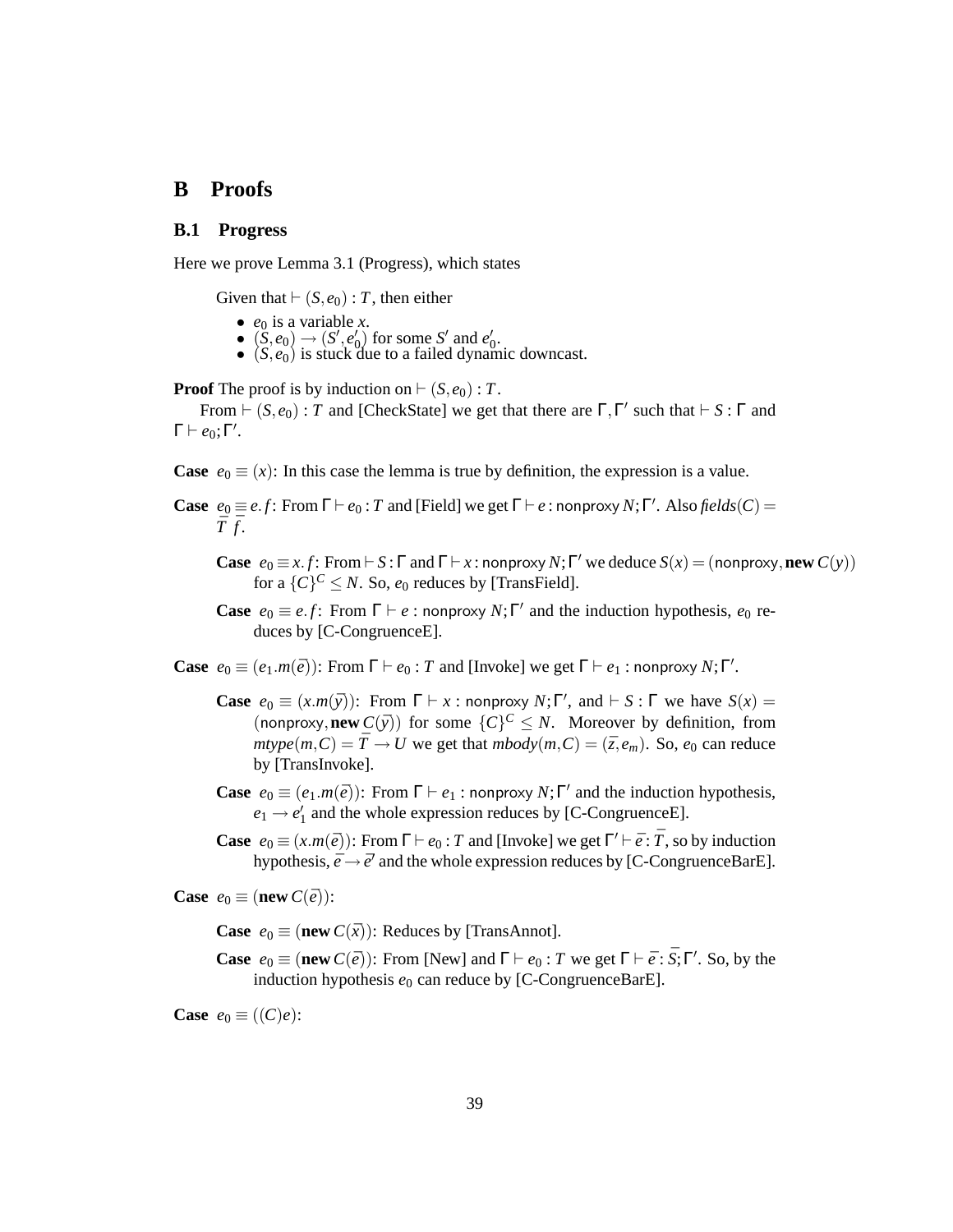- **Case**  $e_0 \equiv ((C)x)$ : From [Cast] or [SCast] we have that  $\Gamma \vdash x$  : nonproxy  $\phi^D$ ; Γ, therefore from  $\vdash S : \Gamma$  we have that  $S(x) = (nonproxy, new C'(\bar{x}))$ , for some  $C' \in \Phi$ , so that  $C' \leq D$ . If  $\phi \cap \textit{subtypes}(C) = \emptyset$  then  $C' \leq C$  does not hold, so we cannot apply [TransCast], and the program cannot take a step due to a bad cast. In the case that  $\phi \cap \textit{subtypes}(C) \neq \emptyset$ , then if  $\{C'\}^{C'} \leq \phi'^C$ , or  $C' \leq C$  then *e*<sub>0</sub> reduces by [TransCast], otherwise, if  $\phi \cap *subtypes*(C) = \phi_1 \neq \emptyset$  but  $C' \notin \phi_1$ , then [TransCast] cannot be applied, and we again have a stuck program due to a bad cast.
- **Case**  $e_0 \equiv ((C)e')$ : From [Cast] or [SCast] we have  $\Gamma \vdash e' : T$ , so by induction hypothesis,  $e_0$  reduces by [C-CongruenceE].

Case 
$$
e_0 \equiv (\text{let } x = e_1 \text{ in } e_2)
$$
:

**Case**  $e_0 \equiv (\text{let } x = y \text{ in } e_2)$ : The term reduces by [TransLet].

**Case**  $e_0 \equiv (\text{let } x = e_1 \text{ in } e_2)$ : Given  $\Gamma \vdash e_0 : T$  we have from [Let]  $\Gamma \vdash e_1 : T'; \Gamma_1$ . From induction hypothesis, we get that  $e_1 \rightarrow e'_1$ , therefore  $e_0$  reduces by [C-CongruenceE].

**Case**  $e_0 \equiv (\text{makeproxy } e')$ :

- **Case**  $e_0 \equiv$  **makeproxy** *x*:  $e_0$  typechecks, so from [MakeProxy] we get  $\Gamma \vdash x$ : nonproxy *N*; Γ'. From  $\vdash S : \Gamma$  we get that  $S(x) = (\text{nonprovy}, \text{new } C(\bar{y}))$ , for some *C* such that  $\{C\}^C \leq N$ . So, we can reduce by [TransProxy].
- **Case**  $e_0 \equiv$  **makeproxy**  $e'$ : From  $\Gamma \vdash e_0$ : *T* and [MakeProxyCheck] we get that  $\Gamma \vdash$  $e'$ :  $T'$ , therefore from the induction hypothesis, it reduces by [C-CongruenceE].

**Case**  $e_0 \equiv (\text{coerce } e')$ :

- **Case**  $e_0 \equiv (\text{coerce } x)$ : From  $\Gamma \vdash e_0$ : *T* and [CoerceVarCheck] we get that  $\Gamma$  can be written as  $\Gamma[x \mapsto Q]$  such that:  $\Gamma'[x \mapsto Q] \mapsto Q[X] \vdash x : Q[X] \cdot \Gamma'[x \mapsto Q]$ . From this and  $\vdash S : \Gamma$  we get that *S* can be written as  $S' \uplus \{x \mapsto (Q, \text{new } C(\bar{y}))\}$  for some *C* such that  $\{C\}^C \leq N$ . So,  $e_0$  reduces by [TransCoerce].
- **Case**  $e_0 \equiv (\text{coerce } e')$ : From  $\Gamma \vdash e_0$ : *T* and [CoerceExpCheck] we get that  $\Gamma \vdash e'$ : *Q N*;Γ 0 . Therefore, by induction hypothesis, *e*<sup>0</sup> reduces by [C-CongruenceE].

**Case**  $e_0 \equiv (\textbf{if } e = e \textbf{ then } e \textbf{ else } e)$ 

- **Case**  $e_0 \equiv (\textbf{if } x_1 = x_2 \textbf{ then } e_1 \textbf{ else } e_2)$  From  $\Gamma \vdash e_0 : T$  and [If] we get that  $\Gamma \vdash$ *x*<sub>1</sub> : nonproxy *N*<sub>1</sub> and  $\Gamma \vdash x_2$  : nonproxy *N*<sub>2</sub>. From this and  $\vdash S : \Gamma$  we get that  $S(x_1) = ($  nonproxy, **new**  $C_1(\bar{y_1})$  where  $\{C_1\}^{C_1} \leq N_1$  and  $S(x_2) = ($  nonproxy, **new**  $C_2(\bar{y_2})$ ) where  $\{C_2\}^{C_2} \leq N_2$ . So,  $e_0$  reduces by [TransIfTrue] or [TransIfFalse].
- **Case**  $e_0 \equiv (\textbf{if } e_1 = e_2 \textbf{ then } e_3 \textbf{ else } e_4)$  From  $\Gamma \vdash e_0 : T$  and [If] we get that  $\Gamma \vdash$  $e_1$ : nonproxy  $N_1$ ; Γ'. Therefore, by induction hypothesis,  $e_0$  reduces by [C-CongruenceE].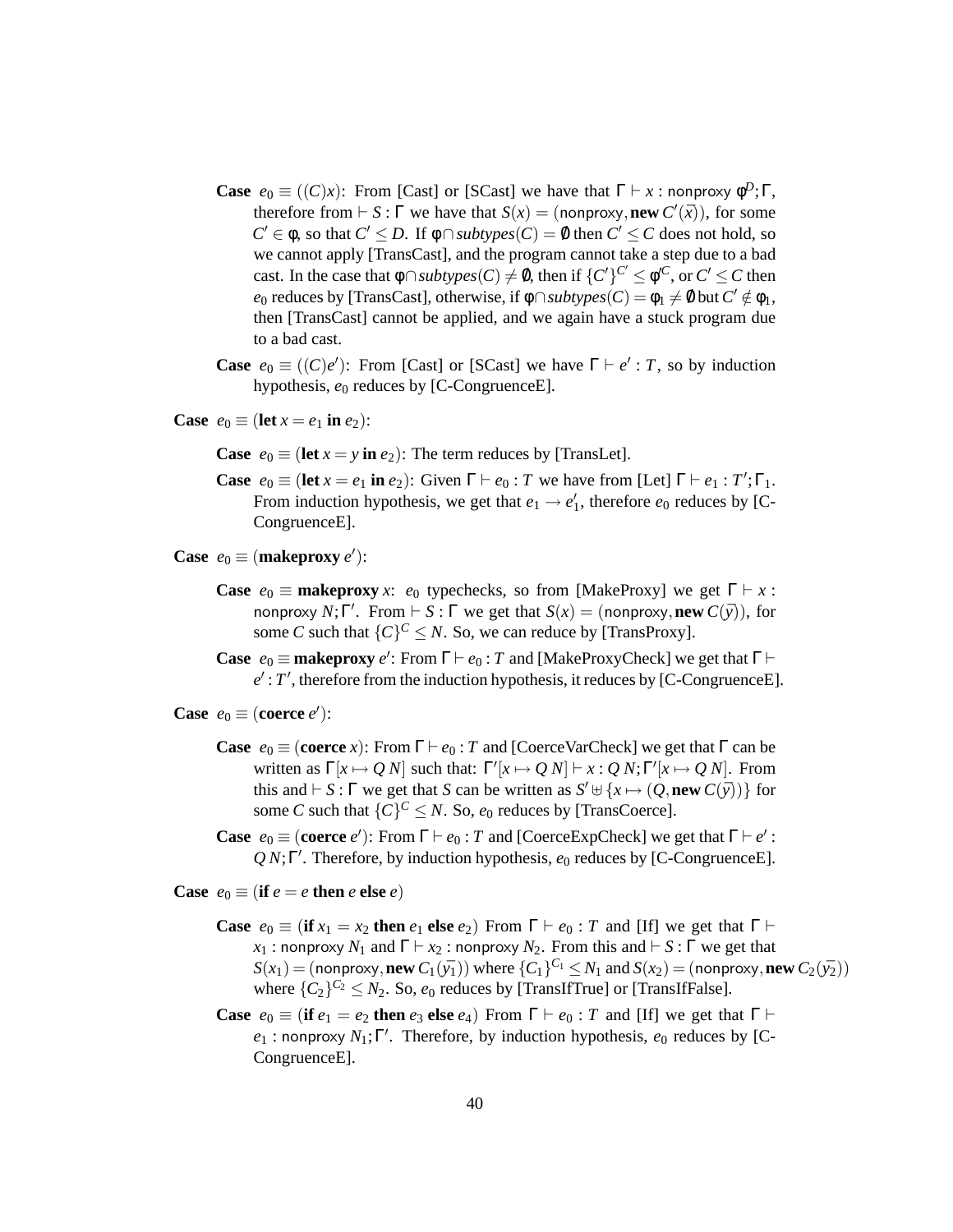**Case**  $e_0 \equiv (\textbf{if } x_1 = e_2 \textbf{ then } e_3 \textbf{ else } e_4)$  From  $\Gamma \vdash e_0 : T$  and [If] we get that  $\Gamma \vdash$  $e_2$ : nonproxy  $N_2$ ; Γ'. Therefore, by induction hypothesis,  $e_0$  reduces by [C-CongruenceE].

 $\Box$ 

### **B.2 Preservation**

Here we prove Lemma 3.2 (Preservation), which states

Given that  $\vdash (S, e_0) : T$ , and that  $(S, e_0) \to (S', e'_0)$ , then  $\vdash (S', e'_0) : U$  such that  $U \leq T$ .

**Proof** The proof is by induction on  $(S, e_0) \rightarrow (S', e'_0)$ .

- **Case**  $(S, e_0) \equiv (S, x)$ : In this case the program cannot take an evaluation step, therefore by definition the lemma is true.
- **Case**  $(S, e_0) \equiv (S, e, f)$ : From  $\Gamma \vdash e_0 : T; \Gamma'$  and [Field] we get  $\Gamma \vdash e$  : nonproxy  $N; \Gamma'$ . Also *fields*( $C$ ) =  $\overline{T}$   $\overline{f}$ .
	- **Case**  $e_0 \equiv x.f$ : Then  $(S, e_0)$  reduces by [TransField]:  $(S, x.f) \rightarrow (S, x_i)$ . Given  $\vdash (S, e_0)$ , we have from [Field] that *fields*(*C*) =  $\overline{T}$   $\overline{f}$ . By hypothesis  $\vdash S : \Gamma$ , which gives by [CheckState] that  $\vdash S(x)$ :  $\Gamma(x)$ . So from [New],  $\Gamma \vdash x_i : S_i; \Gamma$ where  $S_i \leq T_i$ .
	- **Case**  $e_0 \equiv e_1.f$ : From the induction hypothesis,  $(S, e_1) \rightarrow (S', e'_1)$  and  $\vdash (S, e_1)$ : *T*<sub>1</sub> mean that  $\vdash (S', e'_1) : T'_1$  where  $T'_1 \leq T_1$ . So, *fields*(*T*<sub>1</sub>)  $\subset$  *fieldsT*<sub>1</sub><sup>'</sup>, and therefore,  $\vdash (S', e'_1.f) : T$

**Case**  $(S, e_0) \equiv (S, e_1.m(\bar{e}))$ : From  $\Gamma \vdash e_0 : T_0$  and [Invoke] we get  $\Gamma \vdash e_1 :$  nonproxy  $N; \Gamma'$ .

**Case**  $e_0 \equiv (o.m(\bar{y}))$ : From [Invoke] we have:

$$
\Gamma \vdash o : \text{nonproxy } N; \Gamma \qquad \Gamma \vdash \bar{y} : \bar{T}_y; \Gamma
$$
\n
$$
\text{mtype}(m, N) = \bar{T}_1 \rightarrow U_1, \dots \bar{T}_n \rightarrow U_n
$$
\n
$$
\bar{T}_y \le \bar{T}_i \qquad U_i \le V \qquad \text{for all } i
$$
\n
$$
\Gamma \vdash e_0 \text{.} m(\bar{e}) : V; \Gamma''
$$

For all the classes  $C_i$  that belong to the set *N*,  $mbody(m, C_i) = (\bar{x}, e_i)$ . Moreover, from  $\Gamma \vdash o :$  nonproxy  $N; \Gamma'$ , and  $\vdash S : \Gamma$  we have  $S(o) = ($  nonproxy, **new**  $C(\bar{y})$ ) for some  $\{C\}^C \leq N$ . Therefore, we get that  $mbody(m, C) = (\bar{x}, e)$  for that *C*. From [MBody-C] and [MBody-CSub], we get that for some ancestor *D* of  $C \leq D$ , we have  $mbody(m, D) = (\bar{x}, e)$  and *m* is declared in  $\bar{M}$  of *D*: *U*  $m(\bar{T}\bar{x})$  { **return**  $e$ ; }. Therefore, for *D* we have by [Method] that  $\bar{x}$  :  $\bar{T}$ , this : nonproxy  $\{C\}_C \vdash e$  :  $T_e$ and  $T_e \leq U$ .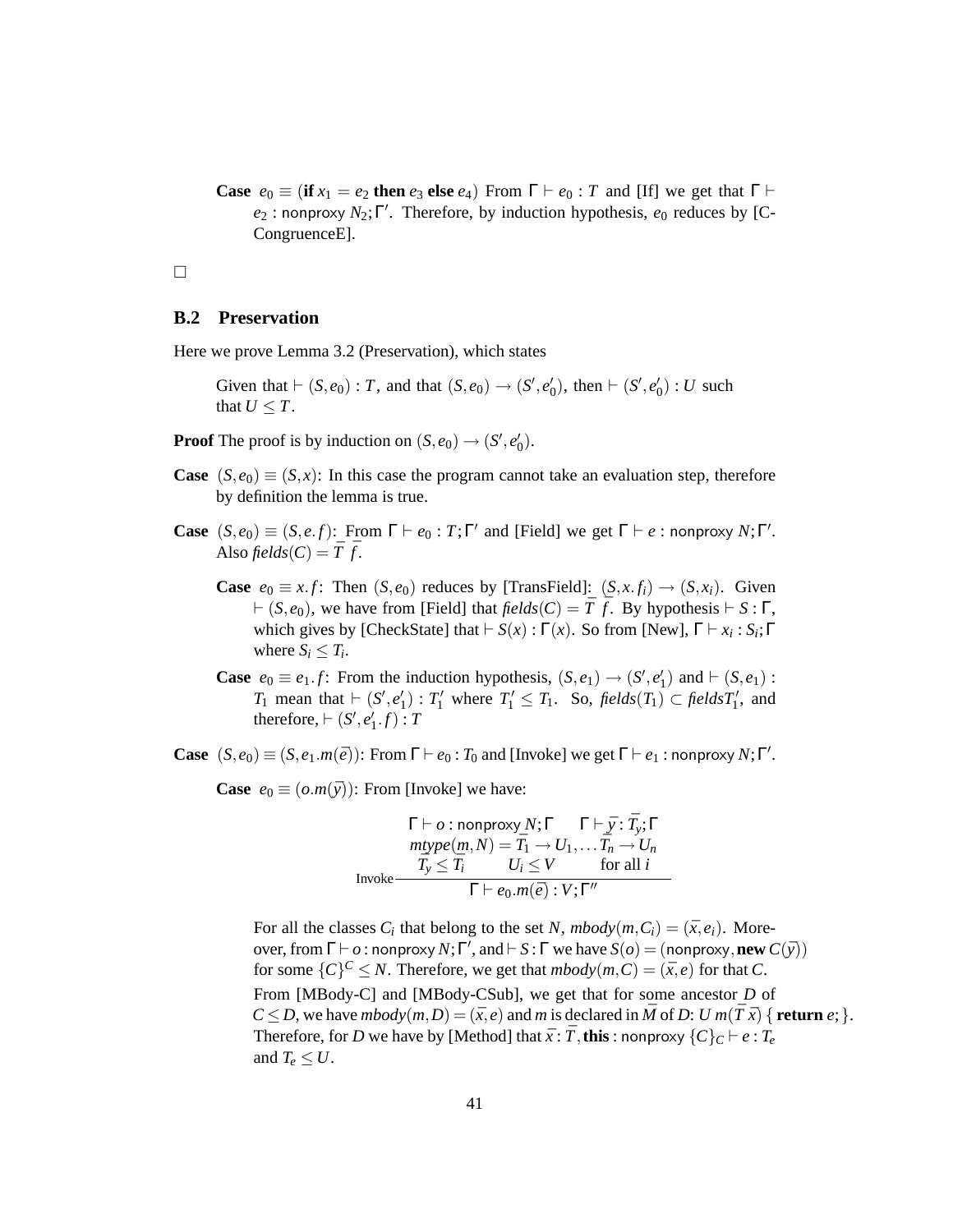We know that  $(S, e_0)$  reduces by [TransInvoke] to  $(S \oplus {\bar{x}} \mapsto S({\bar{y}}), e]$  this  $\mapsto$ *o*]). Since  $\bar{x} \notin dom(S)$  we can create a  $\Gamma' = \Gamma \cup {\bar{x} \mapsto \bar{T}} \cup {\sigma \mapsto nonprox}_{S'} C^C$ . Then,  $S'(o)$ : nonproxy  $\{C\}^C$  which means  $S'(o): \Gamma'(o)$ . Furthermore,  $\vdash S: \Gamma$ , and the only new elements in *S'* are  $\bar{x}$ , for which  $S(x_i) = S(y_i)$ , and  $S(y_i)$ :  $\Gamma(y_i)$ . But,  $\Gamma(\bar{y}) = \bar{T}_y$  and  $\bar{T}_y \le \bar{T}$ , so, by [CheckStore], we have that  $\vdash S' : \Gamma'$ . Finally, we also have that  $\Gamma' \vdash e[\textbf{this} \mapsto o]: T_e$  and  $T_e \leq U$  from [Method], and *U*  $\leq$  *V* from [Invoke]. Therefore  $T_e \leq V$ .

- **Case**  $e_0 \equiv (e_1.m(\bar{e}))$ :  $\vdash (S,e_0)$  and  $e_0$  reduces by [C-CongruenceE], so by the induction hypothesis,  $\vdash (S', e'_0)$ .
- **Case**  $e_0 \equiv (x.m(\bar{e}))$ :  $\vdash (S, e_0)$  and  $e_0$  reduces by [C-CongruenceBarE], so by the induction hypothesis,  $\vdash (S', e'_0)$ .

**Case**  $(S, e_0) \equiv (S, \textbf{new } C(\bar{e}))$ :

**Case**  $e_0 \equiv (\textbf{new } C(\bar{y}))$ : Reduces by [TransAnnot] to  $(S \cup \{x \mapsto (\text{nonprov}, \textbf{new } C(\bar{y}))\}, x)$ . From  $\vdash (S, e_0) : T_0$  and [New] we have  $\Gamma \vdash e_0 :$  nonproxy  $\{C\}^C; \Gamma$ . Moreover  $S'(x) = (\text{nonproxy}, \text{new } C(\bar{y}))$ . So, for  $\Gamma' = \Gamma[x \mapsto \text{nonproxy } C(Y^c)]$  we have:  $S(z): \Gamma(z)$  for every  $z \in dom(\Gamma), S'(x): \Gamma'(x)$ , and  $dom(\Gamma') = dom(\Gamma) \cup \{x\}.$ Therefore,  $\vdash S' : \Gamma'$ .

Also,  $\Gamma' \vdash x$  : nonproxy  $C$  and nonproxy  $\{C\}^C \leq T_0.$ 

**Case**  $e_0 \equiv (\textbf{new } C(\bar{e}))$ :  $e_0$  reduces by [C-CongruenceBarE], so by the induction hypothesis,  $\vdash (S', e'_{0}) : T'$  and  $T' \leq T_{0}$ .

**Case**  $(S, e_0) \equiv (S, (C)e)$ :

- **Case**  $e_0 \equiv ((C)x)$ : In this case, the program either takes a step by [TransCast] or we have a stuck program due to a bad cast. If the program takes a step, it will reduce to  $(S,(C)x) \rightarrow (S,x)$ . The fact that the program takes a step means that  $S(x) = (nonproxv, new D(\bar{y}))$  and  $D \leq C$ , by [TransCast]. So, *x* in the resulting program will have type nonproxy {*D*} *D*.
- **Case**  $e_0 \equiv ((C)e)$ : From [Cast] or [SCast] we have  $\Gamma \vdash e : \phi^D; \Gamma'$ , and  $e_0$  reduces by [C-CongruenceE] to  $(S', (C)e')$ . So, by induction hypothesis,  $\vdash (S', e') : T'$ where  $T' \leq \phi^D$ . Therefore  $e_0$  typechecks with [Cast] or [SCast].

**Case**  $(S, e_0) \equiv (S, \text{let } x = e_1 \text{ in } e_2)$ :

**Case**  $e_0 \equiv (\text{let } x = y \text{ in } e_2)$ : Then  $(S, e_0)$  reduces by [TransLet] to  $(S, \text{let } x = y \text{ in } e_2) \rightarrow$  $(S \cup \{x \mapsto S(y)\}, e_2)$ . Given that  $\vdash (S, e_0) : T$ , we know that  $\Gamma \vdash e_0 : T$  and from [Let] we have that  $\Gamma \vdash y : T_y$  and  $\Gamma_1[x \mapsto T_y] \vdash e_2 : T$ . So, for  $\Gamma' = \Gamma_1[x \mapsto T_y]$ , we have that  $S'(z)$ :  $\Gamma'(z) \forall z \in dom(\Gamma)$  and that  $S'(x) = S(y)$ :  $\Gamma(y)$ . But  $\Gamma'(x) = \Gamma(y)$ , so  $\vdash S'$ : Γ'. Moreover, from [Let] we know that  $\Gamma' \vdash e_2 : T$ .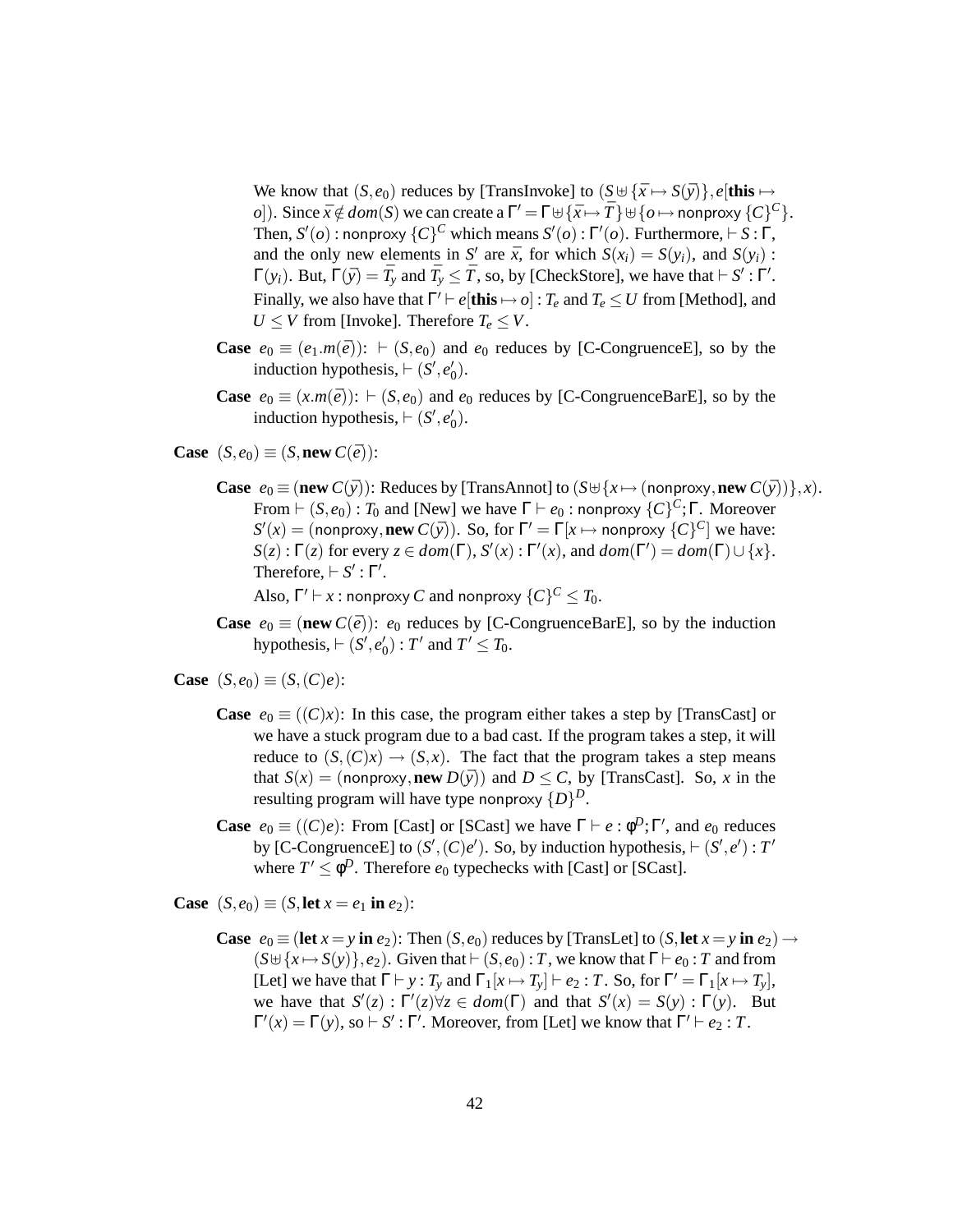- **Case**  $e_0 \equiv (\text{let } x = e_1 \text{ in } e_2)$ : Given  $\Gamma \vdash e_0 : T$  we have from [Let]  $\Gamma \vdash e_1 : T_1; \Gamma_1$ . From hypothesis,  $e_0$  reduces (by [C-CongruenceE]) so  $e_1 \rightarrow e'_1$ . By the induction hypothesis,  $\vdash (S', e'_1) : T'_1$  and  $T'_1 \leq T_1$ . So,  $\vdash (S', e'_0) : T'$ .
- **Case**  $(S, e_0) \equiv (S, \text{makeprox } e')$ :
	- **Case**  $e_0 \equiv \textbf{makeproxy } x$ :  $e_0$  typechecks, so from [MakeProxy] we get  $\Gamma \vdash e_0$ : proxy *N* and  $\Gamma \vdash x :$  nonproxy *N*

From  $\vdash S : \Gamma$  we get that  $S(x) = (nonproxy, h)$ , where  $h = new C(\bar{y})$  for some *C* such that  ${C}^C \leq N$ . Reduction by [TransProxy] gives  $(S \cup \{y \mapsto y\})$  $(prows, h)$ , *y*). For  $\Gamma' = \Gamma[y \mapsto proxy N]$ , we have  $\vdash S' : \Gamma'$ . Also,  $\Gamma' \vdash y$ : proxy *N*.

**Case**  $e_0 \equiv$  **makeproxy** *e*: From  $\Gamma \vdash e_0 : T$  and [MakeProxyCheck] we get that  $\Gamma \vdash e : T_e$ . Also, by hypothesis, it reduces by [C-CongruenceE] to  $(S', e_0 \equiv$ **makeproxy**  $e'$ ) where  $\vdash S'$  :  $\Gamma', \Gamma' \vdash e'$  :  $T'_e$  and  $T'_e \leq T_e$ . So,  $\Gamma' \vdash$  **makeproxy**  $e'$  : *T*<sup> $\prime$ </sup> and *T*<sup> $\prime$ </sup>  $\leq$  *T*.

**Case**  $(S, e_0) \equiv (S, \text{coerce } e)$ :

**Case**  $e_0 \equiv (\text{coerce } x)$ : From  $\Gamma \vdash e_0$ : *T* and [CoerceVarCheck] we get that  $\Gamma$  can be written as  $\Gamma_1[x \mapsto Q N]$  such that:  $\Gamma_1[x \mapsto Q N] \vdash x : Q N; \Gamma_1[x \mapsto Q N]$ . From this and  $\vdash S : \Gamma$  we get that *S* can be written as  $S' \uplus \{x \mapsto (Q, \text{new } C(\bar{y}))\}$  for some *C* such that  $\{C\}^C \leq N$ .

By hypothesis,  $e_0$  reduces by [TransCoerce]:  $(S \cup \{x \mapsto (Q, h)\})$ , **coerce**  $x) \rightarrow$  $(S \cup \{x \mapsto (\text{nonproxy}, h)\}, x)$ .

So, for  $\Gamma' = \Gamma_1[x \mapsto \text{nonproxy } N]$  we have  $\vdash S' : \Gamma'$  and  $\Gamma' \vdash x : \text{nonproxy } N$ , where nonproxy  $N \leq Q N$ .

**Case**  $e_0 \equiv (\text{coerce } e)$ : By hypothesis:  $(S, \text{coerce } e) \rightarrow (S', \text{coerce } e')$  and  $\vdash (S, e_0)$ : *T*, which gives from [CoerceExpCheck] that  $\vdash (S, e) : T_e$ . So, by induction hypothesis we get that  $\vdash (S', e') : T'_{e}$  and  $T'_{e} \leq T_{e}$ . Therefore,  $\vdash$  (*S'*, coerce *e'*) : *T'* where  $T' \leq T$ .

**Case**  $(S, e_0) \equiv (S, \textbf{if } e = e \textbf{ then } e \textbf{ else } e)$ 

**Case**  $e_0 \equiv (\textbf{if } x_1 = x_2 \textbf{ then } e_3 \textbf{ else } e_4)$  From  $\Gamma \vdash e_0 : T$  and [If] we get that  $\Gamma \vdash$ *x*<sub>1</sub> : nonproxy *N*<sub>1</sub> and  $\Gamma \vdash x_2$  : nonproxy *N*<sub>2</sub>. From this and  $\vdash S : \Gamma$  we get that  $S(x_1) = ($  nonproxy, **new**  $C_1(\bar{y_1})$  where  $\{C_1\}^{C_1} \leq N_1$  and  $S(x_2) = ($  nonproxy, **new**  $C_2(\bar{y_2})$ ) where  $\{C_2\}^{C_2} \leq N_2$ . Also,  $(S, e_0)$  reduces by [TransIfTrue] or [TransIfFalse], to  $(S, e_2)$  or  $(S, e_3)$ .

So, for  $\Gamma' = \Gamma$ , we have that  $\vdash S' : \Gamma'$  since *S* did not change, and that  $\Gamma' \vdash e_2$ : *T*<sub>2</sub> and  $\Gamma' \vdash e_3 : T_3$ , where from [If] we had that  $T_2 \leq T$  and  $T_3 \leq T$ . Therefore, in either case  $\Gamma' \vdash e'_0 : T'$  and  $T' \leq T$ .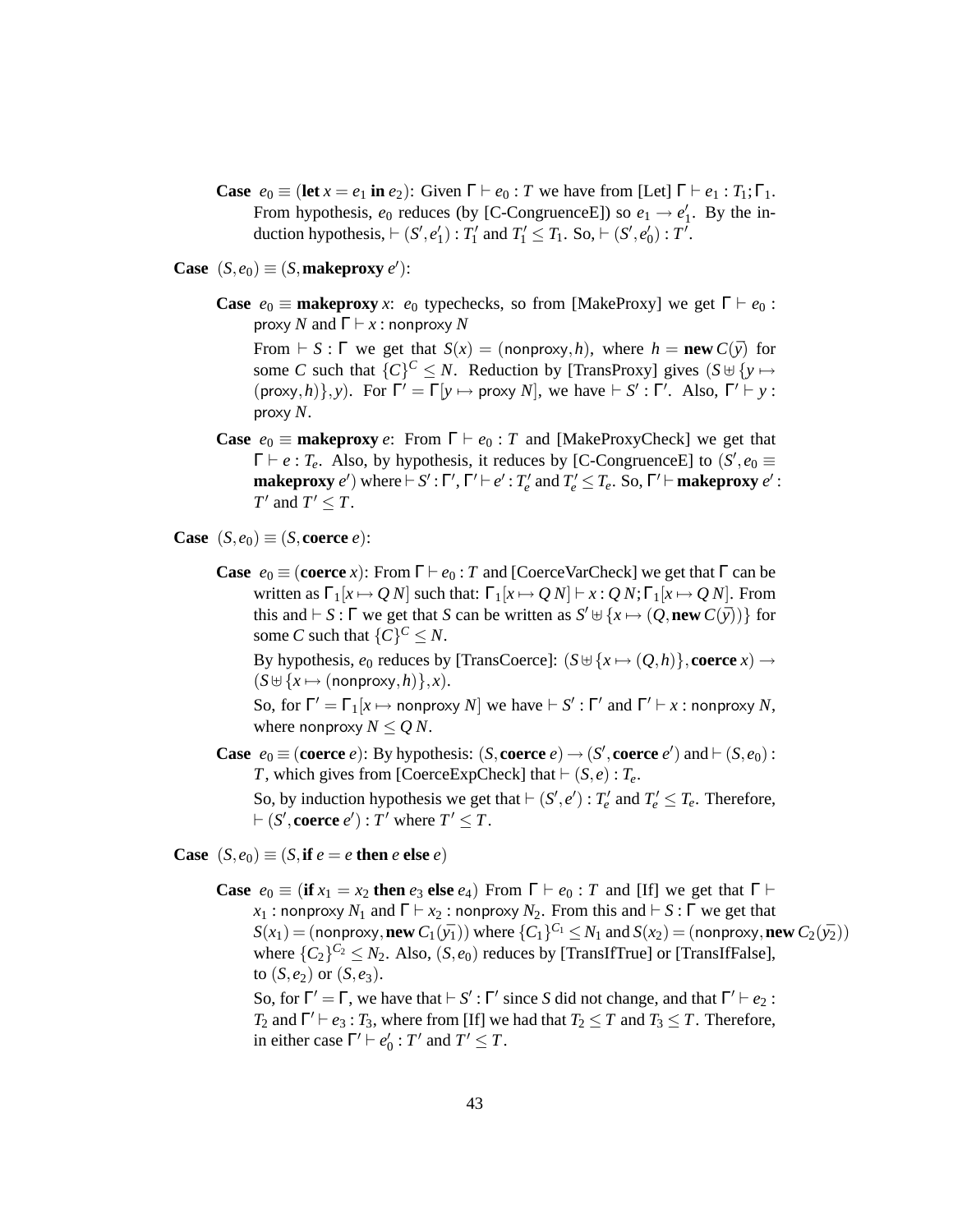**Case**  $e_0 \equiv (\textbf{if } e_1 = e_2 \textbf{ then } e_3 \textbf{ else } e_4)$  From  $\Gamma \vdash e_0 : T$  and [If] we get that  $\Gamma \vdash$  $e_1$ : nonproxy  $N_1$ ; Γ'. Also by hypothesis,  $e_0$  reduces by [C-CongruenceE], so  $(S, e_1) \rightarrow (S', e'_1)$ . By the induction hypothesis, there is a  $\Gamma'$  such that  $\vdash S' : \Gamma'$ and  $\Gamma' \vdash e'_1 : T'_1$  where  $T'_1 \le$  nonproxy  $N_1$ . It follows that  $T'_1 =$  nonproxy  $N'_1$ and  $N'_1 \leq N_1$ .

Therefore,  $\Gamma' \vdash e'_0 : T'$  and  $T' \leq T$ .

**Case**  $e_0 \equiv (\textbf{if } x_1 = e_2 \textbf{ then } e_3 \textbf{ else } e_4)$  From  $\Gamma \vdash e_0 : T$  and [If] we get that  $\Gamma \vdash$ *e*<sup>2</sup> : nonproxy *N*2;Γ 0 . Also by hypothesis, *e*<sup>0</sup> reduces by [C-CongruenceE], so  $(S, e_2) \rightarrow (S', e'_2)$ . By the induction hypothesis, there is a  $\Gamma'$  such that  $\vdash S' : \Gamma'$ and  $\Gamma' \vdash e'_2 : T'_2$  where  $T'_2 \le$  nonproxy  $N_2$ . It follows that  $T'_2$  = nonproxy  $N'_2$ and  $N'_2 \leq N_2$ .

Therefore,  $\Gamma' \vdash e'_{0} : T'$  and  $T' \leq T$ .

#### **B.3 Inference Soundness**

The soundness proof makes general use of the following lemma and corollary.

**Lemma B.1** *Given a derivation*  $\vdash_i$  *CT*, *for any subderivation concluding with*  $\Gamma \vdash_i \mathcal{L}^l$ :  $T; \Gamma'$  or  $\Gamma \vdash_c \mathcal{L}^l : T; \Gamma'$ , there is no other subderivation  $\Gamma_0 \vdash_i \mathcal{L}_0^{l_0} : T; \Gamma'_0$  or  $\Gamma_0 \vdash_c \mathcal{L}_0^{l_0}$ :  $T_0$ ;  $\Gamma'_0$  *in*  $\vdash_i CT$  *where l* = *l*<sub>0</sub>*.* 

**Proof** Assume that all expressions *E* appearing in *CT* are uniquely-labeled. We proceed by case analysis on the inference rules observing that never does a subderivation in the premise refer to the label used in the conclusion. The only interesting cases are the [I-CoerceVar] and [I-CoerceExp] rules, which introduce a fresh label to ensure this invariant.  $\Box$ 

**Corollary B.2** *Given a derivation*  $\vdash_i CT$  generating implication constraints I, and a la*bel set L and substitution* σ *such that* σ,*L* |= *I, then for all expressions E <sup>l</sup> appearing in subderivations concluding with rules [I-*exp*], where* exp *is not CoerceExp or CoerceVar, then*  $l \notin L$ .

The following lemma is used in cases involving fields and methods in the soundess proof.

**Lemma B.3** *Given a substitution*  $\sigma$ *, label set L, and an inference derivation*  $\vdash$ *<sub>i</sub>CT which generates constraints S and I*, *if*  $\sigma \models S$  *and*  $\sigma$ ,  $L \models I$ , *then let*  $CT' = T[[CT]]$  *(using*  $\sigma$  *and L):*

- *1.* If using CT we have that fields $(\varphi^C) = \overline{T} \bar{f}$ , then using CT' we have fields $(\sigma(\varphi^C))$  = σ $(Γ)$   $\bar{f}$ .
- 2. If call $(m, \varphi^C, \bar{S}) = \kappa \ \alpha^C$  *is a subderivation of*  $\vdash_i CT$  *then for all*  $C_i \in \sigma(\varphi)$ *, if*  $\textit{mtype}(m, C_i) = \overline{T}_i \rightarrow Q_i \; \varphi_i^C \; \textit{in CT}, \; \textit{then } \textit{mtype}(m, C_i) = \sigma(\overline{T}_i) \rightarrow \sigma(Q_i) \; \sigma(\varphi_i^C) \; \textit{in}$  $CT^{\prime}$ .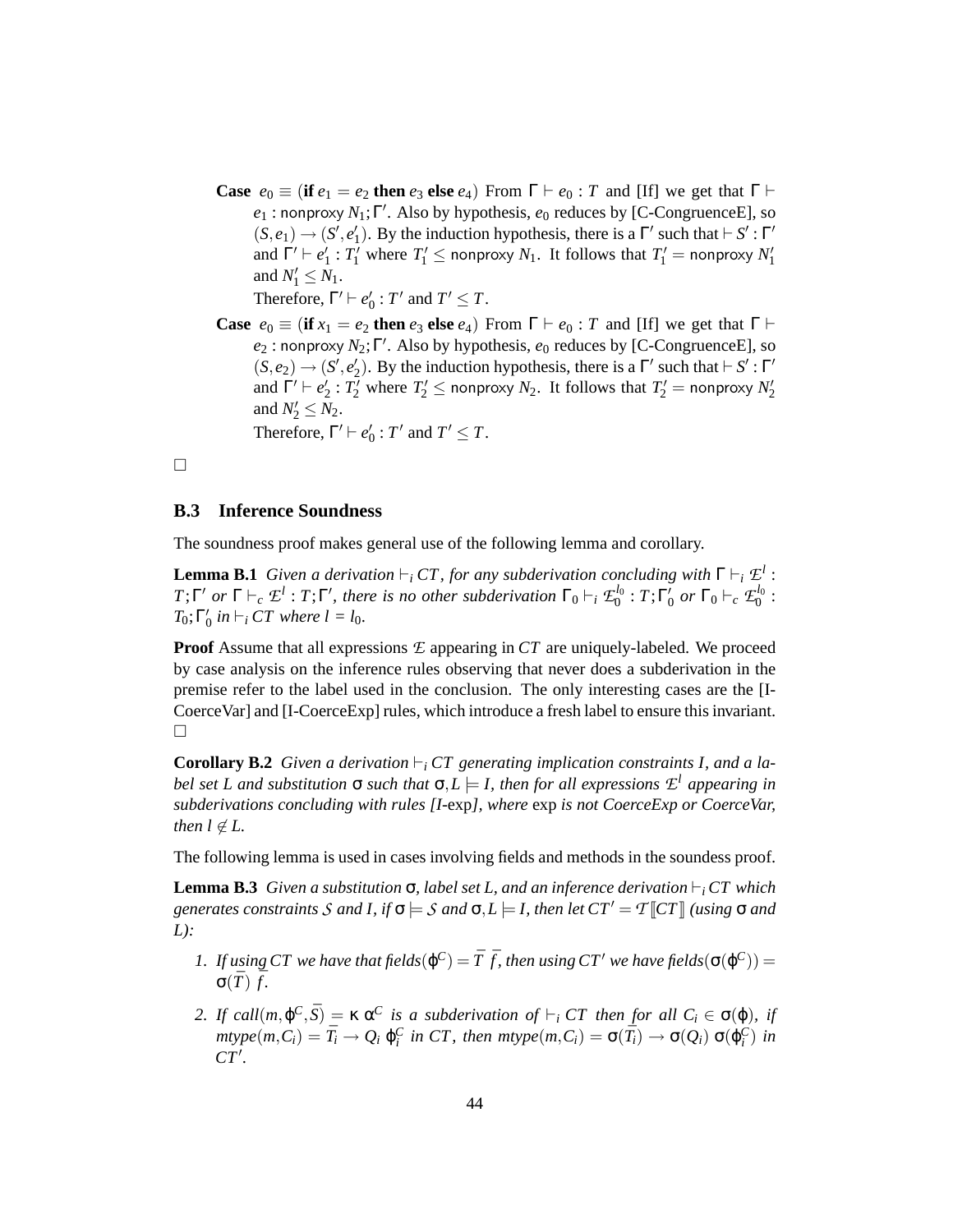### **Proof**

- 1.  $\sigma(\varphi^C) = \sigma(\varphi)^C$ , and *fields*( $\sigma(\varphi)^C$ ) = *fields*(*C*), so it suffices to show that if *fields*(*C*) =  $\overline{T}$   $\overline{f}$  in *CT*, then  $\text{fields}(C) = \sigma(\overline{T})$   $\overline{f}$  in *CT'*. This follows by straightforward induction on the derivation of  $\frac{fields(C)}{C}$  in *CT* and the transformation  $T[[C]]$ . The key point is that the **class** case of  $T[\cdot]$  uniformly applies  $\sigma$  to the types of declared fields (which otherwise remain the same).
- 2. By definition,  $call(m, \sigma(\varphi^C), \bar{S})$  implies that for all  $C_i \in \sigma(\varphi)$ ,  $mtype(m, C_i) = \bar{T}_i \rightarrow$  $Q_i \varphi_i^C$ . The desired result follows by straightforward induction on the derivation of  $mtype(m, C_i)$  in CT and the transformation  $T$ [CT]. The key point is that the method case of  $\mathcal{T}[\cdot]$  uniformly applies  $\sigma$  to the types of parameters and return types of methods (which otherwise remain the same).

 $\Box$ 

Now we prove Theorem 3.4 (Inference Soundess), which states

Given a substitution  $\sigma$ , label set *L*, and an inference derivation  $\vdash_i CT$  which generates constraints *S* and *I*, if  $\sigma \models S$  and  $\sigma, L \models I$ , then  $\vdash T \llbracket CT \rrbracket$ . Moreover, for each subderivation of  $\vdash_i CT$  which contains subderivations of the form

1.  $\vdash_i CL$ 2.  $\vdash_i M$ 3.  $\Gamma \vdash_i \mathcal{L}^l : T; \Gamma', \text{or}$  $\Gamma \vdash_c \mathcal{L}^l : T; \Gamma'$ 

there is a corresponding subderivation of  $\vdash \mathcal{T}$   $\mathcal{T}$  having the form:

1. 
$$
\vdash \mathcal{T}[[CL]]
$$
  
\n2.  $\vdash \mathcal{T}[[M]]$   
\n3.  $\sigma(\Gamma) \vdash \mathcal{T}[[\mathcal{L}^l]] : \sigma(T); \sigma(\Gamma^{\prime})$ 

**Proof** The proof is by induction on the inference derivation  $\vdash_i CT$ . We consider each of the rules used in the derivation of  $\vdash_i$  *CT*. Using Corollary B.2, we can assume that  $l \notin L$ for each of the [I-*exp*] rules, where *exp* is not CoerceExp or CoerceVar.

**Case**  $[I-Var]$ :  $E \equiv x$  $l: T; \Gamma[x \mapsto T]$ Since  $l \notin L$ , we have  $T[\mathcal{I}^l] \Rightarrow x$ . Since  $\sigma(\Gamma[x \mapsto T]) = \sigma(\Gamma)[x \mapsto \sigma(T)]$ , we have  $\sigma(\Gamma)[x \mapsto T'] \vdash x : T'; \sigma(\Gamma)[x \mapsto T']$  by [Var].

**Case** [I-Let]:  $E \equiv \text{let } x = e_1 \text{ in } e_2$ 

 $\Gamma \vdash_i e_1 : T; \Gamma_1$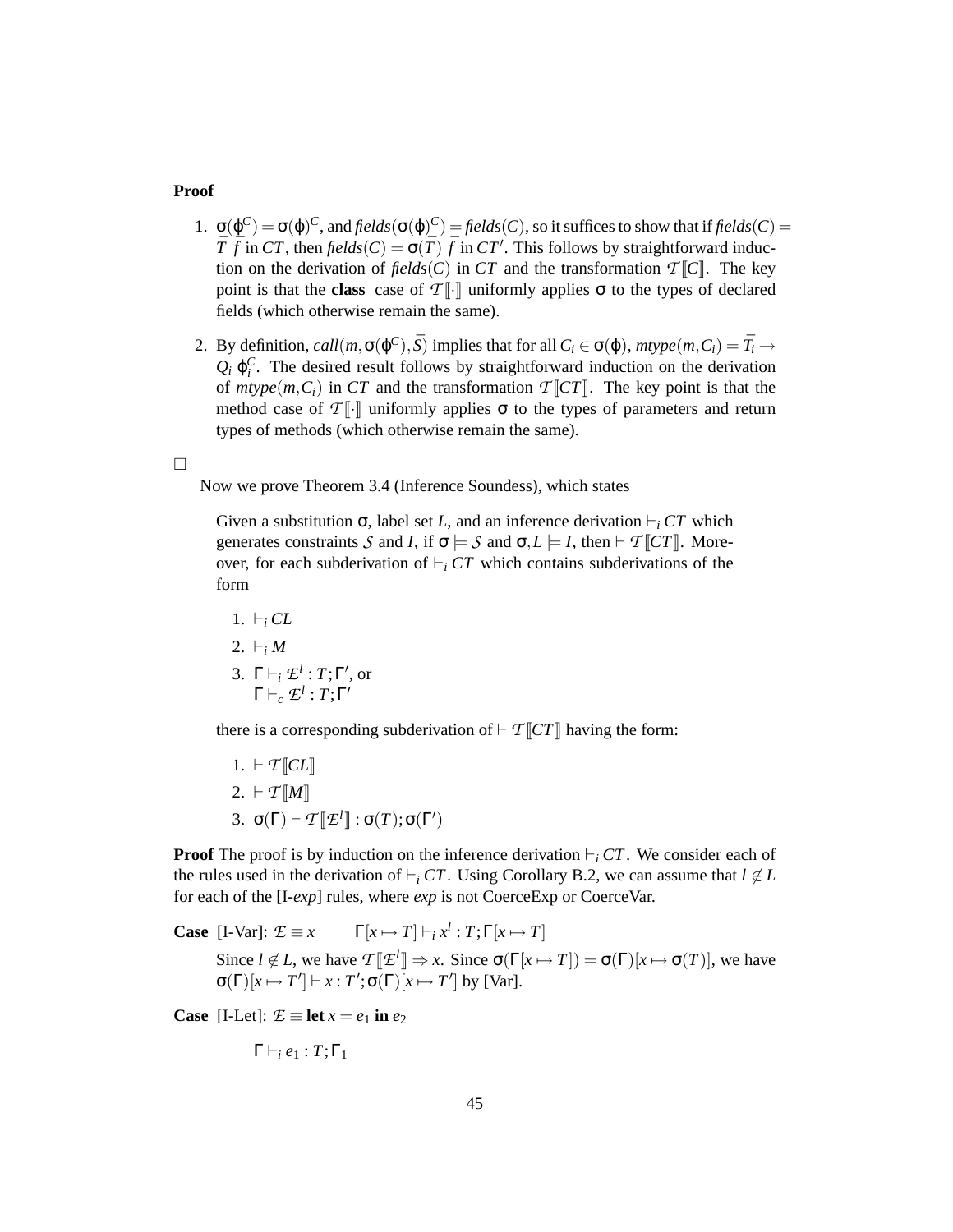$$
\Gamma_1[x \mapsto T] \vdash_i e_2 : T'; \Gamma'[x \mapsto T'']
$$

Since  $l \notin L$ , we have  $T[\mathcal{I}^l] \Rightarrow \text{let } x = T[\![e_1]\!] \text{ in } T[\![e_2]\!]$ . By the induction hypothesis

$$
\begin{aligned} & \sigma(\Gamma) \vdash \mathcal{T}[\![e_1]\!] : \sigma(T); \sigma(\Gamma_1) \\ & \sigma(\Gamma_1[x \mapsto T]) \vdash \mathcal{T}[\![e_2]\!] : \sigma(T'); \sigma(\Gamma'[x \mapsto T'']). \end{aligned}
$$

The latter can be written as:  $\sigma(\Gamma_1)[x \mapsto \sigma(T)] \vdash \mathcal{T}[\![e_2]\!] : \sigma(T'); \sigma(\Gamma')[x \mapsto \sigma(T'')].$ Therefore, we have  $\sigma(\Gamma) \vdash \textbf{let } x = \mathcal{T}[\![e_1]\!] \textbf{ in } \mathcal{T}[\![e_2]\!] : \sigma(T'); \sigma(\Gamma') \textbf{ by } [\textbf{Let}].$ 

### **Case** [I-If]:  $E \equiv \textbf{if } e_1 = e_2 \textbf{ then } e_3 \textbf{ else } e_4$

 $\Gamma \vdash_c e_1$ : nonproxy  $N_1; \Gamma_1$  $\Gamma_1 \vdash_c e_2$ : nonproxy  $N_2; \Gamma_2$  $Γ_2 ⊢_i e_3 : Q_3 φ_3^C; Γ_3$  $\Gamma_3 \vdash_i e_4 : Q_4 \varphi_4^D; \Gamma_4$  $Q_3 \varphi_3^C \leq T'$  and  $Q_4 \varphi_4^D \leq T'$  $T' = \kappa \alpha^E$  and  $E = lub(C, D)$ *merge*( $\Gamma_3, \Gamma_4$ )

Since  $l \notin L$ , we have  $T[\![\mathcal{L}^l]\!] \Rightarrow \textbf{if } T[\![e_1]\!] = T[\![e_2]\!]$  then  $T[\![e_3]\!]$  else  $T[\![e_4]\!]$ . By the induction hypothesis we have

$$
\sigma(\Gamma) \vdash \mathcal{T}[\![e_1]\!] : \text{nonproxy } \sigma(N_1); \sigma(\Gamma_1),
$$
\n
$$
\sigma(\Gamma_1) \vdash \mathcal{T}[\![e_2]\!] : \text{nonproxy } \sigma(N_2); \sigma(\Gamma_2) \text{ and}
$$
\n
$$
\sigma(\Gamma_2) \vdash \mathcal{T}[\![e_3]\!] : \sigma(Q_3 \varphi_3^C); \sigma(\Gamma_3).
$$
\n
$$
\sigma(\Gamma_3) \vdash \mathcal{T}[\![e_4]\!] : \sigma(Q_4 \varphi_4^D); \sigma(\Gamma_4).
$$

Because  $\sigma \models \mathcal{S}$ , we have  $\sigma(Q_3 \phi_3^C) \leq \sigma(T')$  and  $\sigma(Q_4 \phi_4^D) \leq \sigma(T')$ . Moreover, since  $\Gamma_3(x) \le \Gamma'(x)$  and  $\Gamma_4(x) \le \Gamma'(x)$  for all  $x \in dom(\Gamma_3) \cap dom(\Gamma_4)$  (by the definition of *merge*), then  $\sigma \models S$  implies that  $\sigma(\Gamma') = merge(\sigma(\Gamma_2), \sigma(\Gamma_3))$ . Therefore, from [If] we get

$$
\sigma(\Gamma) \vdash \textbf{if}~\mathcal{T}[\![e_1]\!] = \mathcal{T}[\![e_2]\!] ~\textbf{then}~\mathcal{T}[\![e_3]\!] ~\textbf{else}~\mathcal{T}[\![e_4]\!] : \sigma(T'); \sigma(\Gamma')
$$

**Case** [I-Field]:  $E \equiv e$ . *f<sub>i</sub>* 

 $\Gamma \vdash_c e : \mathsf{nonprovy}\ N; \Gamma'$ *fields*(*N*) =  $\overline{T}$   $\overline{f}$ 

Since  $l \notin L$ , we have  $T[\![\mathcal{I}^l]\!] \Rightarrow T[\![e]\!]$ . *f*<sub>*i*</sub>. By the induction hypothesis  $\sigma(\Gamma) \vdash T[\![e]\!]$ : nonproxy  $\sigma(N)$ ;  $\sigma(\Gamma')$ . By Lemma B.3, we have *fields*  $(\sigma(N)) = \sigma(\overline{T}) \overline{f}$ . Therefore, from [Field] we have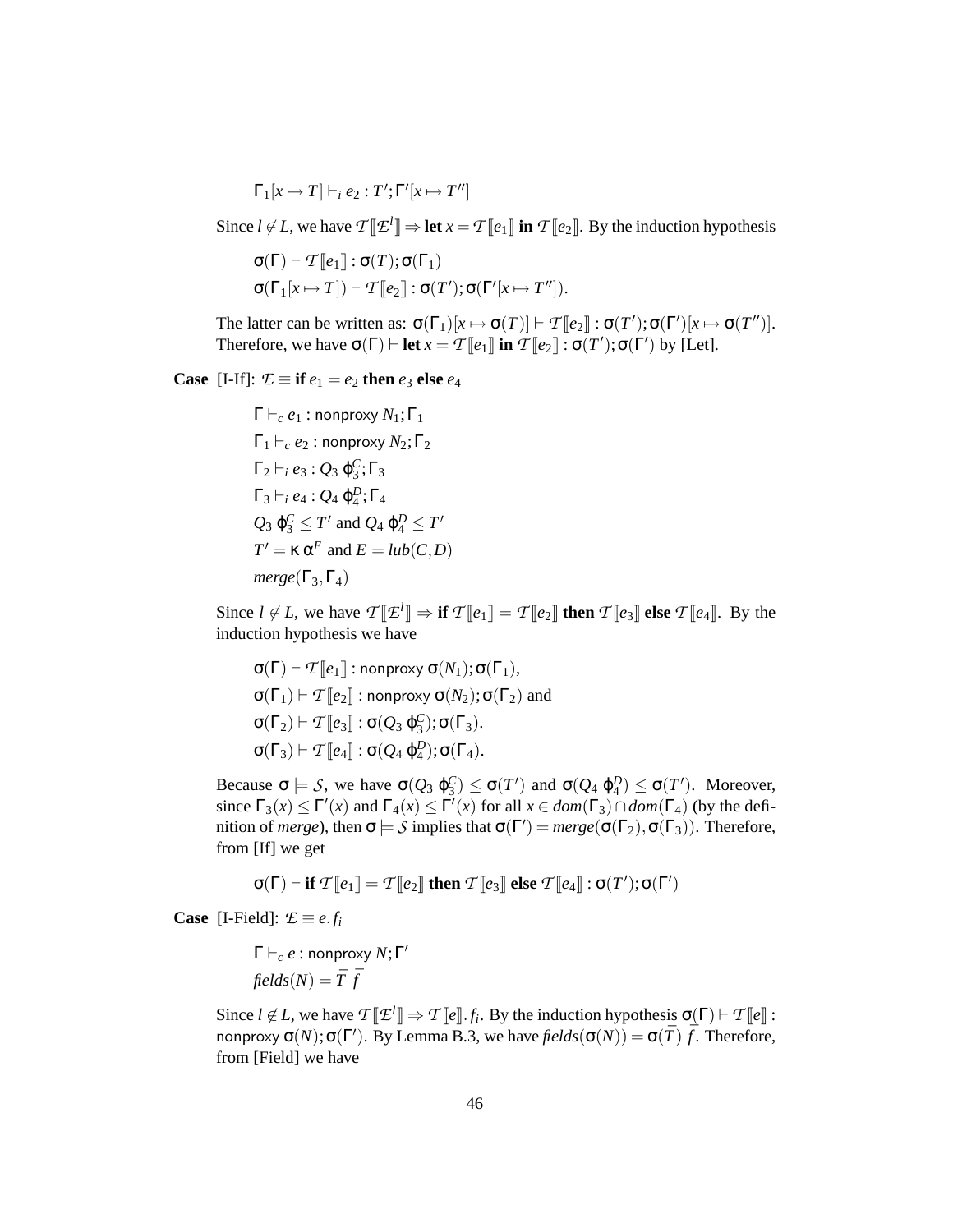$$
\sigma(\Gamma) \vdash \mathcal{T}[\![e]\!].f_i : \sigma(T_i); \sigma(\Gamma')
$$

**Case** [I-Invoke]  $\mathcal{E} \equiv e_1.m(\bar{e})$ 

 $\Gamma\vdash_c e_1$  : nonproxy φ $^C;\Gamma'$  $\Gamma' \vdash_i \bar{e} : \bar{S}; \Gamma''$ *call*(*m*, $\varphi^C$ ,*Š*) = κ α<sup>*C*</sup>

Since  $l \notin L$ , we have  $T[\mathcal{I}^l] \Rightarrow T[\![e_1]\!] \cdot m(T[\![\bar{e}]\!])$ . By the induction hypothesis,

 $\sigma(\Gamma) \vdash \mathcal{T}\llbracket e_1 \rrbracket :$  nonproxy  $\sigma(N) ; \sigma(\Gamma')$  $\sigma(\Gamma') \vdash \mathcal{T}[\![\bar{e}]\!]: \sigma(\bar{S}); \sigma(\Gamma'')$ 

By Lemma B.3 we have

for all 
$$
C_i \in \sigma(\varphi)
$$
,  $mtype(m, C_i) = \sigma(\overline{T_i}) \rightarrow \sigma(Q_i) \sigma(\varphi_i^C)$  in  $CT'$ .

This implies that

$$
\begin{array}{c}\n\mathit{mtype}(m, \sigma(\varphi^C)) = \sigma(\bar{T}_1) \to \sigma(Q_1) \sigma(\varphi_1^C), \ldots, \sigma(\bar{T}_n) \to \sigma(Q_n) \sigma(\varphi_n^C), \text{ where } \\
\mathit{mtype}(m, C_i) = \bar{T}_1 \to Q_1 \varphi_1^C \text{ (in } CT) \text{ for all } C_i \in \sigma(\varphi)\n\end{array}
$$

By the definition of *call* and since  $\sigma \models S$ , we also have that

 $\sigma(\bar{S}) \leq \sigma(\bar{T}_i)$  for all  $i \leq n$  $\sigma(Q_i) \sigma(\varphi_i^C) \leq \sigma(\kappa) \sigma(\alpha^C)$ 

Therefore, from [Invoke] we get

$$
\sigma(\Gamma) \vdash \mathcal{T}[\![e_1]\!].\text{m}(\mathcal{T}[\![\bar{e}]\!]) : \sigma(\kappa) \, \sigma(\alpha^C); \sigma(\Gamma'')
$$

**Case** [I-New]:  $\mathcal{E} \equiv \textbf{new } C(\bar{e})$ 

$$
\Gamma \vdash_i \bar{e} : \bar{S}; \Gamma'
$$
  
fields( $\{C\}^C$ ) =  $\bar{T} \bar{f}$   
 $\bar{S} \leq \bar{T}$ 

Since  $l \notin L$ , we have  $T[\mathcal{I}^l] \Rightarrow \text{new } C(T[\![\bar{e}]\!])$ . By the induction hypothesis, we have

 $\sigma(\Gamma) \vdash \mathcal{T}[\![\bar{e}]\!]: \sigma(\bar{S}); \sigma(\Gamma')$ 

By Lemma B.3 we have  $\text{fields}(\sigma({C}^{\{C\}})) = \sigma(\bar{T}) \bar{f}$ , and since  $\sigma \models S$ , we have  $\sigma(\bar{S}) \leq \sigma(\bar{T})$ . Therefore, from [New] we get

 $\sigma(\Gamma) \vdash \mathbf{new} \ C(T[\![\bar{e}]\!])$  : nonproxy  $\sigma(\{C\}^C)$ ;  $\sigma(\Gamma')$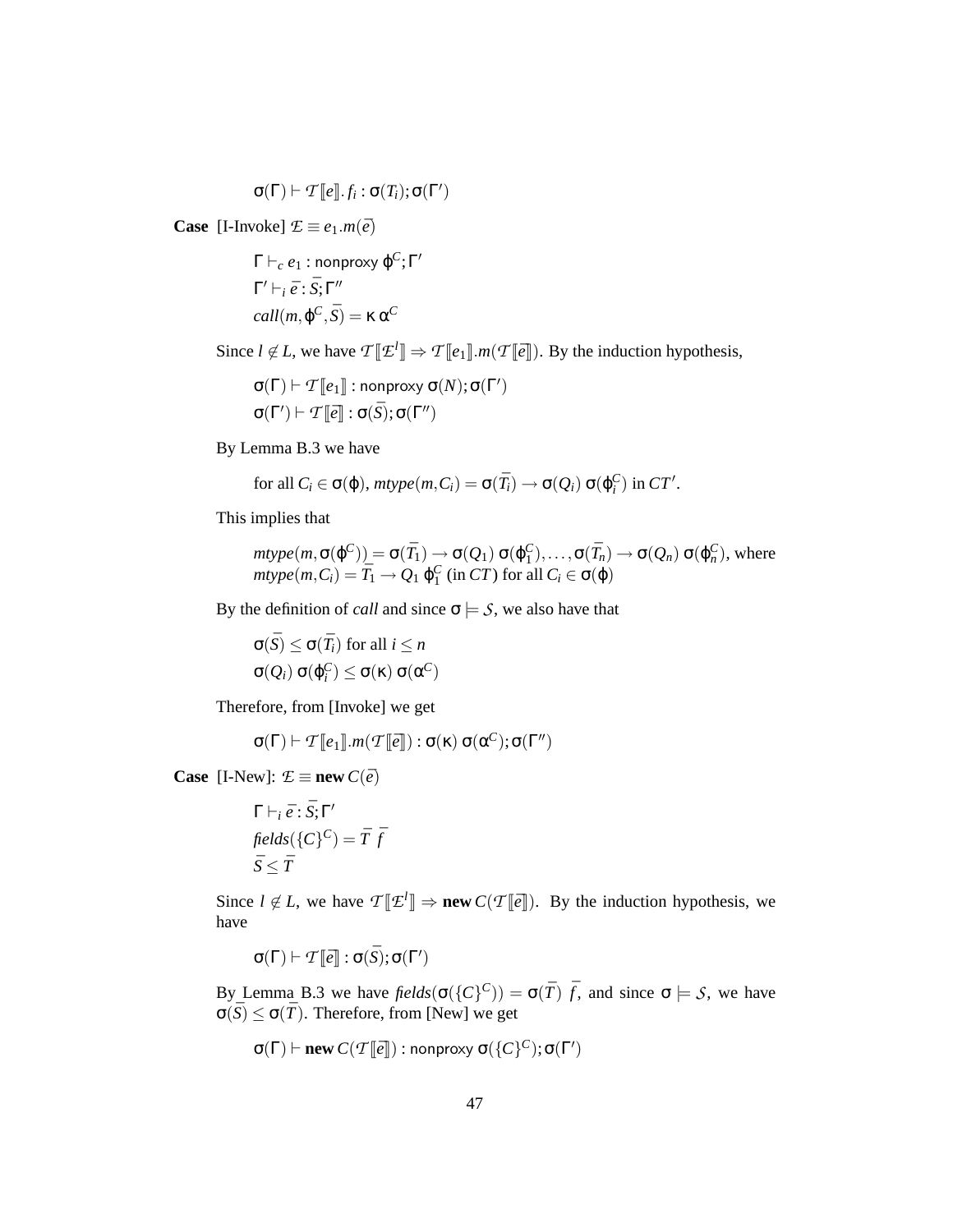**Case** [I-Cast]:  $E \equiv (C)e$ 

 $\Gamma\vdash_c e :$  nonproxy  $\operatorname{\phi}^D;\Gamma'$ 

Since  $l \notin L$ , we have  $T[\mathcal{L}^l] \Rightarrow (\sigma(C))T[\![e]\!]$ . By the induction hypothesis

 $\sigma(\Gamma) \vdash \mathcal{T}\llbracket e \rrbracket :$  nonproxy  $\sigma(\operatorname{\varphi}^D) ; \sigma(\Gamma')$ 

Therefore, we can always apply either [Cast] or [SCast], depending on whether  $\phi_1 = \phi \cap \textit{subtypes}(C)$  is empty or not to prove

 $\sigma(\Gamma) \vdash \mathcal{T}[\![(C)e]\!]$  : nonproxy  $\sigma(\phi_1^C); \sigma(\Gamma')$ 

**Case** [I-MakeProxy]:  $E \equiv$  **makeproxy** *e* 

 $\Gamma \vdash_c e : \mathsf{nonprovy}\ N; \Gamma'$ 

Since  $l \notin L$ , we have  $T[\![\mathcal{I}^l]\!] \Rightarrow$  **makeproxy**  $T[\![e]\!]$ . By the induction hypothesis

 $\sigma(\Gamma) \vdash \mathcal{T}[\![e]\!]$  : nonproxy  $\sigma(N)$ ;  $\sigma(\Gamma')$ 

Therefore, by [MakeProxy] we have

**σ**(Γ)  $\vdash$  **makeproxy**  $\mathcal{T}[\![e]\!]$  : proxy  $\sigma(N)$ ;  $\sigma(\Gamma')$ 

**Case** [I-CoerceExp]:  $E \neq x$ 

 $\Gamma\vdash_i \mathcal{E}^{l_0}:\mathcal{Q}\,N;\Gamma'$ 

By the induction hypothesis

$$
\sigma(\Gamma) \vdash \mathcal{T}[\![\mathcal{I}]\!]: \sigma(Q) \; \sigma(N); \sigma(\Gamma')
$$
\n(1)

The desired result is

 $\sigma(\Gamma) \vdash \mathcal{T}[\![\mathcal{I}]\!]$  : nonproxy  $\sigma(N) ; \sigma(\Gamma')$ 

since  $\sigma$ (nonproxy) = nonproxy. There are two cases.

- $l \notin L$ . Then  $\sigma, L \models I$  implies proxy  $\leq Q$ , which implies that  $\sigma(Q) =$  nonproxy. Moreover, we have  $T[\![\mathcal{I}^l]\!] \Rightarrow T[\![\mathcal{I}]\!]$  (since  $l \notin L$ ), and thus using (1) we can show the desired result.
- $l \in L$ . Then  $\sigma, L \models I$  implies proxy  $\leq Q$ , which implies that  $\sigma(Q) = \text{prox}$ . Moreover, we have  $T[\mathcal{I}^l] \Rightarrow$  **coerce**  $T[\mathcal{I}^l]$ , and thus by [CoerceExp] and (1) we have the desired result.

**Case** [I-CoerceVar]:  $E \equiv x$ 

 $\Gamma[x \mapsto Q \, N] \vdash_i x^{l_0} : Q \, N; \Gamma[x \mapsto Q \, N]$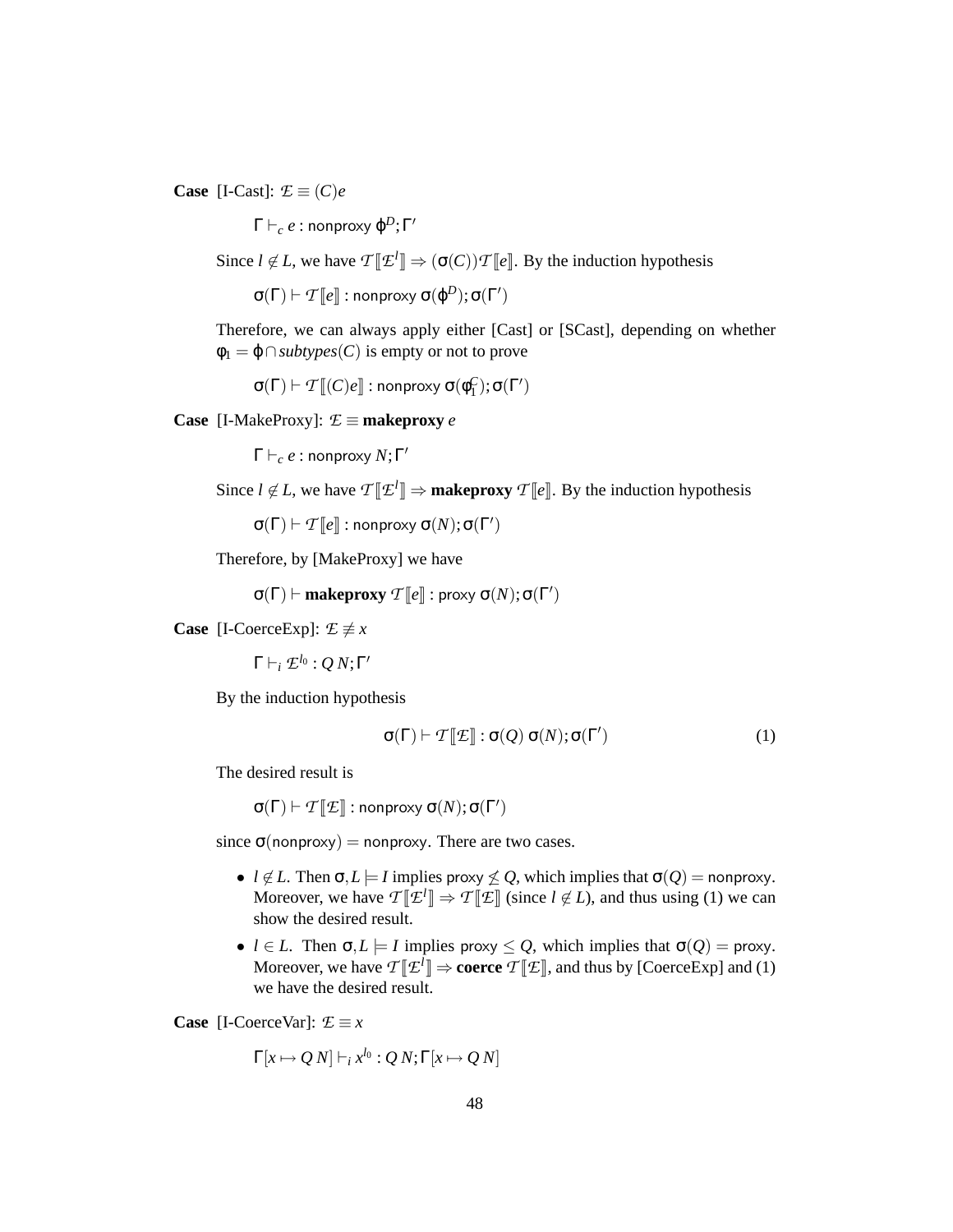By the induction hypothesis

$$
\sigma(\Gamma)[x \mapsto \sigma(Q) \sigma(N)] \vdash \mathcal{T}[\![x]\!] : \sigma(Q) \sigma(N); \sigma(\Gamma)[x \mapsto \sigma(Q) \sigma(N)] \tag{2}
$$

The desired result is

$$
\sigma(\Gamma)[x \mapsto \sigma(Q) \; \sigma(N)] \vdash \mathcal{T} \llbracket x \rrbracket : \text{nonproxy } \sigma(N); \sigma(\Gamma)[x \mapsto \text{nonproxy } \sigma(N)]
$$

Similarly with [I-CoerceExp], there are two cases:

- $l \notin L$ . Similarly [I-CoerceExp],  $\sigma(Q)$  must be nonproxy, and  $\mathcal{T}[\![\mathcal{I}^l]\!] \Rightarrow \mathcal{T}[\![x]\!]$ , which using (2) yields the desired result.
- *l* ∈ *L*. Then *T* [[*E l* ]] ⇒ **coerce** *x*. Therefore, from [CoerceVar] and (2) we have the desired result.

**Case** [I-Method]  $M \equiv S m(\overline{T} \overline{x})$  { **return**  $e$ ; }

```
\bar{x} : \bar{T}, this : nonproxy \{C\}^C \vdash_i e : U; \Gamma'U \leq SCT(C) = \text{class } C \text{ extends } D \{ \dots; \dots \}override(m, D, \overline{T} \rightarrow S)
```
We have that

$$
\mathcal{T}[\![S\,m(\bar{T}\,\bar{x})\;\{\text{ return }e;\}]\!]\Rightarrow \sigma(S)\,m(\sigma(\bar{T})\,\bar{x})\;\{\text{ return }\mathcal{T}[\![e]\!]\!];
$$

By the induction hypothesis

 $\bar{x}$  :  $\sigma(\bar{T}),$  this : nonproxy  $\{C\}^{\bar{C}} \vdash \mathcal{T}[\![e]\!]: \sigma(U); \sigma(\Gamma')$ 

By definition we have that  $T[T(C)] = \text{class } C \text{ extends } D \{ \dots; \dots \}$ , and since  $\sigma \models \mathcal{S}$ , we have  $\sigma(U) \leq \sigma(S)$ . Finally, we have that *override* $(m, D, \sigma(\overline{T}) \rightarrow \sigma(S)),$ since by Lemma B.3, in  $T$   $\llbracket CT \rrbracket$  we have  $mtype(m, D) = \sigma(\bar{T}) \rightarrow \sigma(S)$ . Therefore, by [Method], we have

 $\vdash$   $\sigma(S)$  *m*( $\sigma(\bar{T})$   $\bar{x}$ ) { **return**  $\mathcal{T}$ [[*e*]]; }

**Case** [I-Class] **class** *C* **extends**  $D \{ \bar{T} \bar{f}$ ;  $K \bar{M} \}$ 

$$
K = C(\overline{T} \overline{g}, \overline{S} \overline{f}) \{ \text{ super}(\overline{g}); \text{ this.} \overline{f} = \overline{f}; \}
$$
  
fields(D) =  $\overline{T} \overline{g}$   
 $\vdash_i \overline{M}$ 

The transformation gives

 $\mathcal{T}[\![\mathbf{class}\, C \,\mathbf{extends}\, D\, \{\,\bar{T}\, \bar{f};\! K\, \bar{M}\, \}]\!]\Rightarrow \mathcal{T}[\![\mathbf{class}\, C \,\mathbf{extends}\, D\, \{\,\sigma(\bar{T})\, \bar{f};\mathcal{T}[\![K]\!]\, \mathcal{T}[\![\bar{M}]\, ]\, \}]\!]$